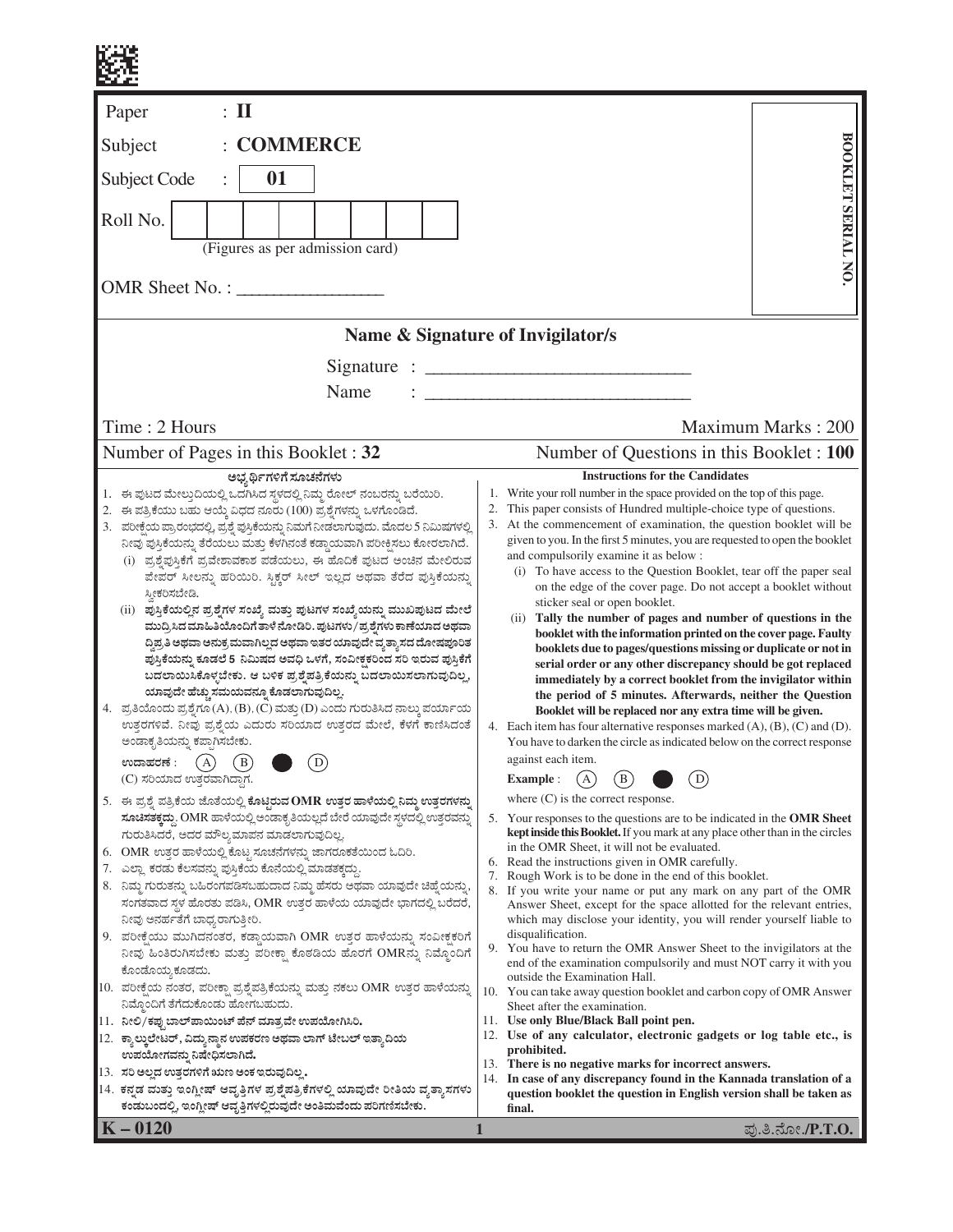

# ವಾಣಿಜ್ಯ *±æà±ÜÃ…* **– II**

| ಗಮನಿಸಿ :    ಈ ಪತ್ರಿಕೆಯು (100) ನೂರು ವಸ್ತುನಿಷ್ಠಮಾದರಿಯ ಪ್ರಶ್ನೆಗಳನ್ನೊಳಗೊಂಡಿದ್ದು, ಪ್ರತಿಯೊಂದು ಪ್ರಶ್ನೆಯೂ                                                                                                                                                                                                                                                                                                                          |                                                                                                                                                                                                                                                                                                                                                                                              |  |  |  |  |  |
|----------------------------------------------------------------------------------------------------------------------------------------------------------------------------------------------------------------------------------------------------------------------------------------------------------------------------------------------------------------------------------------------------------------------------|----------------------------------------------------------------------------------------------------------------------------------------------------------------------------------------------------------------------------------------------------------------------------------------------------------------------------------------------------------------------------------------------|--|--|--|--|--|
| ಎರಡು (2) ಅಂಕಗಳನ್ನು ಹೊಂದಿದೆ. ಎಲ್ಲಾ ಪ್ರಶ್ನೆಗಳನ್ನೂ ಕಡ್ಡಾಯವಾಗಿ ಉತ್ತರಿಸಬೇಕು.                                                                                                                                                                                                                                                                                                                                                    |                                                                                                                                                                                                                                                                                                                                                                                              |  |  |  |  |  |
| 1. ಪ್ರತಿಪಾದನೆ (A) : ಭಾರತದ ಪಾವತಿ ಶೇಷ<br>ಯಾವಾಗಲೂ ಅಸಮತೋಲನದಿಂದ ಕೂಡಿರುತ್ತದೆ.<br>ಸಮರ್ಥನೆ (R) : ವಿದೇಶಿ ವಿನಿಮಯದ ಬೇಡಿಕೆ<br>ಅದರ ಪೂರೈಕೆಗಿಂತ ಹೆಚ್ಚಾಗಿರುತ್ತದೆ.<br>ಸಂಕೇತಗಳು :                                                                                                                                                                                                                                                            | 4. ಯುರೋಪಿಯನ್ ಒಕ್ಕೂಟ ಒಂದು<br>(A) ರಾಜಕೀಯ ಒಕ್ಕೂಟ<br>(B) ಸಾಮಾನ್ಯ ಒಕ್ಕೂಟ<br>(C) ಕಸ್ಟಮ್ಸ್(ಸೀಮಾ ಶುಲ್ಕ) ಒಕ್ಕೂಟ<br>(D) ಆರ್ಥಿಕ ಒಕ್ಕೂಟ                                                                                                                                                                                                                                                                  |  |  |  |  |  |
| $(A)$ $(A)$ ಮತ್ತು $(R)$ ಗಳೆರಡೂ ಸರಿಯಾಗಿದ್ದು, $(R)$<br>ಇದು (A) ಯ ಸರಿಯಾದ ವಿವರಣೆಯಾಗಿದೆ<br>(B) (A) ಮತ್ತು (R) ಗಳೆರಡೂ ಸರಿಯಾಗಿವೆ<br>ಆದರೆ (R) ಇದು (A) ಯ ಸರಿಯಾದ<br>ವಿವರಣೆಯಲ್ಲ<br>(C) (A) ಸರಿಯಾಗಿದೆ ಆದರೆ (R) ತಪು<br>(D) (A) ತಪ್ಪುಆದರೆ (R) ಸರಿ                                                                                                                                                                                         | 5. ಕೆಳಗಿನವುಗಳನ್ನು ಜೋಡಿಸಿ.<br>ಪಟ್ಟಿ – I<br>ಪಟ್ಸಿ – II<br>a. ಐಬಿಆರ್ಡಿ i. ಬಡತನ ಕಡಿಮೆಗೊಳಿಸಲು<br>ಅಭಿವೃದ್ಧಿಶೀಲ ದೇಶಗಳಿಗೆ<br>(BRD)<br>ನೆರವಾಗುತ್ತ<br>ii. ಪ್ರಪಂಚದ ಅತ್ತಂತ<br>b. ಐಡಿಎ<br>ಬಡರಾಷ್ಟ್ರಗಳಿಗೆ ರಿಯಾಯಿತಿ<br>(IDA)<br>ಸಾಲ ನೀಡಿಕೆ                                                                                                                                                                  |  |  |  |  |  |
| 2.  ಪ್ರತಿಪಾದನೆ (A) : ಭಾರತದ ವಾಣಿಜ್ಯ ನೀತಿಗಳು<br>ಈಗಲೂ ಆಂತರಿಕವಾಗಿ ಗಮನಹರಿಸುತ್ತಿವೆ.<br>ಸಮರ್ಥನೆ (R) : ಆಮದು-ರಫ್ನು (ಎಕ್ಷಿಮ್)<br>ನೀತಿಯು ರಫ್ತು ಹೆಚ್ಚಿಸುವ ಅಭಿವೃದ್ಧಿ ಕ್ರಮಗಳ ಮೇಲೆ<br>ಹೆಚ್ಚು ಕೇಂದ್ರೀಕೃತವಾಗಿದೆ.<br>ಸಂಕೇತಗಳು :<br>$(A)$ $(A)$ ಮತ್ತು $(R)$ ಗಳೆರಡೂ ಸರಿಯಾಗಿದ್ದು, $(R)$<br>ಇದು (A) ಯ ಸರಿಯಾದ ವಿವರಣೆಯಾಗಿದೆ<br>(B) (A) ಮತ್ತು (R) ಗಳೆರಡೂ ಸರಿಯಾಗಿವೆ<br>ಆದರೆ (R) ಇದು(A) ಯ ಸರಿಯಾದ<br>ವಿವರಣೆಯಲ್ಲ<br>(C) (A) ಮತ್ತು (R) ಗಳೆರಡೂ ಸರಿಯಾಗಿಲ್ಲ | c. ಐಎಫ್ಸಿ iii. ಖಾಸಗಿ ವಲಯಕ್ಕೆ ಹಣಕಾಸು<br>ಒದಗಿಸುವಿಕೆ<br>(IFC)<br>d. ಎಂಐಜಿಎ iv. ಅಭಿವೃದ್ಧಿಶೀಲ ರಾಷ್ಟ್ರಗಳಲ್ಲಿ<br>ವಿದೇಶಿ ನೇರ ಹೂಡಿಕೆ<br>(MIGA)<br>(ಎಫ್ಡಿಐ) ಹೆಚ್ಚಿಸುವುದು<br>ಸಂಕೇತಗಳು :<br><b>a b c d</b><br>(A) ii <b>i</b> iv iii<br>(B) i ii iv iii<br>(C) ii i iii iv<br>(D) i ii iii iv<br>6. ತಾಜಾ ಉತ್ಪನ್ನ ಸೌಲಭ್ಯಗಳಿಗೆ ವಿದೇಶಿ ನೇರಹೂಡಿಕೆ<br>(ಎಫ್ಡಿಐ) ಯೆನ್ನು ಹೀಗೆನ್ನುವರು.<br>(A) ಗ್ರೀನ್ಫೀಲ್ಡ್ ಹೂಡಿಕೆ |  |  |  |  |  |
| (D) (A) ಸರಿಯಾಗಿಲ್ಲ ಆದರೆ (R) ಸರಿಯಾಗಿದೆ<br>3.   ವಿದೇಶಿ ಹೂಡಿಕೆ ಅಭಿವೃದ್ಧಿ ಮಂಡಳಿ (ಎಫ್ ಐಪಿಬಿ) ಯು<br>ಈ ಖಾತೆಯಡಿ ಕೆಲಸ ನಿರ್ವಹಿಸುತ್ತದೆ.<br>(A) ವಿದೇಶಾಂಗ ವ್ಯವಹಾರ<br>(B) ಉದ್ಯಮ<br>(C) ಹಣಕಾಸು<br>(D) ಪಿಎಂಒ $(PMO)$                                                                                                                                                                                                                       | (B) ಬ್ರೌನ್ ಫೀಲ್ಡ್ ಹೂಡಿಕೆ<br>(C) ಸಮತಲ ಹೂಡಿಕೆ (ಅಡ್ಡ ಹೂಡಿಕೆ)<br>(D) ಲಂಬ ಹೂಡಿಕೆ<br>7. 'ಮೈಸೂರು ಸಿಲ್ಕ್' ಅನ್ನು ಇದರಡಿಗೆ<br>ಸೇರಿಸಬಹುದು.<br>(A) ಸ್ನಾಮ್ಯದ ಸನ್ನದು<br>(B) ಕೃತಿಸ್ವಾಮ್ಯ<br>(C) ಟ್ರೇಡ್ <i>ಮಾರ್ಕ್ (ವ್ಯಾಪಾರ ಚಿಹ್ನೆ</i> )<br>(D) ಭೌಗೋಳಿಕ ಕುರುಹು                                                                                                                                                 |  |  |  |  |  |
| <b>Paper II</b>                                                                                                                                                                                                                                                                                                                                                                                                            | <b>K-0120</b><br>2                                                                                                                                                                                                                                                                                                                                                                           |  |  |  |  |  |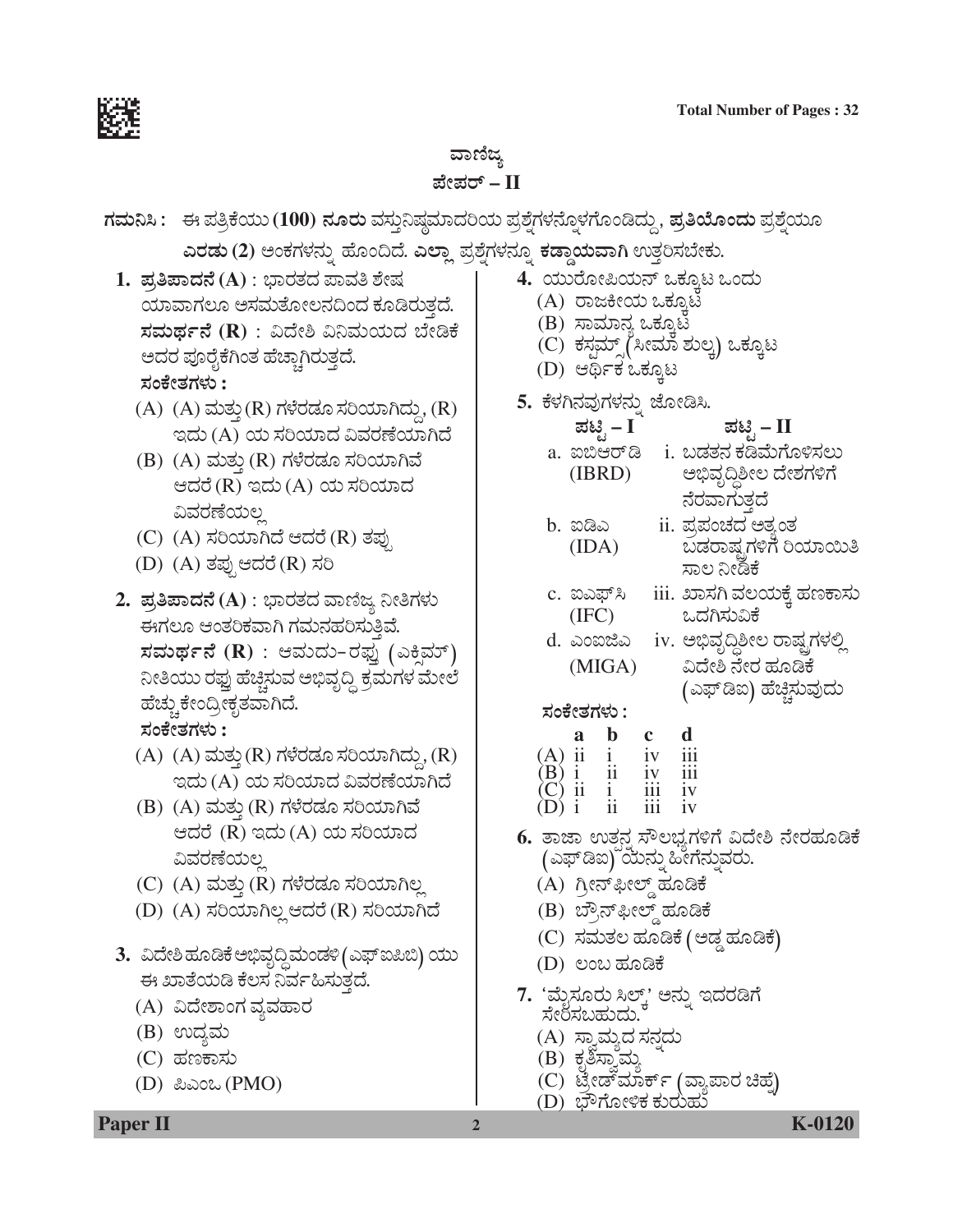

### **Commerce Paper – II**

**Note :** This paper contains **hundred (100)** objective type questions. **Each** question carries **two (2)** marks. **All** questions are **compulsory**.

**1. Assertion (A)** : India's balance of payments is always in disequilibrium. **Reason (R)** : The demand for foreign exchange is more than its supply.

### **Codes :**

- (A) Both (A) and (R) are correct and  $(R)$ is the correct explanation of (A)
- (B) Both (A) and (R) are correct but (R) is not the correct explanation of  $(A)$
- (C) (A) is correct but (R) is incorrect
- (D) (A) is incorrect but (R) is correct
- **2. Assertion (A)** : India's trade policies are still inward looking.

 **Reason (R)** : The focus of EXIM policy is more on export promotion measures.  **Codes :**

- (A) Both (A) and (R) are correct and  $(R)$ is the correct explanation of (A)
- $(B)$  Both  $(A)$  and  $(R)$  are correct but  $(R)$ is not the correct explanation of (A)
- (C) Both (A) and (R) are incorrect
- (D) (A) is incorrect but (R) is correct
- **3.** Foreign Investment Promotion Board is under the ministry of
	- (A) External affairs
	- (B) Industry
	- (C) Finance
	- (D) PMO
- **4.** The European Union is a (A) Political Union
	- (B) Common Union
	- (C) Customs Union
	- (D) Economic Union
- **5.** Match the following :
	- $List I$   $List II$
	- a. IBRD i. Help developing countries reduce poverty
	- b. IDA ii. Concessional loans to the world's poorest countries
	- c. IFC iii. Finance to the private sector
	- d. MIGA iv. Promotes FDI into developing countries

|                     | a b c d |  |
|---------------------|---------|--|
| $(A)$ ii $i$ iv iii |         |  |
| $(B)$ i ii iv iii   |         |  |
| $(C)$ ii ii iv      |         |  |
| $(D)$ i ii iii iv   |         |  |

- **6.** FDI into fresh production facilities is known as
	- (A) Greenfield investment
	- (B) Brownfield investment
	- (C) Horizontal investment
	- (D) Vertical investment
- **7.** 'Mysore Silk' can be included under
	- (A) Patent
	- (B) Copyright
	- (C) Trademark
	- (D) Geographical indication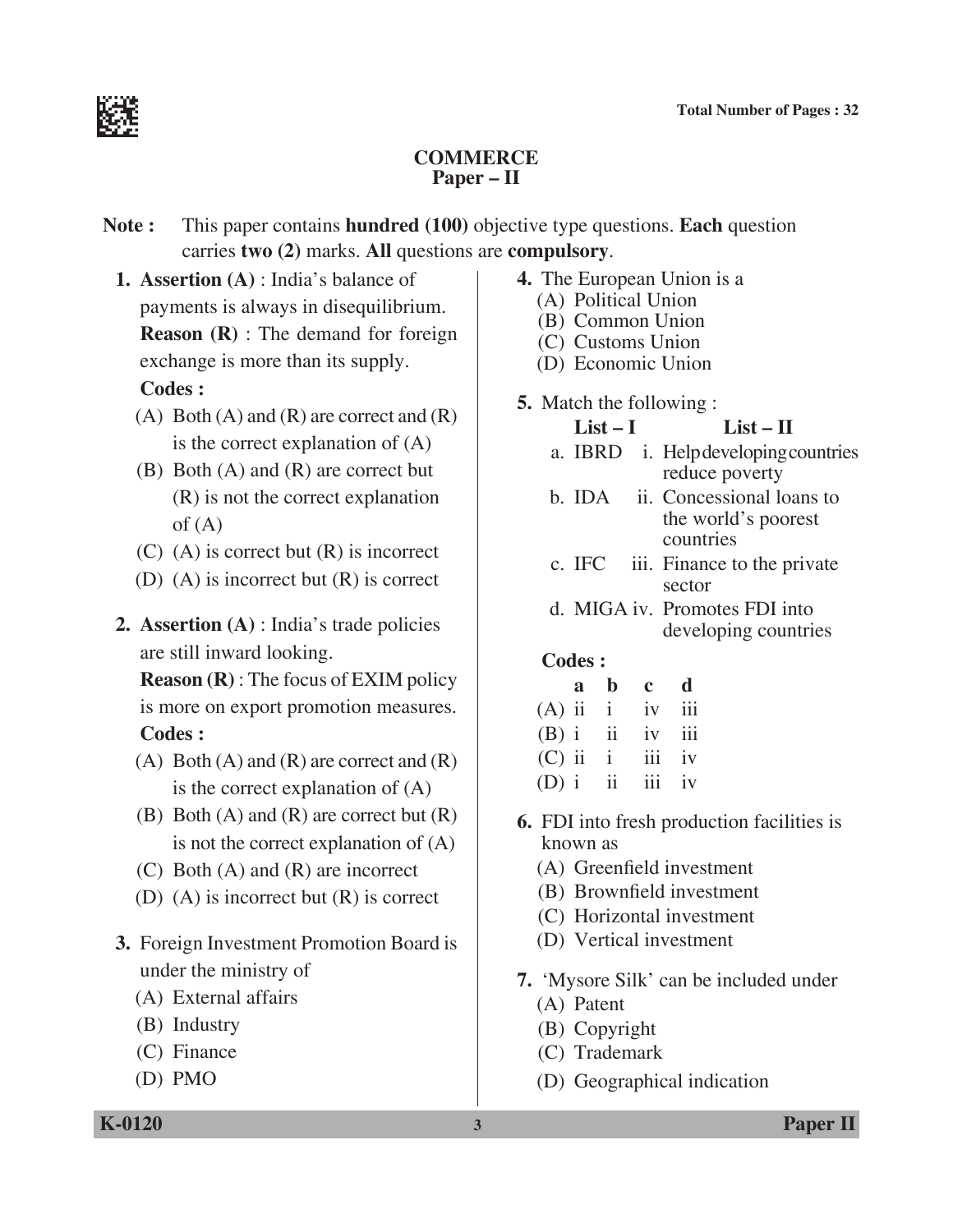#### **Total Number of Pages : 32**



- 8. ಬಿಮ್ ಟೆಕ್ (BIMSTEC) ಈ ಸಂಕ್ಷಿಪ್ಗರೂಪದ ಸರಿಯಾದ ವಿಸ್ತರಣೆ
	- (A) ಬಹುಕ್ಷೇತ್ರೀಯ ತಾಂತ್ರಿಕ ಮತ್ತು ಆರ್ಥಿಕ ಸಹಕಾರಕ್ಕಾಗಿ ಬಂಗಾಳ ಕೊಲ್ಲಿಯ ಉಪಕ್ರಮ
	- (B) ಬಹುಕ್ಕೇತ್ರೀಯ ವ್ಯಾಪಾರ ಮತ್ತು ಆರ್ಥಿಕ ಸಹಕಾರಕ್ಕಾಗಿ ಬಂಗಾಳ ಕೊಲ್ಲಿಯ ಉಪಕ್ರಮ
	- (C) ಬಹುಕ್ಷೇತ್ರೀಯ ವ್ಯಾಪಾರ ಮತ್ತು ಆರ್ಥಿಕ ಸಹಕಾರಕ್ಕಾಗಿ ಬಾಂಗ್ಲಾದೇಶ ಉಪಕ್ರಮ
	- (D) ಬಹುಕ್ಷೇತ್ರೀಯ ವ್ಯಾಪಾರ ಮತ್ತು ಆರ್ಥಿಕ ಸಹಕಾರಕ್ಕಾಗಿ ಬಾಂಗ್ಲಾದೇಶದ ಸಂಸ್ಥೆ
- 9. ಅಂಕ್ಸಾಡ್ (UNCTAD) ನ ಪ್ರಮುಖ ಉದ್ದೇಶ ಇದಾಗಿದೆ.
	- (A) ವ್ಯಾಪಾರ ವಿಷಯವಾಗಿ ಮಾತ್ರ *ÊÜÂÊÜÖÜÄÓÜáÊÜâ¨Üá*
	- (B) ವ್ಯಾಪಾರ ಮತ್ತು ವಿಕಾಸ ವಿಷಯವಾಗಿ *ÊÜÂÊÜÖÜÄÓÜáÊÜâ¨Üá*
	- (C) ಅಭಿವೃದ್ಧಿಶೀಲರಾಷ್ಟ್ರಗಳವ್ಯಾಪಾರ, ಹೂಡಿಕೆಮತ್ತು ಅಭಿವೃದ್ಧಿ ವಿಷಯವಾಗಿ ವ್ಯವಹರಿಸುವುದು
	- (D) ಕೆನಿಷ್ಠ ಅಭಿವೃದ್ಧಿ ಹೊಂದಿದ ರಾಷ್ಟ್ರಗಳ ವ್ಯಾಪಾರ, ಹೂಡಿಕೆ ಮತ್ತು ಅಭಿವೃದ್ದಿಗಳ<sup>್</sup>ವಿಷಯವಾಗಿ *ÊÜÂÊÜÖÜÄÓÜáÊÜâ¨Üá*
- 10. ವಿದೇಶಿ ಮಾರುಕಟ್ಟೆಗಳಲ್ಲಿ ಯಶಸ್ವಿ ವ್ಯವಹಾರ ಸ್ತರೂಪವೊಂದನ್ನು ನಕಲು ಮಾಡುವ ಹಕ್ಕಿನ ಪರವಾನಗಿ  $\vec{u}$ ಡೆಯುವುದನ್ನಾಧರಿಸಿದ ಒಂದು ವ್ಯವಸ್ಥೆ
	- (A) ಪಾಲುಗಾರಿಕೆ ಹೊಂದುವುದು
	- (B) *±ÜÃÜÊÝ®ÜX ±Üvæ¿ááÊÜâ¨Üá*
	- (C) ಫ್ರಾಂಚೈಸಿಂಗ್ (ವಿಶೇಷಾಧಿಕಾರ)
	- (D) *PÜÃÝÃÜá ñÜ¿ÞÄPæ*
- 11. ಈ ಲೆಕ್ತಪತ್ರಗಳ ಪರಿಕಲನೆಯನ್ನು ಅಂಗೀಕರಿಸುವಲ್ಲಿ ಪೋಷಕ ಅಧೀನ ಸಂಸ್ಥೆ ಸಂಬಂಧ ಅಸ್ತಿತ್ವದಲ್ಲಿದ್ದಾಗ ಕ್ರೋಡೀಕೃತ ಹಣಕಾಸು ಒಕ್ಕಣಿಕೆಗಳು ಸಿದ್ಧಗೊಳ್ಳುತ್ತವೆ.
	- (A) ಭೌತಿಕತೆ
	- (B) ಲಾಭದಲ್ಲಿ ನಡೆಯುತ್ತಿರುವ ವ್ಯವಹಾರ
	- (C) ವಾಸವಿಕತೆ
	- $(D)$  ಘಟಕ
- 12. ಇವುಗಳಲ್ಲಿಯಾವುದನ್ನು ಸಾಮಾನ್ಯ ಮತ್ತು ಆಡಳಿತಾತ್<del>ಚ</del> ವೆಚ್ಚಗಳಿಗೆ ಸೇರಿಸಬೇಕು<sup>8</sup>?
	- $\omega$ ಡಿ ಜಾಹೀರಾತು (A) ಬೇಕು ಬೇಡ
	- (B) ಬೇಕು ಬೇಕು
	- (C) ಬೇಡ ಬೇಡ
	- (D) ಬೇಡ ಬೇಕು
- 13. ಐಸಿಎಐ (ICAI) ಮಂಡಳಿಯಿಂದ ಹೊರಡಿಸಲ್ಪಟ್ಟ GGGÓ…2 (AAS2) *ÃÜ ÎàÑìPæ* 
	- (A) ಹಣಕಾಸು ವಿವರಣೆ ಲೆಕ್ಕಪರಿಶೋಧನೆಯ ಉದ್ದೇಶಗಳು ಮತ್ತು ವ್ಯಾಪ್ತಿ
	- (B) ಹಣಕಾಸು ವಿವರಣೆಗಳ ಉದ್ದೇಶ ಮತ್ತು ವ್ಯಾಪ್ತಿ
	- (C) ಲೆಕ್ಕಪರಿಶೋಧನೆಯ ಹಣಕಾಸು ವಿವರಣೆಗಳ ಉದ್ದೇಶ ಮತ್ತು ವ್ಯಾಪ್ತಿ
	- (D) ಘಟಕವೊಂದರ ವ್ಯವಹಾರದ ಉದ್ದೇಶ ಮತ್ತು ವ್ಯಾಪ್ತಿ
- 14. ಭಾರತದಲ್ಲಿ ಲೆಕ್ತಪತ್ರ ಮಾನಕ ಮಂಡಳಿ (ಅಕೌಂಟಿಂಗ್ ಸ್ತ್ಯಾಂಡರ್ಡ್ಸ್ ಬೋರ್ಡ್) ರಚನೆಗೊಂಡ ಅವಧಿ
	- (A) ಆಗಸ್ಟ್ 1987
	- (B) *g®ÜÊÜÄ* 1987
	- (C) gã®… 1977
	- (D) ಏಪ್ರಿಲ್ 1977
- 15. ಯುಕ್ತ ವಸ್ತುನಿಷ್ಠ ಆಧಾರ ಸಾಧಿಸಲು, ವಿತ್ತೀಯ ಅಂದಾಜುಗಣನೆಗಳು ಮುತು ಹಂಚಿಕೆಗಳನ್ನು ಇದಕ್ಕನುಸಾರ ಸಿದ್ಧಪಡಿಸಬೇಕು.
	- i. ಸಾಮಾನ್ಯವಾಗಿ ಅಂಗೀಕೃತ ಲೆಕ್ನಶಾಸ್ತ ಸೂತ್ರಗಳಿಗನುಗುಣವಾಗಿ
	- ii. ವ್ಯವಹಾರ ಘಟಕದ ಯೋಜನೆಗಳಿಗನುಗುಣವಾದ ಮಾಹಿತಿಯನ್ನು ಉಪಯೋಗಿಸಿಕೊಂಡು
	- iii. ಆಗತ್ಯವಿರುವಷ್ಟು ವೃತ್ತಿಪರ ಕಾಳಜಿಯೊಂದಿಗೆ

*ÓÜíPæàñÜWÜÙÜá :*

- $(A)$  i ಮತ್ತು iii  $(B)$  i, ii ಮತ್ತು iii
- $(C)$  ii ಮತ್ತು iii  $(D)$  i ಮತ್ತು ii
- **Paper II 4 A K-0120**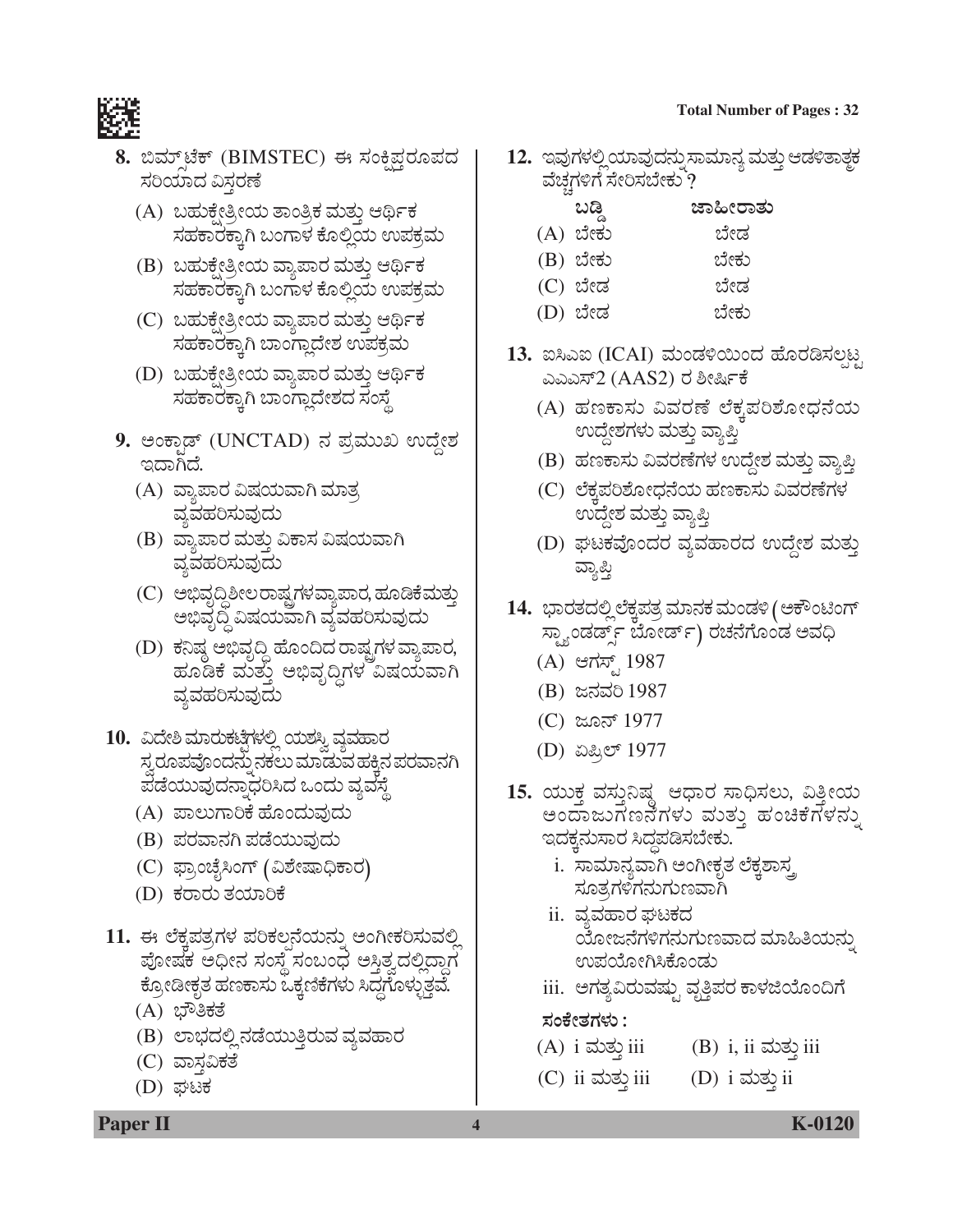

- **8.** The correct expansion of the acronym BIMSTEC
	- (A) Bay of Bengal Initiative for multisectoral technical and economic co-operation
	- (B) Bay of Bengal Initiative for multi-sectoral trade and economic co-operation
	- (C) Bangladesh Initiative for multisectoral trade and economic co-operation
	- (D) Bangladesh Institute for multisectoral trade and economic co-operation
- **9.** The main objective of UNCTAD is
	- (A) To deal with only trade
	- (B) To deal with trade and development
	- (C) To deal with trade, investment and development of developing countries
	- (D) To deal with trade, investment and development of least developed countries
- **10.** A system based on the licensing of the right to duplicate a successful business format in foreign markets is known as
	- (A) Partnering
	- (B) Licensing
	- (C) Franchising
	- (D) Contract manufacturing
- **11.** Consolidated financial statements are prepared when a parent subsidiary relationship exists in recognition of the accounting concept of
	- (A) Materiality
	- (B) Going concern
	- (C) Objectivity
	- (D) Entity
- **12.** Which of the following should be included in general and administrative expenses ?
	- **Interest Advertising**  $(A)$  Yes No (B) Yes Yes  $(C)$  No  $N<sub>0</sub>$ (D) No Yes
- **13.** The title of AAS2 issued by council of ICAI is
	- (A) Objective and scope of financial statements audit
	- (B) Objective and scope of the financial statements
	- (C) Objective and scope of the audit of financial statements
	- (D) Objective and scope of business of an entity
- **14.** Formation of Accounting Standards Board in India is during
	- (A) August 1987
	- (B) January 1987
	- (C) June 1977
	- (D) April 1977
- **15.** To achieve a reasonably objective basis, financial forecasts and projection should be prepared
	- i. In accordance with GAAP.
	- ii. Using information that is in accordance with the plans of the entity.
	- iii. With due professional care.

- $(A)$  i and iii  $(B)$  i, ii and iii
- (C) ii and iii (D) i and ii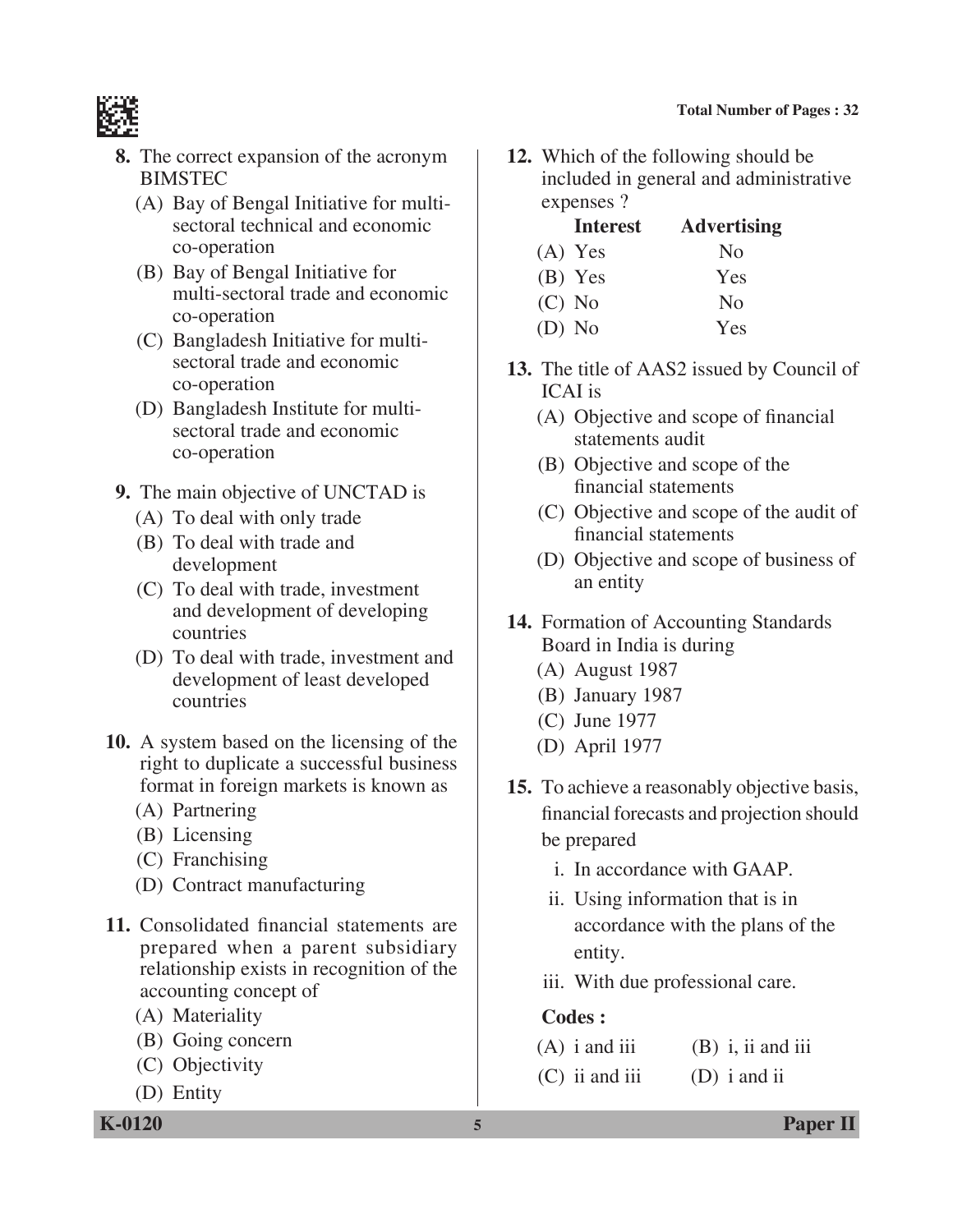|  |            |            | 16. ಕೆಳಗಿನವುಗಳನ್ನು ಹೊಂದಿಸಿ. |                                 |                                                          |  |
|--|------------|------------|-----------------------------|---------------------------------|----------------------------------------------------------|--|
|  |            | ಪಟ್ಟಿ – I  |                             |                                 | ಪಟ್ಟಿ – II                                               |  |
|  |            |            |                             |                                 | (ಎಚ್ಆರ್ ಅಕೌಂಟಿಂಗ್ (ಪ್ರತಿಪಾದಕರು)                          |  |
|  | ಮಾದರಿ)     |            |                             |                                 |                                                          |  |
|  | ಪ್ರಸ್ತಾವ   |            |                             |                                 | a. ಸ್ಥಳಾಂತರ ವೆಚ್ಚ್ಆಧಾರಿತ  i.  ಗೈಲ್ಸ್ ಮತ್ತು<br>ರಾಬಿನ್ಷನ್  |  |
|  |            |            |                             |                                 | b.  ಅವಕಾಶ ವೆಚ್ಚಮಾದರಿ   ii.  ಫ್ಲಾನ್ಹೋಲ್ಟ್ಜ್               |  |
|  |            |            |                             |                                 | c. ಮಾನವ ಸಂಪತ್ತು       iii. ಲಿಕರ್ಟ್                       |  |
|  |            | ಗುಣಕ ವಿಧಾನ |                             |                                 |                                                          |  |
|  |            |            |                             |                                 | d. ಮಾನವ ಸಂಸ್ಥೆಗಳ       iv. ಹೆಕಿಮೈನ್                      |  |
|  |            |            |                             |                                 | ಮೌಲ್ಯಮಾಪನದ ಮತ್ತು                                         |  |
|  |            |            | ಮೇಲಿನ ಮಾದರಿ                 |                                 | ಜೋನ್ಸ್                                                   |  |
|  | ಸಂಕೇತಗಳು : |            |                             |                                 |                                                          |  |
|  |            |            | a b c d                     |                                 |                                                          |  |
|  |            |            | $(A)$ iv $i$ iii ii         |                                 |                                                          |  |
|  |            |            | $(B)$ ii iv i iii           |                                 |                                                          |  |
|  |            |            | $(C)$ i iii iv ii           |                                 |                                                          |  |
|  |            |            | (D) iii ii iv i             |                                 |                                                          |  |
|  |            |            |                             |                                 | 17.  ಪ್ರತಿಪಾದನೆ (A) : ಸ್ಥಿರ ಬಜೆಟ್ ಸ್ಥಿರಾಸ್ಗಿಗಳ           |  |
|  |            |            |                             | ಆಯವ್ಯಯ ಪಟ್ಟಿ ರಚನೆಗೆ ಸಂಬಂಧಿಸಿದೆ. |                                                          |  |
|  |            |            |                             |                                 | ಸಮರ್ಥನೆ( ${\bf R}$ ) : ವೆಚ್ಚಕೇಂದ್ರ (ಕಾಸ್ಟ್ ಸೆಂಟರ್) ಮತ್ತು |  |
|  |            |            |                             |                                 | ಜವಾಬ್ದಾರಿ ಕೇಂದ್ರಗಳು ಏಕರೂಪದ ಪದಗಳಲ್ಲ.                      |  |
|  | ಸಂಕೇತಗಳು : |            |                             |                                 |                                                          |  |
|  |            |            |                             | (A) (A) ಮತ್ತು (R) ಗಳೆರಡೂ ಸರಿ    | (B) (A) ಮತ್ತು (R) ಗಳೆರಡೂ ಸರಿಯಲ್ಲ                         |  |
|  |            |            |                             | (C) (A) ಸರಿ, ಆದರೆ (R) ತಪ್ಪು     |                                                          |  |
|  |            |            |                             | (D) (A) ತಪ್ಪು, ಆದರೆ (R) ಸರಿ     |                                                          |  |
|  |            |            |                             |                                 |                                                          |  |
|  |            |            |                             |                                 | 18.  ಸಾಮರ್ಥ್ಯ ಪ್ರಮಾಣ × ದಕ್ಷತೆ ಪ್ರಮಾಣ =                   |  |
|  |            |            | (A) ಚಟುವಟಿಕೆ ಅನುಪಾತ         |                                 |                                                          |  |
|  |            |            |                             | (B) ಲಾಭದಾಯಕತೆ ಅನುಪಾತ            |                                                          |  |
|  |            |            |                             | (C) ಸಾಲ ಮರುಪಾವತಿ ಶಕ್ತಿ ಅನುಪಾತ   |                                                          |  |
|  |            |            | (D) ದ್ರವ್ಯತೆ ಅನುಪಾತ         |                                 |                                                          |  |
|  |            |            |                             |                                 |                                                          |  |

## 19. ವರ್ಷ ಪೂರ್ತಿ ಖಾತಾ ಪುಸ್ತಕಗಳ ನಿರಂತರ ಪರಿಶೀಲನೆಯೆಂದರೆ (A) ಸಾಂದರ್ಭಿಕ ಲೆಕ್ಕಪರಿಶೋಧನೆ (B) ಆಂತರಿಕ ಲೆಕ್ಕಪರಿಶೋಧನೆ (C) ಆವರ್ತಕ ಲೆಕ್ಕಪರಿಶೋಧನೆ (D) ನಿರಂತರ ಲೆಕ್ಕಪರಿಶೋಧನೆ 20. ಇವುಗಳನ್ನು ಹೊಂದಿಸಿ. ಪಟ್ಟಿ – I ಪಟ್ಟಿ – II a. ವಿಭಾಗ ವರದಿ i. ಎಎಸ್-26 b. ಗೋಚರವಾಗದ ಆಸ್ತಿಗಳು ii. ಎಎಸ್-19 c. ಆಕೌಂಟಿಂಗ್ ಹೂಡಿಕೆಗಳು iii. ಎಎಸ್-17 d. ಗುತ್ತಿಗೆಗಳು (ಲೀಸ್) iv. ಎಎಸ್-13 ಸಂಕೇತಗಳು : a b d  $\mathbf{c}$

 $(A)$  iii i iv ii  $(B)$  i  $\overline{\mathbf{ii}}$   $\overline{\mathbf{ii}}$  $1V$  $(C)$  iv iii i  $\overline{11}$ (D)  $i$  iv ii  $\overline{111}$ 

21. ಪ್ರತಿಪಾದನೆ (A) : ಕೊಡುಗೆಗಳು ಮತ್ತು 'ಒಂದು ಕೊಂಡರೆ ಇನ್ನೊಂದು ಉಚಿತ' (BoGo)ರೀತಿಯ ಮಾರಾಟಗಳು ಪ್ರವೇಶಕ ಬೆಲೆ ನಿಗದಿ (ಪೆನಿಟ್ರೇಶನ್)ಗೆ ಉದಾಹರಣೆಗಳಾಗಿವೆ.

> ಸಮರ್ಥನೆ ( $\bf R$ ) : ತಯಾರಕರು ತಾತ್ತಾಲಿಕವಾಗಿ ಹಣ ಕಳೆದುಕೊಳ್ಳುತ್ತಾರೆ, ಆದರೆ ಹೊಸ ಉತ್ಪನ್ನದಲ್ಲಿ ಆಸಕ್ತಿ ಮೂಡಿಸುವ ಭರವಸೆಯಿಂದ ಅವರು ಹಾಗೆ ಮಾಡುತ್ತಾರೆ.

### ಸಂಕೇತಗಳು :

- (A) (A) ಮತ್ತು (R) ಗಳೆರಡೂ ನಿಜ ಮತ್ತು (R) ಇದು (A) ಗೆ ಸರಿಯಾದ ವಿವರಣೆ
- (B)  $(A)$  ಮತ್ತು  $(R)$  ಗಳೆರಡೂ ನಿಜ ಆದರೆ  $(R)$ ಇದು (A) ಯ ಸರಿಯಾದ ವಿವರಣೆಯಲ್ಲ
- (C) (A) ಸರಿಯಾಗಿದೆ, ಆದರೆ (R) ಸರಿಯಾಗಿಲ್ಲ
- (D) (A) ಸರಿಯಾಗಿಲ್ಲ, ಆದರೆ (R) ಸರಿಯಾಗಿದೆ

**Paper II** 

K-0120

#### **Total Number of Pages: 32**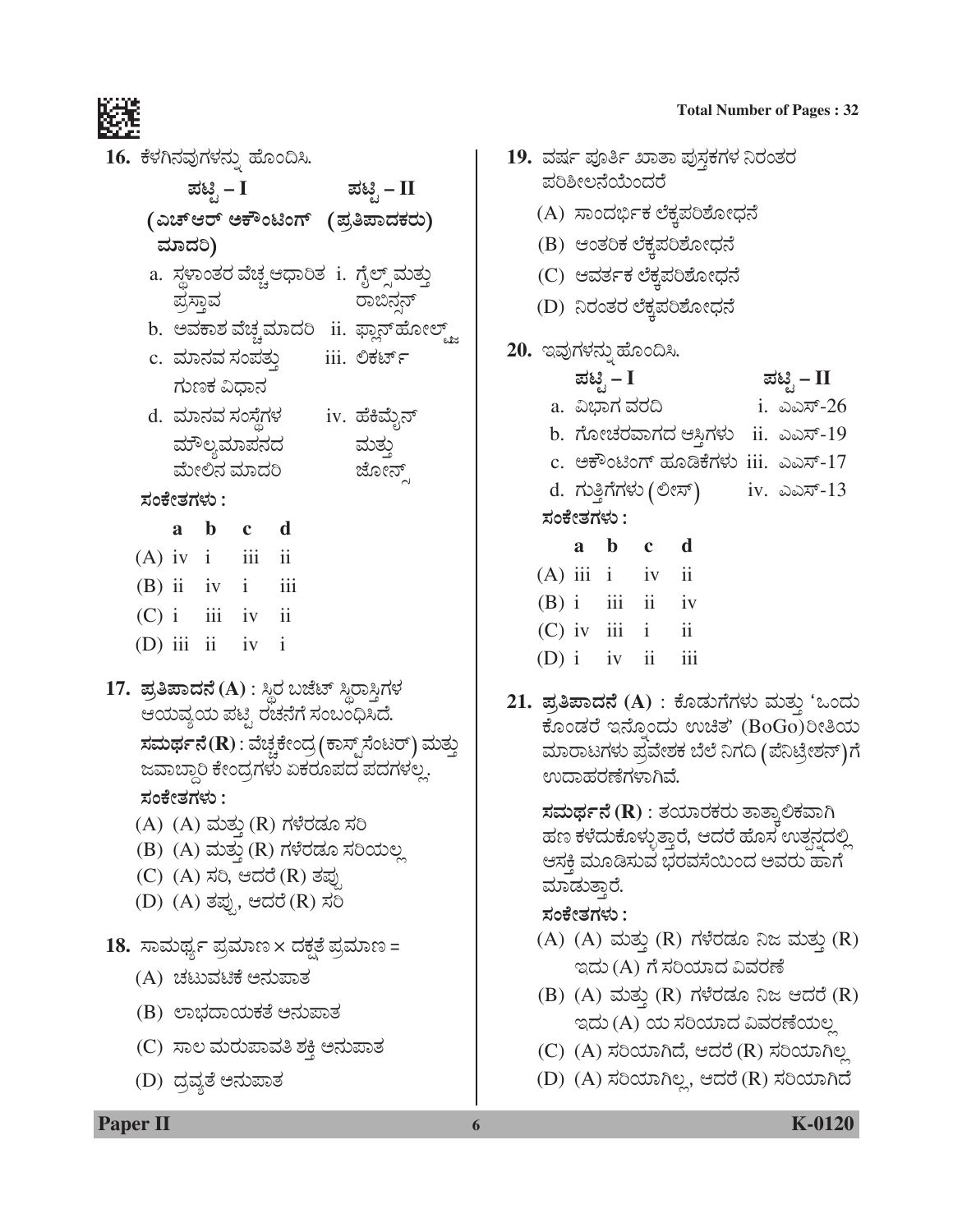

**16.** Match the following :

| $List-I$                                                         |                                          |  | $List - II$ |  |                                  |
|------------------------------------------------------------------|------------------------------------------|--|-------------|--|----------------------------------|
| (HR Accounting                                                   |                                          |  |             |  | (Proponents)                     |
| <b>Model</b> )                                                   |                                          |  |             |  |                                  |
|                                                                  | a. Replacement<br>cost-based<br>approach |  |             |  | <i>i</i> . Giles and<br>Robinson |
| b. Opportunity cost ii. Flanholtz<br>model                       |                                          |  |             |  |                                  |
| c. Human asset<br>multiplier method                              |                                          |  |             |  | iii. Likert                      |
| d. A model on valuation iv. Hekimain<br>of human<br>organisation |                                          |  |             |  | and<br>Jones                     |
| <b>Codes:</b>                                                    |                                          |  |             |  |                                  |
| a                                                                | b c d                                    |  |             |  |                                  |
|                                                                  | $(A)$ iv $i$ iii ii                      |  |             |  |                                  |
|                                                                  | $(B)$ ii iv i iii                        |  |             |  |                                  |
|                                                                  | $(C)$ i iii iv ii                        |  |             |  |                                  |
|                                                                  | (D) iii ii iv i                          |  |             |  |                                  |
|                                                                  |                                          |  |             |  |                                  |

**17. Assertion (A)** : Fixed budget is concerned with budgeting of fixed assets.

 **Reason (R)** : Cost centre and responsibility centre are not homogeneous terms.

### **Codes :**

- (A) Both (A) and (R) are correct
- (B) Both (A) and (R) are incorrect
- (C) (A) is correct, but (R) is incorrect
- (D) (A) is incorrect, but (R) is correct
- **18.** Capacity ratio  $\times$  efficiency ratio =
	- (A) Activity ratio
	- (B) Profitability ratio
	- (C) Solvency ratio
	- (D) Liquidity ratio

**Total Number of Pages : 32**

|                                  | 19. Continuous examination of books of<br>accounts throughout the year is called |           |                     |                         |             |  |
|----------------------------------|----------------------------------------------------------------------------------|-----------|---------------------|-------------------------|-------------|--|
|                                  |                                                                                  |           |                     | (A) Occational audit    |             |  |
|                                  |                                                                                  |           | (B) Internal audit  |                         |             |  |
|                                  |                                                                                  |           | (C) Periodic audit  |                         |             |  |
|                                  |                                                                                  |           | (D) Perpetual audit |                         |             |  |
| <b>20.</b> Match the following : |                                                                                  |           |                     |                         |             |  |
|                                  |                                                                                  | $List-I$  |                     |                         | $List - II$ |  |
|                                  |                                                                                  |           |                     | a. Segment reporting    | i. AS-26    |  |
|                                  | ii. AS-19<br>b. Intangible assets                                                |           |                     |                         |             |  |
|                                  | c. Accounting investments iii. AS-17                                             |           |                     |                         |             |  |
|                                  |                                                                                  | d. Leases |                     |                         | iv. $AS-13$ |  |
|                                  | <b>Codes:</b>                                                                    |           |                     |                         |             |  |
|                                  | <sub>a</sub>                                                                     | b c       |                     | $\mathbf d$             |             |  |
|                                  |                                                                                  |           | $(A)$ iii i iv ii   |                         |             |  |
|                                  |                                                                                  |           | $(B)$ i iii ii iv   |                         |             |  |
|                                  |                                                                                  |           | $(C)$ iv iii i      | $\overline{\mathbf{1}}$ |             |  |

- $(D)$  i iv ii iii
- **21. Assertion (A)** : Giveaways and buy-one, get-one (BoGo) sales are examples for penetration pricing.

 **Reason (R)** : The manufacturer temporarily loses money, but does so in the hope of creating interest in the new product.

- (A) Both (A) and (R) are true and (R) is the correct explanation of (A)
- (B) Both  $(A)$  and  $(R)$  are true but  $(R)$  is not the correct explanation of (A)
- (C) (A) is correct, but (R) is incorrect
- (D) (A) is incorrect, but (R) is correct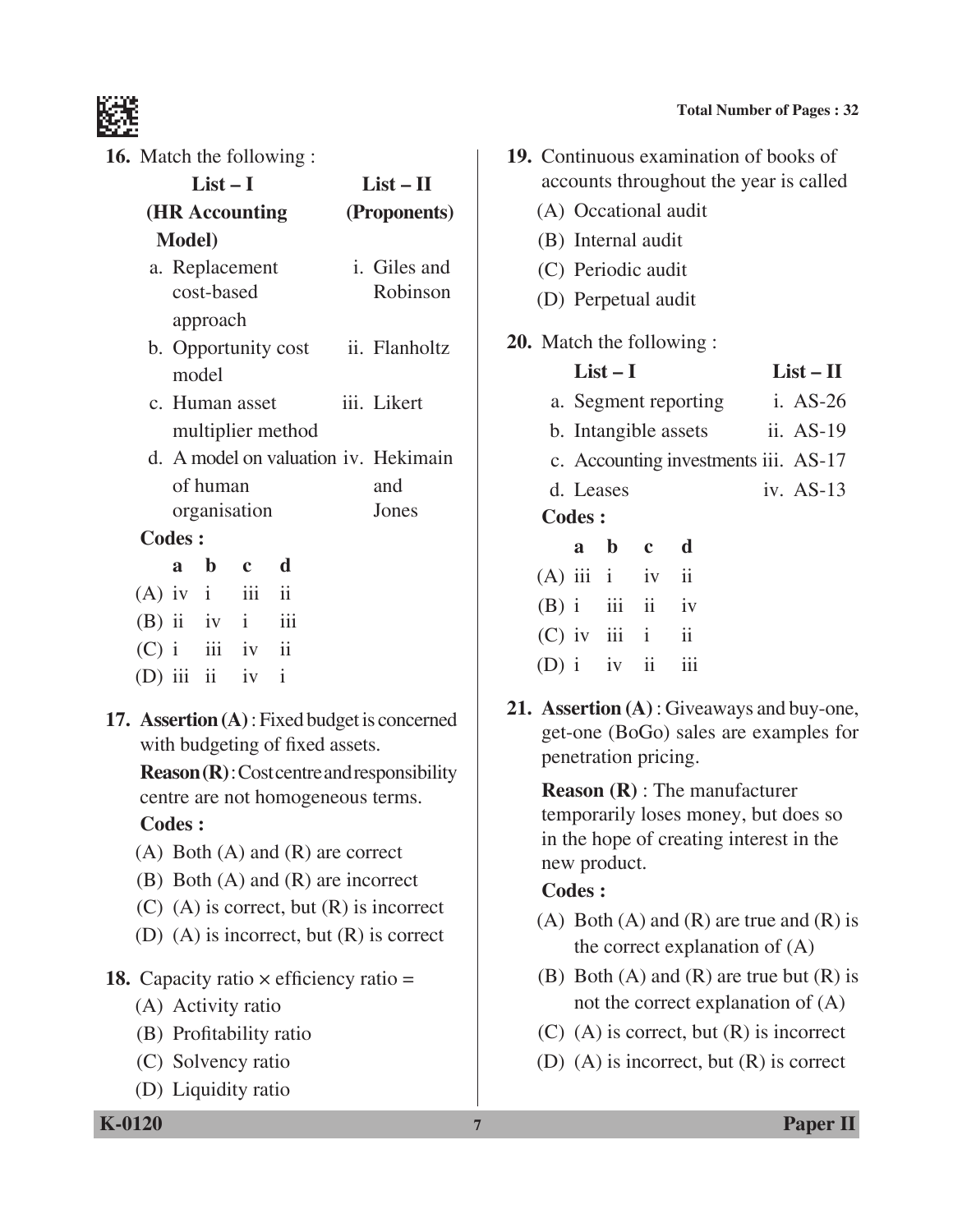

- 22. ಏಕಸ್ವಾಮ್ಗತೆ ಕುರಿತು ಅರ್ಥಶಾಸ್ತ್ರಜ್ಞರ ಪ್ರಮುಖ ಆಕ್ಷೇಪಣೆಯಿದು.
	- (A) ಇಂತಹ ಉದ್ಯಮಗಳಲ್ಲಿನ ತಾಂತ್ರಿಕ ಪ್ರಗತಿಯ ಕೊರತೆ
	- (B) ಜನಸಂಖ್ಯಾ ಸಂಬಂಧಿತವಾಗಿ ಸರ್ಕಾರದ ಮೇಲೆ ಅಪಾಯಕಾರಿ ಪರಿಣಾಮ
	- (C) ಏಕಮಾತ್ರ ಉತ್ಪಾದಕರಿರುವ ಉದ್ಯಮದಲ್ಲಿ ಅಸ್ಥಿರತೆ
	- (D) ಉತ್ಪಾದನೆ ಹತ್ತಿಕ್ಕಿ ಹೆಚ್ಚು ಬೆಲೆ ಹೊರಿಸುವ ಪ್ರವೃತ್ತಿ
- 23. ಇವನ್ನು ಸರಿಹೊಂದಿಸಿ.

- a. ಲೆಕ್ಕಪತ್ರ ದೃಷ್ಟಿಕೋನ i. ಸೂಚ್ಯ ವೆಚ್ಚ
- b. ಆರ್ಥಿಕ ದೃಷ್ಠಿಕೋನ ii. ವಿನಿಯೋಗ ವೆಚ್ಚ
- c. ಸಮಯ ಪ್ರಜ್ಞೆ iii. ನೇರ ವೆಚ್ಚ
- d. ಅನುಸರಣೀಯತೆ
	- iv. ಹಿಸ್ಬಾರಿಕಲ್ (ಮೂಲ ಬೆಲೆ

ಪಟ್ಟಿ – II

ನಮೂದಿತ) ವೆಚ್ಚ

ಸಂಕೇತಗಳು :

|          | a | b  | c                | d                |
|----------|---|----|------------------|------------------|
| $(A)$ i  |   | ii | iv               | $\overline{111}$ |
| $(B)$ ii |   |    | 111              | iv               |
| $(C)$ ii |   |    | iv               | iii              |
| $(D)$ i  |   | ij | $\overline{111}$ | iv               |

- 24. ಕೆಳಗಿನವುಗಳಲ್ಲಿ ಯಾವುದು/ಯಾವುವು ವ್ಯಾವಹಾರಿಕ ಅರ್ಥಶಾಸ್ತ್ರದ ಗುಣಲಕ್ಷಣವಾಗಿದೆ/ವೆ ?
	- i. ವ್ಯಾವಹಾರಿಕ ಅರ್ಥಶಾಸ್ತ್ರಸೂಕ್ಷ್ಮ ಆರ್ಥಿಕ ಗುಣಲಕ್ಷಣ ಹೊಂದಿದೆ.
	- ii. ಸ್ವರೂಪದಲ್ಲಿ ಇದು ರಚನಾತ್ಚಕವಾಗಿದೆ.
	- iii. ಪರಿಕಲ್ಪನೆಯ ಮತ್ತು ಅಳತೆಗೊಳಪಡುವ ಎರಡೂ ಲಕ್ಷಣಗಳಿವೆ.
	- iv. ಇದರ ಅಡಕಾಂಶಗಳು ಪ್ರಮುಖವಾಗಿ ಸಂಸ್ಥೆಯ ನಿಯಮವನ್ನಾಧರಿಸಿವೆ.

### ಸಂಕೇತಗಳು :

- $(A)$  i, ii ಮತ್ತು iii
- $(B)$  iv ಮಾತ್ರ
- $(C)$  i, iii ಮತ್ತು iv
- $(D)$  i, ii ಮತ್ತು iv
- **Total Number of Pages: 32**
- 25. ಇವುಗಳಲ್ಲಿ ಯಾವುದು ಉಪೇಕ್ಷೆ (ಇಂಡಿಫರೆನ್ಸ್ ) ಕರ್ವ್ಗಳ ಗುಣಲಕ್ಷಣವಲ್ಲ?
	- (A) ಕೆಳಮುಖ ಇಳಿಜಾರು
	- (B) ಮೂಲಬಿಂದುವಿಗೆ ನಿಮತೆ
	- (C) ಒಂದೇ ಮಟ್ಟದಲ್ಲಿ ಉಪಯುಕ್ತತೆ ದೊರಕಿಸುವ ಎರಡು ಸರಕುಗಳ ಭಿನ್ನ ಸಂಯೋಜನೆಗಳನ್ನು ತೋರಿಸುವುದು
	- (D) ಒಂದನ್ನೊಂದು ಸರ್ಶಿಸುವುದಿಲ್ಲ
- 26. ತಾಂತ್ರಿಕತೆ ಬದಲಿ ಆಯ್ಕೆಯ ಕನಿಷ್ಠ ಮಿತಿ ದರ ಎರಡು ವಸ್ತುಗಳು ಹೀಗಿದ್ದಾಗ ಸ್ಥಿರವಾಗಿರುತ್ತದೆ.
	- (A) ಪರಿಪೂರ್ಣ ಬದಲಿವಸ್ತುಗಳು
	- (B) ಪರಿಪೂರ್ಣ ಪೂರಕಗಳು
	- (C) ಸಾಮಾನ್ಯ ಸರಕುಗಳು
	- (D) ಗಿಫ್ಟಿನ್ ಸರಕುಗಳು
- 27. ನಾವಿದನ್ನು ನಿಶ್ಚಿತವಾಗಿ ಹೇಳಬಹುದು, ದೀರ್ಘಾವಧಿಯಲ್ಲಿ ಟಿವಿಗಳಿಗೆ ಬೇಡಿಕೆ ಅಧಿಕವಾದಾಗ, ಬೆಲೆಗಳು
	- (A) ಇಳಿಯುವುದು
	- (B) ಏರುವುದು
	- (C) ಮೊದಲಿನ ಮಟ್ಟದಲ್ಲಿಯೇ ಉಳಿಯುವುದು
	- (D) ಬೇಡಿಕೆಯ ಸ್ಥಿತಿಸ್ಥಾಪಕತ್ವ ತಿಳಿದುಕೊಳ್ಳದೆ ಊಹಿಸಲಾಗದು
- 28. ಬೆಲೆಯಲ್ಲಿನ ಬದಲಾವಣೆ ಮತ್ತು ಒಟ್ರು ಆದಾಯಗಳು ಒಂದೇ ದಿಕ್ಕಿನಲ್ಲಿದ್ದರೆ, ಸ್ಥಿತಿಸ್ಥಾಪಕತ್ವ ಇದಕ್ಕೆ ಸರಿಯಾಗಿರುತ್ತದೆ.

| (A) > 1 | (B) < 1 |  |
|---------|---------|--|
| $(C)$ 0 | $(D)$ 1 |  |

29. ಮಾರ್ಜಿನ್ ಆದಾಯ(MR) ಋಣಾತ್ಮಕವಿದ್ದರೆ, ಬೆಲೆ

| <u>ಸ್ಥಿ</u> ಶಿಸ್ಥಾಪಕತ್ವ |         |
|-------------------------|---------|
| (A) > 1                 | (B) < 1 |
| (C) 0                   | $(D)$ 1 |

**Paper II**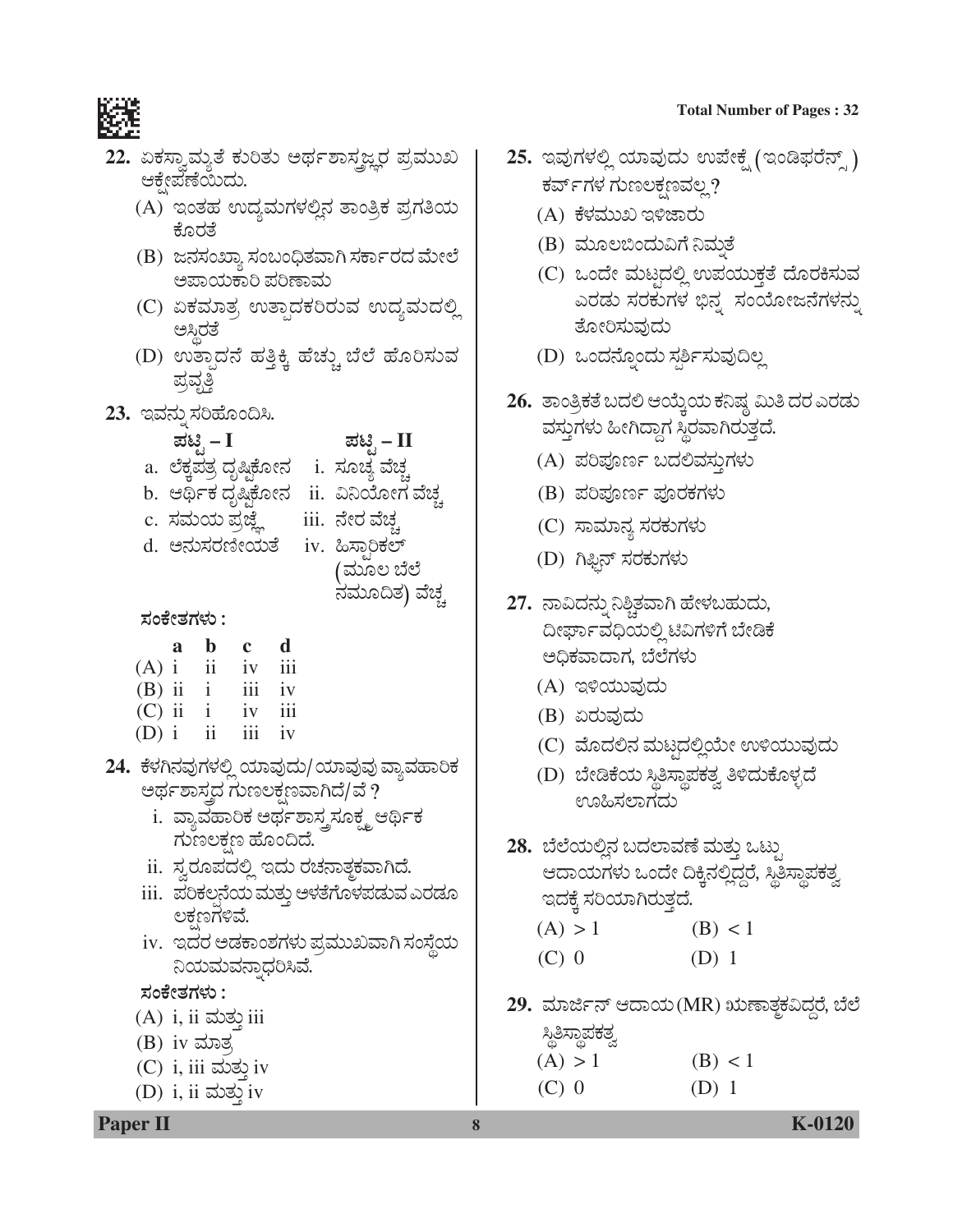

- **22.** The major objection of economists to monopolies is
	- (A) The lack of technological progress in such industries
	- (B) The dangerous impact on demographic government
	- (C) The instability in an industry where there is a single producer
	- (D) The tendency to restrict output and charge higher price
- **23.** Match the following :

| $\equiv$ $\cdots$ $\cdots$ $\cdots$ $\cdots$ $\cdots$ $\cdots$ $\cdots$ $\cdots$ $\cdots$ $\cdots$ $\cdots$ $\cdots$ $\cdots$ $\cdots$ $\cdots$ $\cdots$ $\cdots$ $\cdots$ $\cdots$ $\cdots$ $\cdots$ $\cdots$ $\cdots$ $\cdots$ $\cdots$ $\cdots$ $\cdots$ $\cdots$ $\cdots$ $\cdots$ $\cdots$ $\cdots$ $\cdots$ $\cdots$ $\cdots$ $\cdots$ |                          |  |  |  |  |  |
|----------------------------------------------------------------------------------------------------------------------------------------------------------------------------------------------------------------------------------------------------------------------------------------------------------------------------------------------|--------------------------|--|--|--|--|--|
| $List-I$                                                                                                                                                                                                                                                                                                                                     | $List - II$              |  |  |  |  |  |
| a. Accounting                                                                                                                                                                                                                                                                                                                                | <i>i</i> . Implicit cost |  |  |  |  |  |
| view point                                                                                                                                                                                                                                                                                                                                   |                          |  |  |  |  |  |
| b. Economic                                                                                                                                                                                                                                                                                                                                  | ii. Outlay cost          |  |  |  |  |  |
| view point                                                                                                                                                                                                                                                                                                                                   |                          |  |  |  |  |  |
| c. Timing                                                                                                                                                                                                                                                                                                                                    | iii. Direct cost         |  |  |  |  |  |

- d. Traceability iv. Historical cost  **Codes :**
- **a b c d**  $(A)$  i ii iv iii  $(B)$  ii ii iv (C) ii i iv iii  $(D)$  i ii iii iv
	- **24.** Which of the following is/are the characteristic(s) of Business Economics ?
		- i. Business economics is micro economic in character.
		- ii. It is positive in nature.
		- iii. It is both conceptual and metrical.
		- iv. Its contents are based mainly on the theory of firm.

- $(A)$  i, ii and iii
- (B) only iv
- (C) i, iii and iv
- (D) i, ii and iv
- **25.** Which of the following is not the property of indifference curves ?
	- (A) Downward sloping
	- (B) Concave to origin
	- (C) Show different combinations of the two goods yielding the same level of utility
	- (D) Don't touch is other
- **26.** Marginal rate of technical substitution is constant when two goods are
	- (A) Perfect substitutes
	- (B) Perfect complements
	- (C) Normal goods
	- (D) Giffen goods
- **27.** We can say with certainty that when the demand for TVs increases in the longrun, prices
	- (A) Will go down
	- (B) Will go up
	- (C) Stay at the original level
	- (D) Cannot be predicted without the knowledge of elasticity of demand
- **28.** When the change in price and total revenue are in the same direction, price elasticity is equal to

| (A) > 1 | (B) < 1 |  |
|---------|---------|--|
| $(C)$ 0 | $(D)$ 1 |  |

- **29.** When MR is negative, price elasticity is
	- $(A) > 1$  (B) < 1  $(C) 0$  (D) 1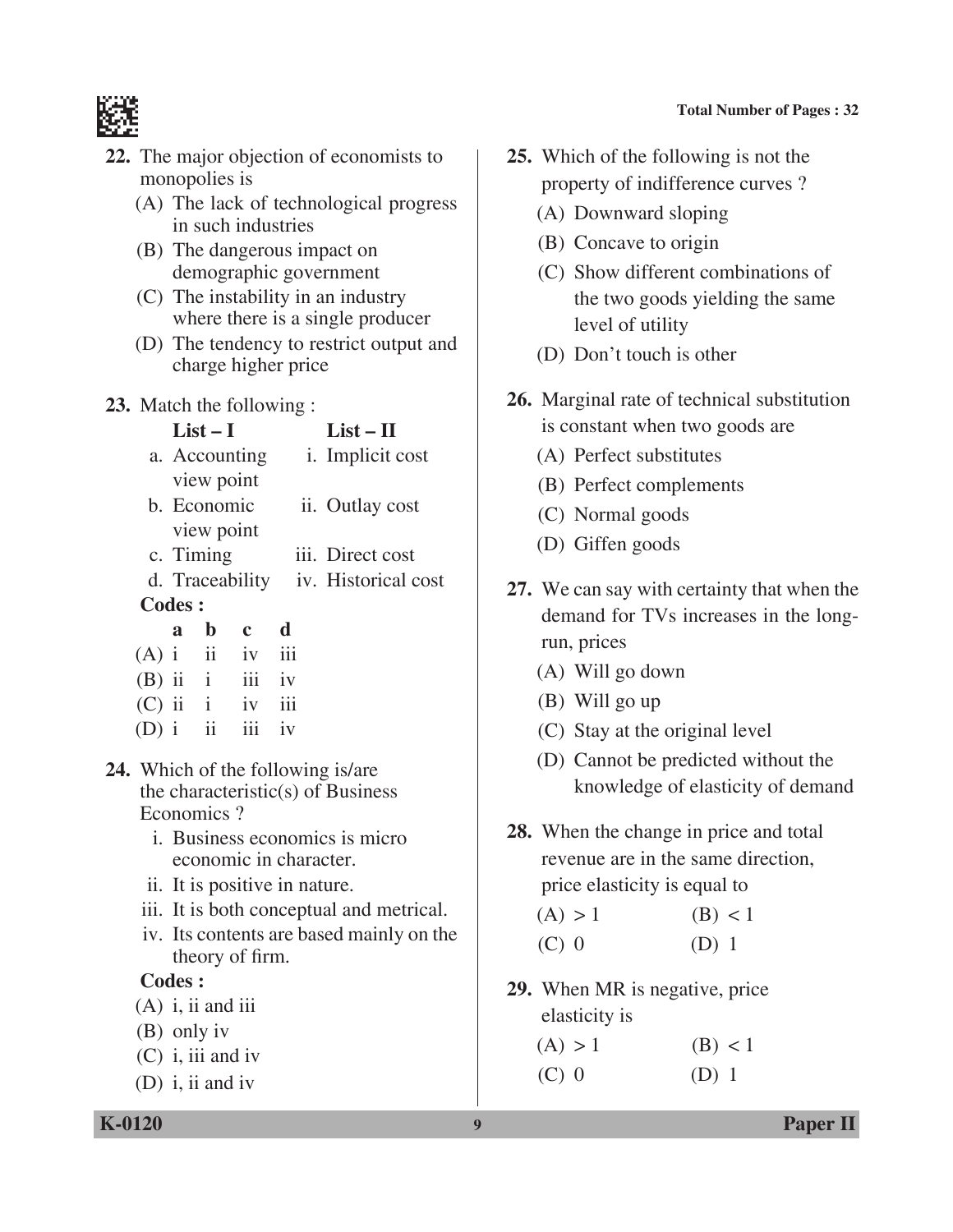#### **Total Number of Pages: 32**



### 30. ಬೆಲೆ ಸ್ಥಿತಿಸ್ಥಾಪಕತ್ವ ಇದಾಗಿದೆ

- (A) ಬೇಡಿಕೆ ವಕ್ರರೇಖೆ (ಕರ್ವ್)ನ ಇಳಿಜಾರು
- (B) ಸಾಮಾನ್ಯವಾಗಿ ಯುನಿಟಿಗಿಂತ ಹೆಚ್ಚಾಗಿರುತ್ತದೆ
- (C) ಸಾಮಾನ್ಯವಾಗಿ ಯುನಿಟಿಗಿಂತ ಕಡಿಮೆಯಿರುತ್ತದೆ
- (D) ಅವಲಂಬಿತ ಮಾರ್ಪುಕ ಮತ್ತು ಅವಲಂಬಿತವಲ್ಲದ ಮಾರ್ಪುಕ (ವೇರಿಯೇಬಲ್)ಗಳ ನಡುವಿನ ಸಾಪೇಕ್ಷ ವ್ಯತ್ಯಾಸದ ಅನುಪಾತ
- 31. ಇವುಗಳನ್ನು ಹೊಂದಿಸಿ.
	- ಪಟಿೖ I a. ಎನ್ಐ (NI) ಮಾದರಿ
- ಪಟಿೃ II

I. ಇಕ್ವಿಟಿಯ ವೆಚ್ಚವು ವಿಪರೀತ ಲಿವರೇಜ್ (ಸಾಲ) ನಿಂದ ಕಿಪ್ರವಾಗಿ ಏರುವುದು

II. ವಿಪರೀತ ಲಿವರೇಜ್**ನಡಿ** 

ಇಕ್ಸಿಟಿ ವೆಚ್ಚ ಇಳಿಕೆ

- b. ಎನ್ಒಐ (NOI) ಮಾದರಿ
- c. ಸಾಂಪ್ರದಾಯಿಕ III. ಎಲ್ಲಾ ಲಿವರೇಜ್*ಗ*ಳಿಗೆ

ಪೂರ್ವಸಿದ್ಧಾಂತ d. ಎಂಎಂ (MM) IV. ಲಿವರೇಜ್ ಪೂರ್ವಸಿದ್ಧಾಂತ

ಇಕ್ಕಿಟಿ ವೆಚ್ಚ ಸ್ಥಿರ ಹೆಚಾದಾಗ ಇಕ್ರಿಟಿ ವೆಚ್ ಹೆಚ್ಚಾಗುತ್ತದೆ V. ಲಿವರೇಜ್

ಹೆಚಾದಾಗ ಇಕ್ಕಿಟಿ ವೆಚ್ಚ ಕಡಿಮೆಯಾಗುತ್ತದೆ

ಸಂಕೇತಗಳು :

a b c d  $(A) V IV I$ Н  $(B) III IV II$ Ι.  $(C)$  III IV I Н  $(D)$  IV III I П

 $32.$ ಸಾಲದ ಅವಧಿ ಮುಕ್ತಾಯವನ್ನಾಧರಿಸಿ ಸಾಲ ಮಾರುಕಟ್ತೆಯು ಅನೇಕ ವಿಭಾಗಗಳಾಗಿ ವಿಂಗಡಿಸಲ್ಪಟ್ಟಿದೆಯೆಂದು ಭಾವಿಸುತ್ತದೆ. (A) ದ್ರವ್ಯತೆ ಸಿದ್ಧಾಂತ

- 
- (B) ಖಂಡಾತ್ಮಕ ಮಾರುಕಟ್ಟೆಸಿದ್ದಾಂತ
- (C) ನಿರೀಕ್ಷಾಸಿದ್ಧಾಂತ
- (D) ದೃವ್ಯತೆಯ ಪ್ರೀಮಿಯಂ ಸಿದ್ಧಾಂತ

33. ಕಂಪೆನಿಯ ಸಾಲಗಾರರಿಗೆ ವಾಗ್ತಾನ ಭಂಗವಾದಾಗ ಅಥವಾ ಅತ್ಯಂತ ಕಷ್ಟಪಟ್ಪುಮಾನ್ಯಮಾಡಿದಾಗ ಅಂತಹ ಸ್ತಿಗೆ ಹೀಗೆನುತ್ತಾರೆ. (A) ಸಾಲಪಾವತಿ ಶಕ್ತಿಯ ಸಮಸ್ಯೆ

- (B) ದ್ರವ್ಯತೆಯ ಸಮಸ್ಯೆ
- (C) ವಿತ್ತೀಯ ಮುಗ್ಗಟ್
- (D) ದಿವಾಳಿತನದ ಸಮಸ್ಯೆ
- 34. ಐಆರ್ಆರ್ (IRR) ಪ್ರಕ್ಷೇಪಗಳಿಗಿಂತ ಭಿನ್ನವಾಗಿ ಮರುಹೂಡಿಕೆ ದರದೊಂದಿಗೆ ಸಂಯುಕ್ತ ಸರಾಸರಿ ವಾರ್ಷಿಕ ದರ ಲೆಕ್ಕಹಾಕುವುದನ್ನು ಹೀಗೆ ಕರೆಯುತ್ತಾರೆ.
	- (A) ಲಾಭದ ಸೂಚ್ಯ ದರ
	- (B) ಲಾಭದ ಪರಿವರ್ತಿತ ಆಂತರಿಕ ದರ
	- (C) ಲಾಭದ ವ್ಯತ್ಯಸ್ಥ ದರ
	- (D) ಲಾಭದ ಮರುಹೂಡಿಕೆ ದರ
- 35. ಕೆಳಗಿನವುಗಳಲ್ಲಿ ಯಾವುದು/ವು ಐಆರ್ಆರ್ (IRR) ಮಾನದಂಡದ ಅನುಕೂಲತೆಯಾಗಿದೆ/ಯಾಗಿವೆ ?
	- a. ಮಿಶ್ರ ಎನ್ಸಿಎಫ್ (NCF) ಗಳಿಗೆ ಮಲ್ಲಿಪಲ್ ಐಆರ್ಆರ್ ಗಳನ್ನೊದಗಿಸುತ್ತದೆ.
	- b. ಇದು ರಿಯಾಯಿತಿ ದರವನ್ನವಲಂಬಿಸಿಲ್ಲ
	- c. ಹಣದ ಸಮಯ ಮೌಲ್ಯವನ್ನು ಇದು ಪರಿಗಣಿಸುತ್ತದೆ.

ಸಂಕೇತಗಳು :

- (A) a ಮಾತ್<u>ತ</u>
- (B) b ಮಾತ್ರ
- (C) a ಮತ್ತು b
- (D) b ಮತ್ತು c
- 36. ವೈಯಕ್ತಿಕ ಭದ್ರತಾ ಪತ್ರಗಳ ಸಾಟಿಯಿಲ್ಲದ ಅನಿಶ್ಚಿತತೆಗಳಿಂದುಂಟಾಗುವ ಅಪಾಯಕ್ಕೆ ಹೀಗೆನುತ್ತಾರೆ.
	- (A) ವ್ಯವಸ್ಥಿತ ಅಪಾಯ
	- (B) ವ್ಯವಸ್ಥಿತವಲ್ಲದ ಅಪಾಯ
	- (C) ಮಾರುಕಟ್ಟೆ ಅಪಾಯ
	- (D) ಒಟ್ಟು ಅಪಾಯ

**Paper II**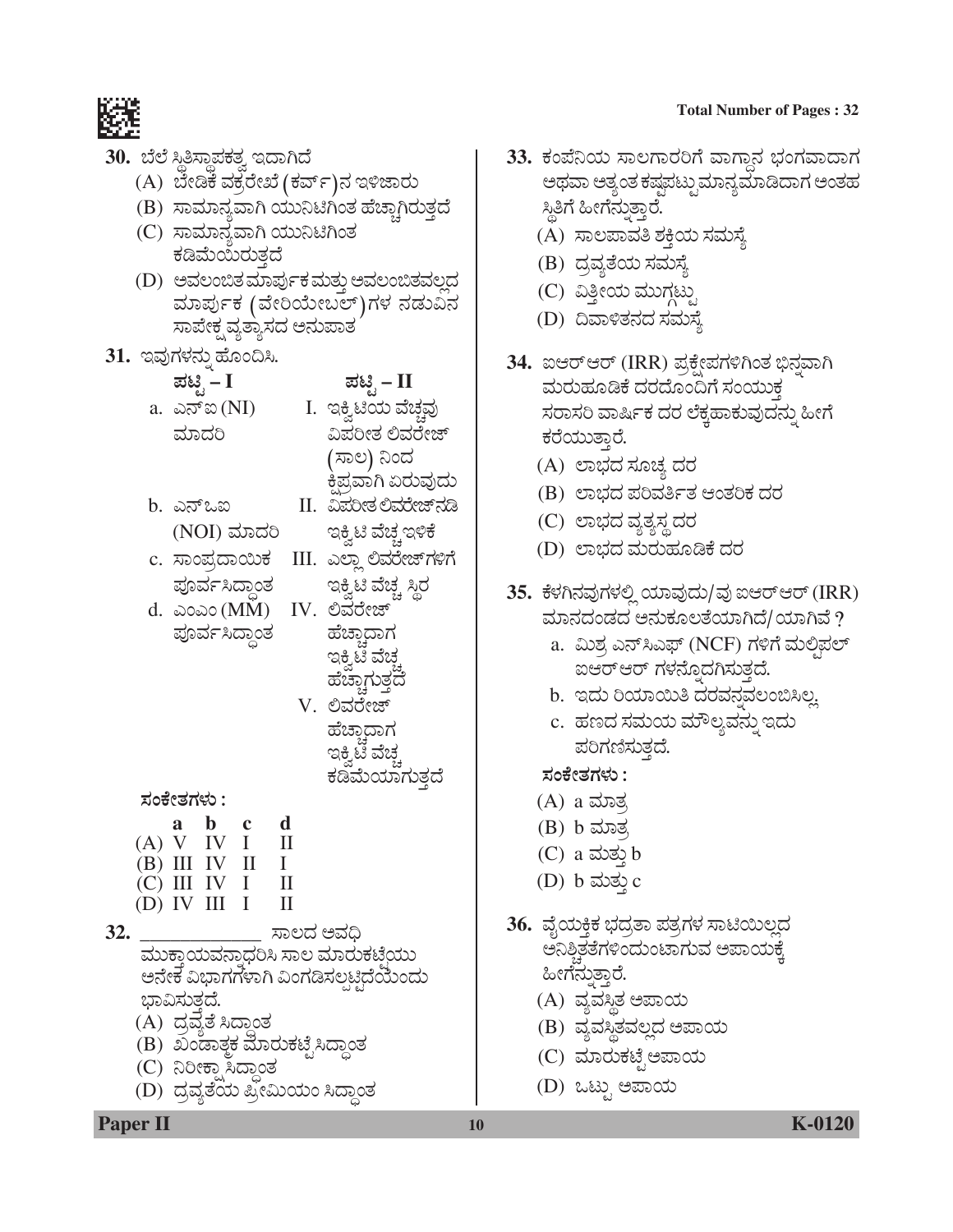

- **30.** Price elasticity is
	- (A) The slope of the demand curve
	- (B) Usually greater than unity
	- (C) Usually less than unity
	- (D) A ratio of relative change between a dependent variable and an independent variable

### **31.** Match the following :

|               | $List-I$                  |             |              | $List - II$                         |
|---------------|---------------------------|-------------|--------------|-------------------------------------|
|               | a. NI model               |             |              | I. Cost of equity                   |
|               |                           |             |              | increase rapidly                    |
|               |                           |             |              | under extreme                       |
|               |                           |             |              | leverage                            |
|               | b. NOI model              |             |              | II. Cost of equity                  |
|               |                           |             |              | decrease                            |
|               |                           |             |              | under extreme                       |
|               |                           |             |              | leverage                            |
|               | c. Traditional            |             |              | III. Cost of equity is              |
|               | hypothesis                |             |              | constant for all                    |
|               |                           |             |              | leverage                            |
|               | d. MM's                   |             |              | IV. Cost of equity                  |
|               | hypothesis                |             |              | increase with                       |
|               |                           |             |              | increase in                         |
|               |                           |             |              | leverage                            |
|               |                           |             |              | V. Cost of equity                   |
|               |                           |             |              | decrease with                       |
|               |                           |             |              | an increase in                      |
|               |                           |             |              | leverage                            |
| <b>Codes:</b> |                           |             |              |                                     |
|               | b<br>a                    | $\mathbf c$ | $\mathbf d$  |                                     |
|               | (A) V IV I                |             | $\mathbf{I}$ |                                     |
|               | (B) III IV II             |             | I            |                                     |
|               | (C) III IV I              |             | $\mathbf{I}$ |                                     |
| $(D)$ IV      | Ш                         | I           | $\mathbf{I}$ |                                     |
| 32.           |                           |             |              | assumes that the                    |
|               |                           |             |              | debt market is divided into several |
|               |                           |             |              | segments based on maturity of debt. |
|               | アメハーエ ちしこうほう こうほうしょう アーバー |             |              |                                     |

- (A) Liquidity theory
- (B) Segmented market theory
- (C) Expectation theory
- (D) Liquidity premium theory

**33.** A condition when promises to creditors of a company are broken or honoured with great difficulty, is known as

- (A) Problem of solvency
- (B) Problem of liquidity
- (C) Financial distress
- (D) Problem of insolvency
- **34.** The compound average annual rate that is calculated with a reinvestment rate different than the projects IRR is called
	- (A) Implicit rate of return
	- (B) Modified internal rate of return
	- (C) Differential rate of return
	- (D) Reinvestment rate of return
- **35.** Which of the following is/are merits of IRR criteria ?
	- a. Provides multiple IRRs for mixed NCFs.
	- b. It is independent of discount rate.
	- c. It considers time value of money.

- (A) only a
- (B) only b
- (C) a and b
- (D) b and c
- **36.** Risk arising from the unique uncertainties of individual securities is known as
	- (A) Systematic risk
	- (B) Unsystematic risk
	- (C) Market risk
	- (D) Total risk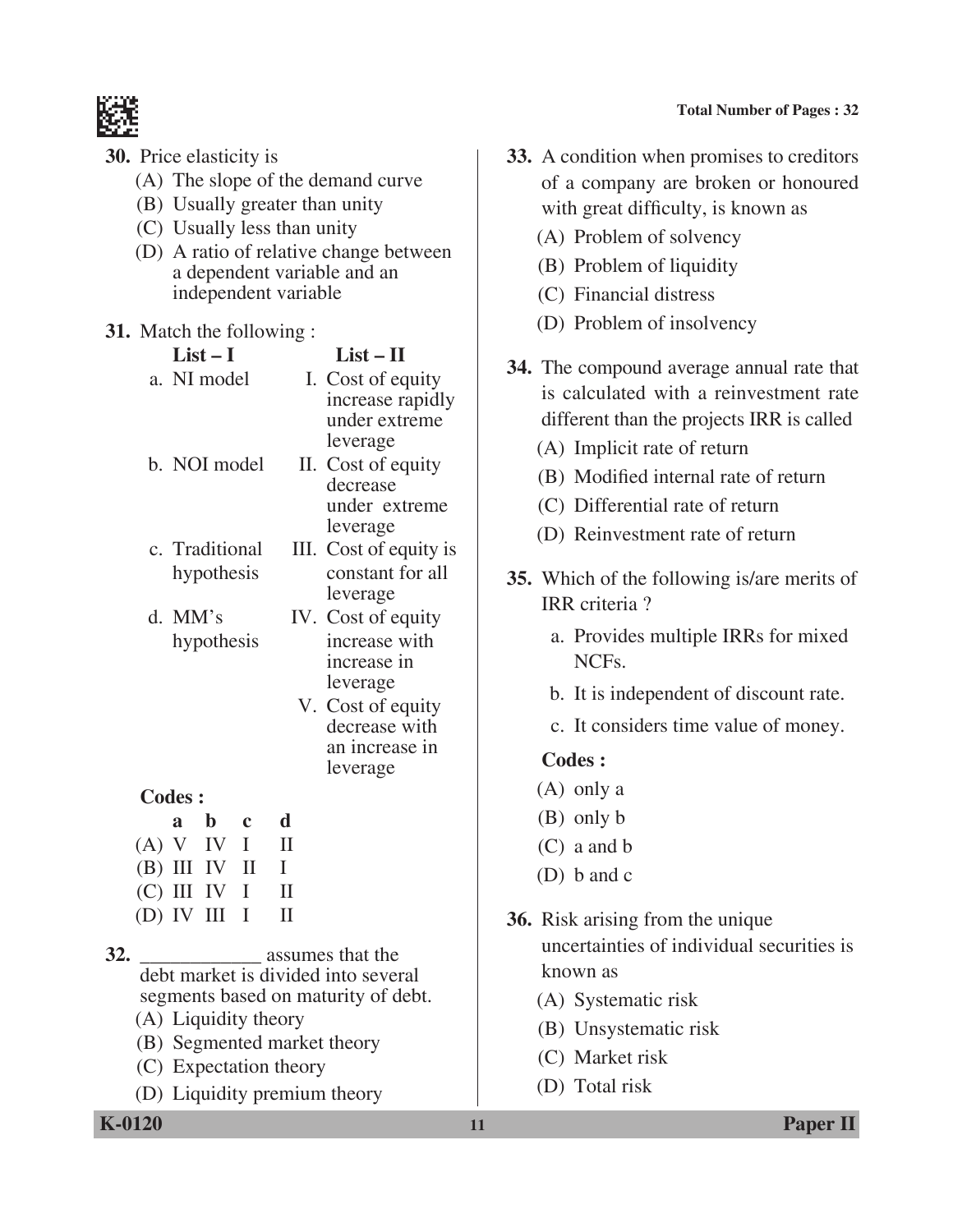#### **Total Number of Pages : 32**



- 37. ಎಸ್ಡಿಆರ್ (SDR) ನ ಮೌಲ್ಯ ನಿರ್ಧರಿಸುವಲ್ಲಿ ಅತ್ಯಧಿಕ ಮಾನ್ಯತೆ ಹೊಂದಿರುವ ಕರೆನ್ಸಿ
	- (A) ಬ್ರಿಟಿಷ್ ಪೌಂಡ್
	- (B) *¿ááÃæã*
	- (C) ಯುಎಸ್ ಡಾಲರ್
	- (D) ಯೆನ್
- <mark>38.</mark> ವಿಶ್ವಬ್ಯಾಂಕ್**ನ ಸದಸ್ಯರು ಪಡೆಯುವ ನೆರವಿ**ನ  $\vec{a}$ ್ಧರೂಪ
	- (A) ತಾಂತ್ರಿಕ ಮತ್ತು ಆರ್ಥಿಕ
	- (B) ರಾಜಕೀಯ ಮತ್ತು ವಿತ್ತೀಯ
	- (C) ತಾಂತ್ರಿಕ ಮತ್ತು ಹಣಕಾಸು
	- (D) ರಾಜನೀತಿ ಮತ್ತು ಆರ್ಥಿಕ
- **39.** ಸಂಸ್ತೆಗಳ ಮೇಲೆ ವಿದೇಶಿ ವಿನಿಮಯ ದರಗಳು ಬೀರುವ ಪರಿಣಾಮವನ್ನು ಹೀಗೆಂದು ಉಲ್ಲೇಖಿಸಲಾಗುತ್ತದೆ.
	- (A) ಆರ್ಥಿಕ ಒಡ್ಡಲಡುವಿಕೆ (ಎಕ್ಸ್ಪೋಜರ್)
	- (B) ಆಸ್ತಿ–ಹೊಣೆ ಪಟ್ಟಿಅನಾವರಣ ( ಎಕ್ಸ್ಪ್ಯೋಜರ್)
	- (C) ವ್ಯವಹಾರ ಅನಾವರಣ (ಎಕ್ಸ್ಪ್ರೋಜರ್)
	- (D) ಕಾರ್ಯ ನಿರ್ವಹಣಾ ಮಾನ್ಯತೆ (ಎಕ್ಫ್ರೋಜರ್)
- 40. ಪ್ರತಿಪಾದನೆ (A) : ಸಂಪತ್ತು ಗರಿಷ್ಟೀಕರಣವು<br>ಿಲಾಭ ಗರಿಷ್ಟೀಕರಣದ ಮೇಲ್ವಿಚಾರಕ ಎಂದು ಪರಿಗಣಿಸಲಟಿದೆ.

 $\vec{x}$ ಮರ್ಥನೆ (R) : ಸಂಪತ್ತು ನಿಖರವಾಗಿ ನಿವ್ವಳ ಪ್ರಸ್ತುತ ಮೌಲ್ಯವೆಂದು ವ್ಯಾಖ್ಯಾನಗೊಂಡಿದೆ ಮತ್ತು ಅದು ಹಣ ಮತ್ತು ಅಪಾಯಗಳ ಸಮಯ ಮೌಲ್ಯಕ್ಕೆ ಉತ್ತರದಾಯಿಯಾಗಿದೆ.

## *ÓÜíPæàñÜWÜÙÜá :*

- (A) ಪ್ರತಿಪಾದನೆ ಮತ್ತು ಸಮರ್ಥನೆಗಳೆರಡೂ ಸರಿ
- (B) ಪ್ರತಿಪಾದನೆ ಮತ್ತು ಸಮರ್ಥನೆಗಳೆರಡೂ *ÓÜÄ¿áÆÉ*
- (C) ಪ್ರತಿಪಾದನೆ ಸರಿಯಾಗಿದೆ ಮತ್ತು ಸಮರ್ಥನೆ *ÓÜÄ¿ÞXÆÉ*
- (D) ಪ್ರತಿಪಾದನೆ ಸರಿಯಾಗಿಲ್ಲ ಮತ್ತು ಸಮರ್ಥನೆ ಸರಿಯಾಗಿದೆ
- 41. ಮಧ್ಯರೇಖೆ (ಮೀಡಿಯನ್), ಚ**ತುರ್ಥಕಗಳು** ಮತ್ತು ಶೇಕಡಾಗಳು ಇವುಗಳ ಮಾಪನಗಳೆಂದು ಪರಿಗಣಿಸಲ್ಪಟಿವೆ.
	- (A) *ËaÜÆ®Ü ÓÜÃÝÓÜÄWÜÙÜá*
	- (B) *WÜ~£à¿á ÓÜÃÝÓÜÄWÜÙÜá*
	- (C) ಸ್ಥಾನಿಕ ಸರಾಸರಿಗಳು
	- (D) ಕೇಂದ್ರೀಯ ಸರಾಸರಿಗಳು
- 42. ಸರಾಸರಿಯಿಂದ ವಿಚಲನಗಳನ್ನು ಪಡೆದು ಅವುಗಳ ವರ್ಗಗಳನ್ನು ಪರಿಮಾಣಗಳ ಒಟ್ಟು ಸಂಖ್ಯೆಯಿಂದ ಭಾಗಿಸಿದರೆ ಸಿಗುವ ಫಲಿತಾಂಶವೇ
	- (A) *ÊÜÞ®ÜPÜ ËaÜÆ®Ü*
	- (B) ಭಿನ್ನತೆ (ವೇರಿಯನ್ಸ್)
	- (C) *ÖÜÃÜÊÜâ*
	- (D) *ËaÜÆ®Ü*
- 43. ಕೇಂದ್ರೀಯ ಮೌಲ್ಯದ ಎರಡೂ ಬದಿಗೆ ಸಂಗ್ರಹಿಸಿದ ಡೇಟಾ ಹಂಚಿಕೆಯ ಸಮಮಿತಿಯೊಂದಿಗೆ ಇದು ವ್ಯವಹರಿಸುತ್ತದೆ.
	- (A) ಪ್ರವಣತೆ (ಸ್ತ್ಯೂನೆಸ್)
	- $(B)$  ಕಟೋ $F$ ಸಿಸ್
	- (C) ಮೊಮೆಂಟ್
	- (D) ಹರವು (ಡಿಸ್ಪರ್ಷನ್)
- $\bf 44.~$  ಹೇಳಿಕೆ $({\bf A})$  : ಚದುರಿದ $\bf (\bar{x}_1)$ ್ಲಿಟರ್) ರೇಖಾಚಿತ್ರದಲ್ಲಿ ಸ್ವತಂತ್ರ ಚರಾಂಶವನ್ನು $\mathbf{X}$ -ಅಕ್ಷದ ಮೇಲೆ ತೋರಿಸಿದಾಗ ಅದನ್ಧವಲಂಬಿಸಿದ ಚರಾಂಶವನ್ನು Y-ಅಕ್ಷದ ಮೇಲೆ ತೋರಿಸಲಾಗುತ್ತದೆ.

ಹೇಳಿಕೆ (B) : ಶ್ರೇಣಿಗಳ ಪರಸರ ಸಂಬಂಧದ ಗುಣಾಂಕವು ಪಿಯರ್ಸನ್ರ ಕೋರಿಲೇಶನ್ ಕೋಎಫಿಶಂಟ್ನಷೇ ಏಕಮಾನಗಳನ್ನು ಹೊಂದಿರುತ್ತದೆ.

## *ÓÜíPæàñÜWÜÙÜá :*

- (A) (A) ಮತ್ತು (B) ಹೇಳಿಕೆಗಳೆರಡೂ ನಿಜ
- (B) (A) ಮತ್ತು (B) ಹೇಳಿಕೆಗಳೆರಡೂ ಸುಳ್ಳು
- (C) ಹೇಳಿಕೆ (A) ನಿಜ, ಆದರೆ ಹೇಳಿಕೆ (B) ಸುಳ್ಳು
- (D) ಹೇಳಿಕೆ (A) ಸುಳ್ಳು, ಆದರೆ ಹೇಳಿಕೆ (B) ನಿಜ
- **Paper II 12 K-0120**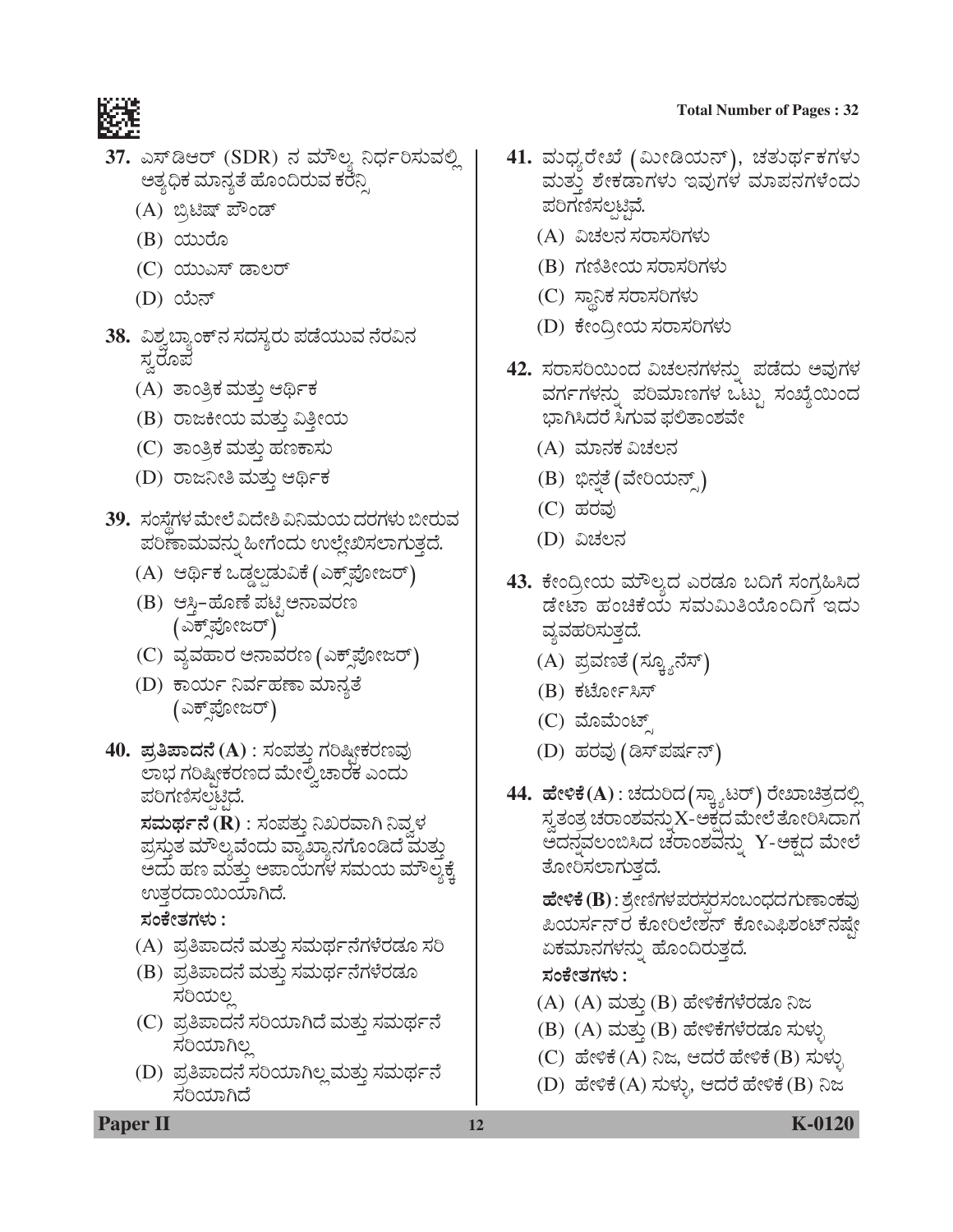



- **37.** The currency having highest weightage in the determination of the value of SDR is
	- (A) British Pound
	- (B) Euro
	- (C) US Dollar
	- (D) Yen
- **38.** The form of assistance that members of World Bank get is
	- (A) Technical and economic
	- (B) Political and financial
	- (C) Technical and financial
	- (D) Political and economic
- **39.** Foreign exchange rates have an impact on firms which is referred to as
	- (A) Economic exposure
	- (B) Balance sheet exposure
	- (C) Transaction exposure
	- (D) Operating exposure
- **40. Assertion (A)** : Wealth maximisation is considered as supervisor to profit maximisation.

**Reason (R)** : This is because wealth is precisely defined as net present value and it accounts for time value of money and risk.

## **Codes :**

- (A) Both assertion and reasoning are correct
- (B) Both assertion and reasoning are not correct
- (C) Assertion is correct and reasoning is not correct
- (D) Assertion is not correct and reasoning is correct
- **41.** Median, quartiles and percentiles are considered as measures of
	- (A) Deviation averages
	- (B) Mathematical averages
	- (C) Positional averages
	- (D) Central averages
- **42.** When deviations from mean are squared and divided by the total number of observations, the resultant is
	- (A) Standard deviation
	- (B) Variance
	- (C) Dispersion
	- (D) Deviation
- **43.** \_\_\_\_\_\_\_\_\_\_\_\_\_ deals with the symmetry of the distribution of collected data on both sides of central value.
	- (A) Skewness
	- (B) Kurtosis
	- (C) Moments
	- (D) Dispersion
- **44. Statement (A)** : In a scatter diagram, the independent variable is shown on the X-axis while the dependent variable is shown on the Y-axis.

 **Statement (B)** : The coefficient of rank correlation has the same units as the Pearsonian coefficient of correlation.

- (A) Both statements (A) and (B) are true
- (B) Both statements (A) and (B) are false
- (C) Statement (A) is true, but statement (B) is false
- (D) Statement (A) is false, but statement (B) is true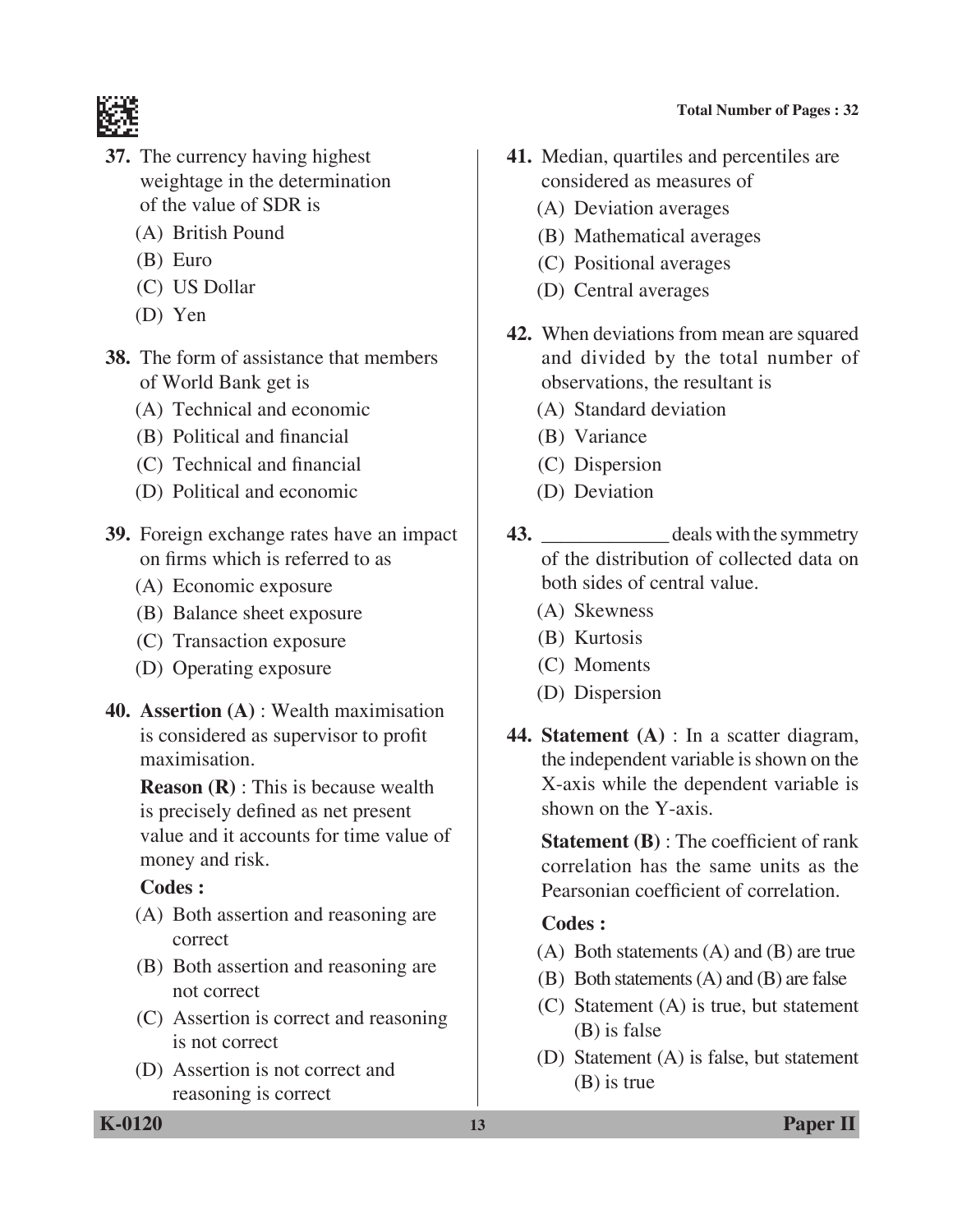45. ಇವುಗಳನ್ನು ಹೊಂದಿಸಿ.

| ಪಟಿೖೆ – I                            | ಪಟಿೖ – II                            |
|--------------------------------------|--------------------------------------|
|                                      | a. ಆರ್. ಎ. ಫಿಶರ್ I. ರ್ಾಂಕ್ ಕೋರಿಲೇಶನ್ |
| b. ಕಾರ್ಲ್                            | II. ಅನೋವಾ                            |
| ಪಿಯರ್ಸನ್                             |                                      |
| c. ಸ್ಪಿಯರ್ಮನ್    III. ಸ್ಪುಡೆಂಟ್ಸ್ ಟಿ |                                      |
|                                      | ಡಿಸ್ಟ್ರಿಬ್ಯೂಷನ್                      |
|                                      | (ವಿದ್ಯಾರ್ಥಿಗಳ ಟಿ                     |

ಹಂಚಿಕೆ)

d. ಗೊಸ್ತೆಟ್ IV. ಕೋರಿಲೇಶನ್ (ಪರಸರ ಸಂಬಂಧ)

ಸಂಕೇತಗಳು :

|  | a b c             | d |
|--|-------------------|---|
|  | $(A)$ IV III I    | Ш |
|  | (B) III IV II I   |   |
|  | $(C)$ III I IV II |   |
|  | (D) II IV I III   |   |

46. 'ಎ' ಯು 20 ಪ್ರತಿಶತ ಪ್ರಕರಣಗಳಲ್ಲಿ ಸತ್ಯ ಹೇಳುತ್ತಾನೆ ಮತ್ತು 'ಬಿ' 40 ಪ್ರತಿಶತ ಪ್ರಕರಣಗಳಲ್ಲಿ ಸತ್ತ ಹೇಳುತ್ತಾನಾದರೆ, ನಿರ್ದಿಷ್ಟ ಪ್ರಕರಣವೊಂದರಲ್ಲಿ ಅವರು ತದ್ವಿರುದ್ಧವಾಗಿ ಮಾತಾಡುವ ಸಂಭವನೀಯತೆ ಎಷ್. ?

| $(A)$ 0.8 |  | (B) 0.12 |
|-----------|--|----------|
|           |  |          |

- $(C) 0.32$ (D)  $0.44$
- 47. ಒಂದು ಚರಾಂಶಇನ್ನೊಂದು ಚರಾಂಶ(ವೇರಿಯೇಬಲ್) ದ ಮೇಲೆ ಮಾಡುವ ಪರಿಣಾಮ ಶೋಧನೆಗೆ ಸಂಬಂಧಿಸಿದ ರಿಸರ್ಚ್ (ಸಂಶೋಧನಾ) ಪದ್ಧತಿಗೆ ಹೀಗೆ ಹೇಳಲಾಗುತ್ತದೆ.
	- (A) ಅವಲಂಬಿತ ಸಂಶೋಧನೆ (ಡಿಪೆಂಡೆಂಟ್ ರಿಸರ್ಚ್)
	- (B) ಕಾರಣಾರ್ಥಕ ಸಂಶೋಧನೆ (ಕೌಸಲ್ ರಿಸರ್ಚ್)
	- (C) ಪರಿಶೋಧನಾತ್ಮಕ ಸಂಶೋಧನೆ (ಎಕ್ಸ್ಪ್ಲೋರೇಟರಿ ರಿಸರ್ಚ್)
	- (D) ಸಮಕಾಲೀನ ಸಂಶೋಧನೆ (ಕಂಟೆಂಪರರಿ ರಿಸರ್ಚ್)
- 48. ಮತದಾರರ ಪಟ್ತಿ, ವಿಶ್ವವಿದ್ಯಾಲಯವೊಂದರ ವಿದ್ಯಾರ್ಥಿಗಳ ಸಂಖ್ಯೆ ಹಾಗೂ ದೂರವಾಣಿ ಡೈರೆಕ್ಷರಿ ಇವೆಲ್ಲ \_\_\_\_\_\_\_ ನ ಕೆಲವು ಉದಾಹರಣೆಗಳಾಗಿವೆ.
	- (A) ಸ್ಯಾಂಪ್ಲಿಂಗ್ ಜೋಡಣೆಗಳು (ಫ್ರೇಮ್ಸ್)
	- (B) ಸ್ಯಾಂಪ್ಲಿಂಗ್ ಘಟಕ (ಯುನಿಟ್)
	- (C) ವ್ಯವಸ್ಥಿತ (ಸಿಸೈಮ್ಯಾಟಿಕ್) ಸ್ಯಾಂಪ್ಲಿಂಗ್
	- (D) ಸಮೂಹ (ಕ್ಲಸ್ಟರ್) ಸ್ಯಾಂಪ್ಲಿಂಗ್
- 49. ಕೆಳಗಿನವುಗಳನ್ನು ಹೊಂದಿಸಿ.

| ಪಟ್ಟಿ – I    | ಪಟ್ಟಿ – II      |
|--------------|-----------------|
| a. ಯಾದೃಚ್ಛಿಕ | I. ದ್ವಿತೀಯ ಡೇಟಾ |
| ಸ್ಯಾಂಪ್ಲಿಂಗ್ |                 |
|              |                 |

- b. ಯಾದೃಚ್ಛಿಕವಲ್ಲದ II. ಮಾಹಿತಿ ವ್ಯವಸ್ಥೆ ಸ್ಯಾಂಪ್ಲಿಂಗ್
- III. ಸಮೂಹ (ಕ್ಲಸ್ಟರ್) c. ಜನಗಣತಿ ವರದಿ ಸ್ತಾಂಪ್ಲಿಂಗ್

ಸ್ಯಾಂಪ್ಲಿಂಗ್

IV. ಸ್ಥರೀಕೃತ d. ಡೇಟಾ ಪರಿಷ್ಕರಣೆ (ಸ್ಪೇಟಿಫೈಡ್)

ಸಂಕೇತಗಳು :

|  | a b c             | d |
|--|-------------------|---|
|  | (A) III IV II I   |   |
|  | $(B)$ IV I II III |   |
|  | $(C)$ II III IV I |   |
|  | (D) IV III $I$ II |   |

- 50. ಉಪಯೋಗಿಸಲಾದ ಪಾರಿಭಾಷಿಕ ( ಟೆಕ್ತಿಕಲ್ ) ಶಬ್ದಗಳ ್ಪಟ್ಟಿಗೆ ಹೀಗೆನ್ನುತ್ತಾರೆ.
	- (A) ಸಂಕೇಪಣಗಳು
	- (B) ಶಬ್ದಸಂಗ್ರಹ (ಗ್ಲಾಸರಿ)
	- (C) ಉಲ್ಲೇಖಗಳು
	- (D) ಅನುಬಂಧ

14

**Total Number of Pages: 32**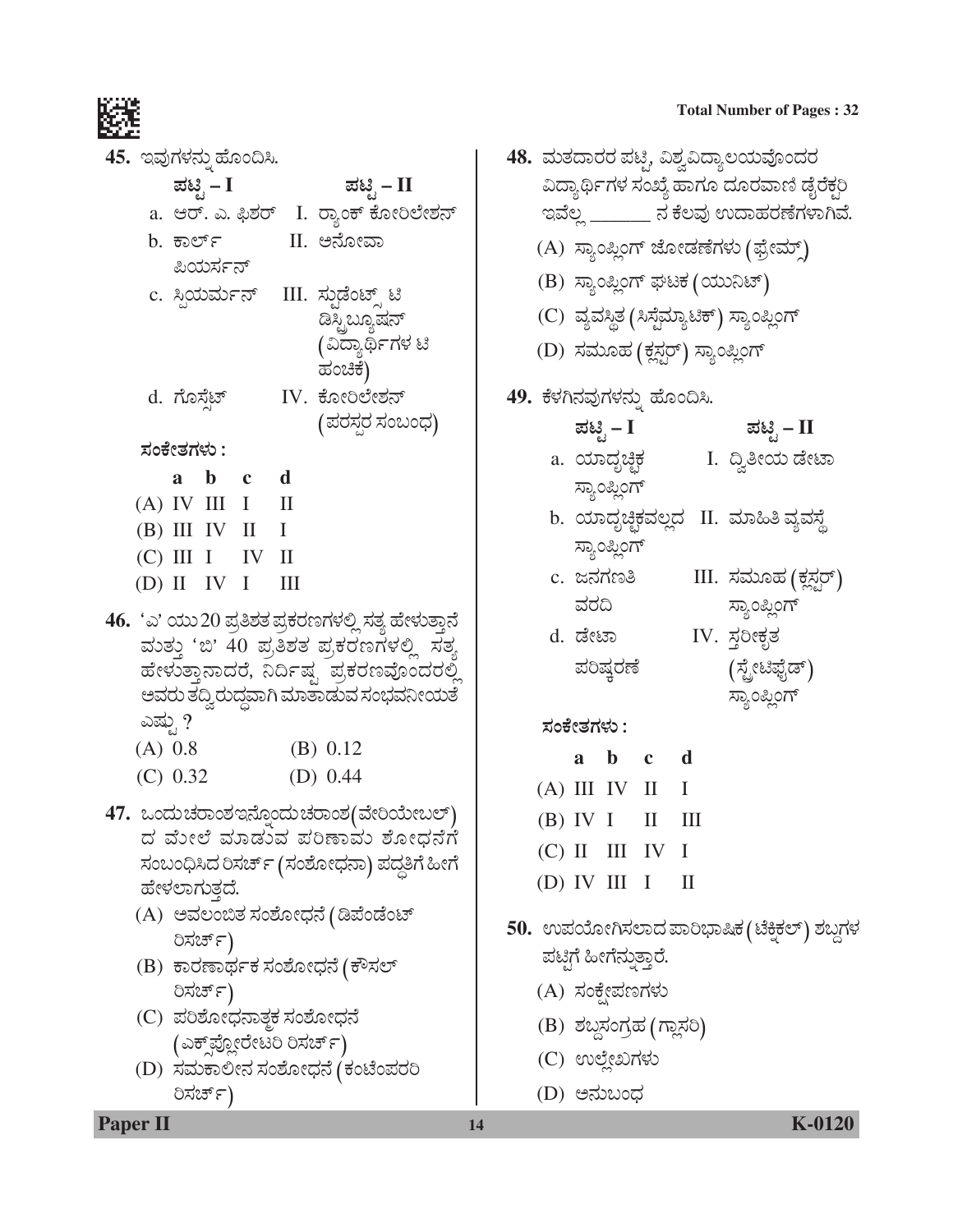

**45.** Match the following :

|               | $List-I$ |                   | $List - II$                         |
|---------------|----------|-------------------|-------------------------------------|
|               |          |                   | a. R. A. Fisher I. Rank correlation |
|               |          |                   | b. Karl Pearson II. Anova           |
|               |          |                   | c. Spearman III. Student's t        |
|               |          |                   | distribution                        |
|               |          |                   | d. Gosset IV. Correlation           |
| <b>Codes:</b> |          |                   |                                     |
|               |          | a b c d           |                                     |
|               |          | $(A)$ IV III I II |                                     |
|               |          | (B) III IV II I   |                                     |
|               |          | $(C)$ III I IV II |                                     |
|               |          | $(D)$ II IV I III |                                     |

**46.** If A speaks truth in 20 per cent cases and B speaks truth in 40 per cent cases, what is the probability that they would contradict in a particular case ?

| $(A)$ 0.8 |  |  | (B) 0.12 |
|-----------|--|--|----------|
|           |  |  |          |

- (C) 0.32 (D) 0.44
- **47.** Research method which is concerned with exploring the effect of one variable on another is known as
	- (A) Dependent research
	- (B) Causal research
	- (C) Exploratory research
	- (D) Contemporary research

**Total Number of Pages : 32**

|               |                             | 48. The list of voters, number of students in |  |  |  |
|---------------|-----------------------------|-----------------------------------------------|--|--|--|
|               |                             | a university and the telephone directory      |  |  |  |
|               | are some of the examples of |                                               |  |  |  |
|               | (A) Sampling frames         |                                               |  |  |  |
|               | (B) Sampling unit           |                                               |  |  |  |
|               | (C) Systematic sampling     |                                               |  |  |  |
|               | (D) Cluster sampling        |                                               |  |  |  |
|               | 49. Match the following :   |                                               |  |  |  |
|               | $List-I$                    | $List - II$                                   |  |  |  |
|               | a. Random                   | I. Secondary data                             |  |  |  |
|               | sampling                    |                                               |  |  |  |
|               |                             | b. Non-random II. Information                 |  |  |  |
|               | sampling                    | system                                        |  |  |  |
|               | c. Census                   | III. Cluster                                  |  |  |  |
|               | report                      | sampling                                      |  |  |  |
|               | d. Data                     | IV. Stratified                                |  |  |  |
|               | processing                  | sampling                                      |  |  |  |
| <b>Codes:</b> |                             |                                               |  |  |  |
|               | $\mathbf{b}$ c<br>a         | d                                             |  |  |  |
|               | $(4)$ III IV II             | т                                             |  |  |  |

- $(A)$  III IV II I  $(B)$  IV I II III (C) II III IV I (D) IV III I II
- **50.** The list of technical terms used is called
	- (A) Abbreviations
	- (B) Glossary
	- (C) References
	- (D) Appendix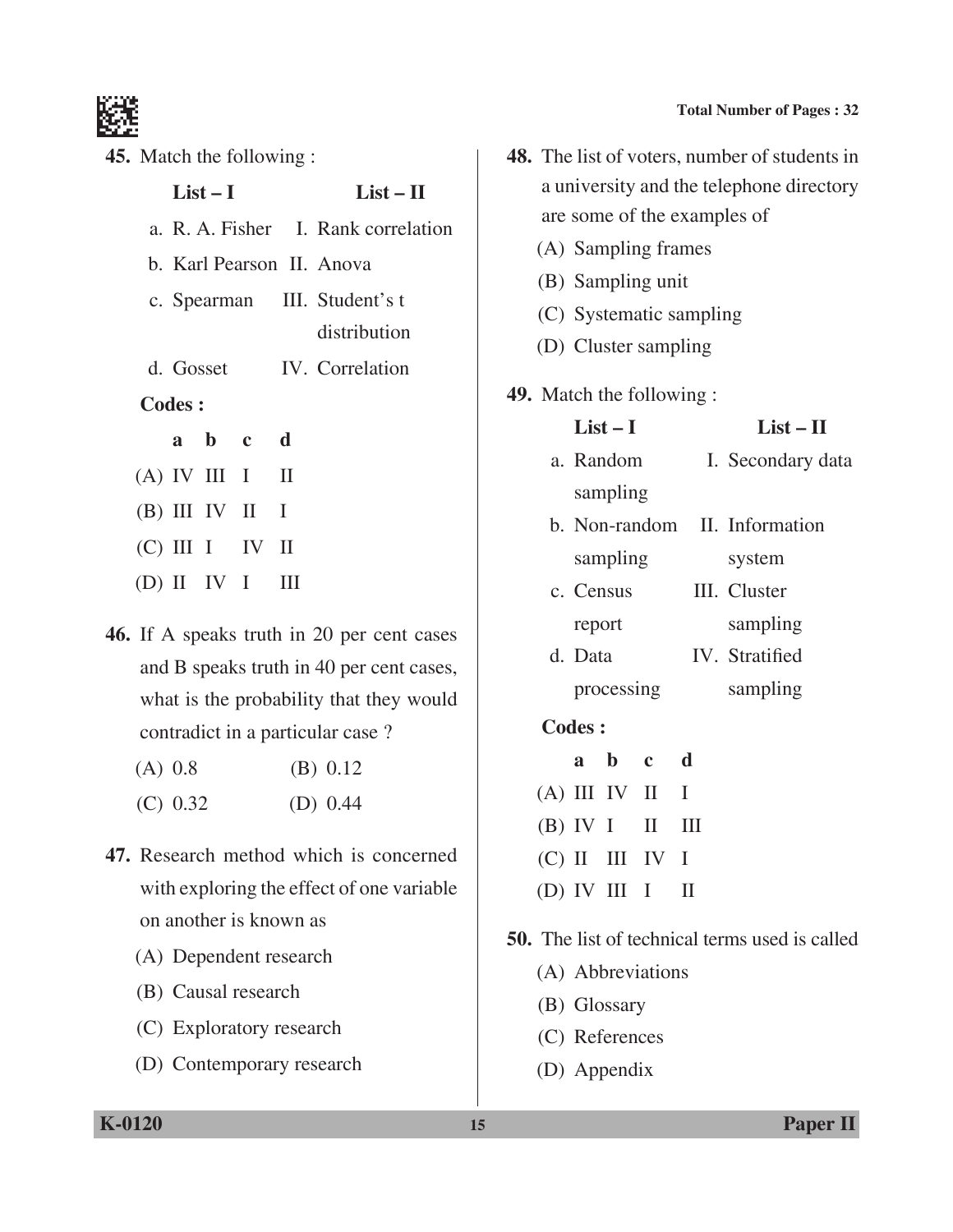

- 51. ಕಾರ್ಲ್ ಜಂಗ್ ತಮ್ಮಸಿದ್ಧಾಂತದಲ್ಲಿವ್ಯಕ್ತಿತ್ವವು ಈ ಕೆಳಗಿನ ಆಯಾಮ/ಆಯಾಮಗಳನ್ನು ಹೊಂದಿರುವುದನ್ನು ವಿವರಿಸುತ್ತಾರೆ.
	- i. ವ್ಯಕ್ತಿತ್ವ ತಾರ್ಕಿಕ ಪ್ರತಿಪಾದನೆಗಳನ್ನೊಳಗೊಳ್ಳುತ್ತದೆ.
	- ii. ವ್ಯಕ್ತಿತ್ವವು ವಿಷಯಗಳನ್ನು ಸಾಮಾನ್ಯ ಅರ್ಥದಲ್ಲಿ ಗ್ರಹಿಸುವಿಕೆಯೊಂದಿಗೆ ವ್ಯವಹರಿಸುತ್ತದೆ.
	- iii. ವ್ಯಕ್ತಿತ್ವ ಸುಪ್ತಾವಸ್ಥೆಯಲ್ಲಿ ವಿಷಯಗಳನ್ನು ಆಂತರಿಕವಾಗಿ ಗ್ರಹಿಸುವಿಕೆಯನ್ನಾಧರಿಸಿದೆ.

ಸಂಕೇತಗಳು :

- $(A)$  i, ii ಮತು iii
- $(B)$  i ಮತ್ತು ii
- $(C)$  i ಮತ್ತು iii
- (D) ii ಮತ್ತು iii
- 52. ಮಾರ್ಗ–ಗುರಿಸಿದ್ಧಾಂತ(ಪಾತ್–ಗೋಲ್ ಥಿಯರಿ)ವನ್ನು ರೂಪಿಸಿದವರು
	- (A) ಪೌಲ್ ಹರ್ಸೇ
	- (B) ಬ್ಲೇಕ್ ಮತ್ತು ಮೌಟನ್
	- (C) ರಾಬರ್ಟ್ ಹೌಸ್
	- (D) ಫೀಲ್ಡರ್
- 53. ಪ್ರತಿಪಾದನೆ (A) : ಒತ್ತಡವು ಬರಿ ಆತಂಕ ಅಥವಾ ಧೈರ್ಯಹೀನತೆಯಲ್ಲ , ಮಾನಸಿಕ ಉದ್ರೇಗ. ಸಮರ್ಥನೆ (R): ಒತ್ತಡಕ್ಕೆ ಮಿತಿಮೀರಿದ ಕೆಲಸವೊಂದೇ ಕಾರಣವಲ್ಲ.
	- (A) (A) ಮತ್ತು (R) ಗಳೆರಡೂ ಸರಿ
	- (B) (A) ಮತ್ತು (R) ಗಳೆರಡೂ ತಪ್ಪು
	- (C) (A) ಸರಿಯಿದೆ, ಆದರೆ (R) ತಪ್ಪು
	- (D) (A) ತಪ್ಪು, ಆದರೆ (R) ಸರಿಯಿದೆ
- 54. ಕೆಳಗಿನವುಗಳನ್ನು ಸರಿಹೊಂದಿಸಿ : ಪಟಿೃ – I
	- ಪಟ್ಟಿ  $II$ i. ಕೈತ್ ಡೇವಿಸ್ a. ಪ್ರಸಂಗಾನುಸಾರ ಸಿದ್ಧಾಂತ (ಕಂಟಿಂಜೆನ್ಸಿ ಸ್ಞೂಲ್) b. ವ್ಯವಸ್ಥೆಗಳ ಸಿದ್ಧಾಂತ ii. ಹರ್ಬರ್ಟ್ ಎ. (ಸಿಸ್ಟಮ್ಸ್ ಸ್ಕೂಲ್) ಸೈಮನ್ c. ಮಾನವ ವರ್ತನೆ iii. ಜೋನ್ ಸಿದ್ಧಾಂತ ವುಡ್<code>ವರ್ಡ್</code> d. ನಿರ್ಧಾರ ನಿಯಮ iv. ಆರ್. ಎ. ಜಾನನ್
		- ಸಿದ್ಧಾಂತ

ಸಂಕೇತಗಳು :

| a b | $\mathbf{c}$        | d                       |
|-----|---------------------|-------------------------|
|     | $(A)$ iii ii iv i   |                         |
|     | $(B)$ iii iv i      | $\overline{\mathbf{u}}$ |
|     | $(C)$ ii $i$ iv iii |                         |
|     | (D) iv iii ii       |                         |

- 55. ವಿವಾದಗಳನ್ನು (ವ್ಯಾಜ್ಯಗಳನ್ನು) ಬಗೆಹರಿಸಲು ಬಳಸಬಹುದಾದ ವಿಧಾನ/ಗಳು.
	- (A) ಸಂಘಟನೆಗಳ ನೇತೃತ್ವದಲ್ಲಿ ಮಾತುಕತೆ (ಕಲೆಕ್ಟಿವ್ ಬಾರ್ಗೇನಿಂಗ್)
	- (B) ಪಂಚಾಯಿ
	- (C) ಸಂಧಾನ ಮಾತುಕತೆ
	- (D) ಮೇಲಿನ ಎಲ್ಲವೂ
- 56. ಕೆಳಗಿನವುಗಳಲ್ಲಿ ಯಾವುದು ಉದ್ಯೋಗ ಮೌಲ್ಯಮಾಪನದ ಉದ್ದೇಶವಲ್ಲ ?
	- (A) ಸಂಸ್ಥೆಯ ಪ್ರತಿಯೊಂದು ಉದ್ಯೋಗದ ಯೋಗ್ಯತೆ ತಿಳಿದುಕೊಳ್ಳುವುದು
	- (B) ಕಾರ್ಖಾನೆ, ಉದ್ಯಮ ಮತ್ತು ಉದ್ಯೋಗ ಸ್ಥಳಗಳಲ್ಲಿ ನ್ಯಾಯೋಚಿತ ಹಾಗೂ ಸಮದರ್ಶಿ ವೇತನ ಶ್ರೇಣಿ ನಿರ್ಧರಿಸುವುದು
	- (C) ಎಲ್ಲಾ ಉದ್ಯೋಗಿಗಳಿಗೆ ಉದ್ಯೋಗದಲ್ಲಿ ಅತ್ಯಧಿಕ ತೃಪ್ತಿ ದೊರಕಿಸುವುದನ್ನು ಖಾತ್ರಿಪಡಿಸುವುದು
	- (D) ವ್ಯವಸ್ಥೆಯನ್ನು ಮೇಲ್ವಿಚಾರಕರಲ್ಲದ ಸಿಬ್ಬಂದಿ<br>ಸುಲಭವಾಗಿ ಅರ್ಥಮಾಡಿಕೊಳ್ಳಲಾಗದೆ ಇರುವುದನ್ನು ಜಟಿಲವನ್ನಾಗಿಸುವುದು

**Paper II** 

K-0120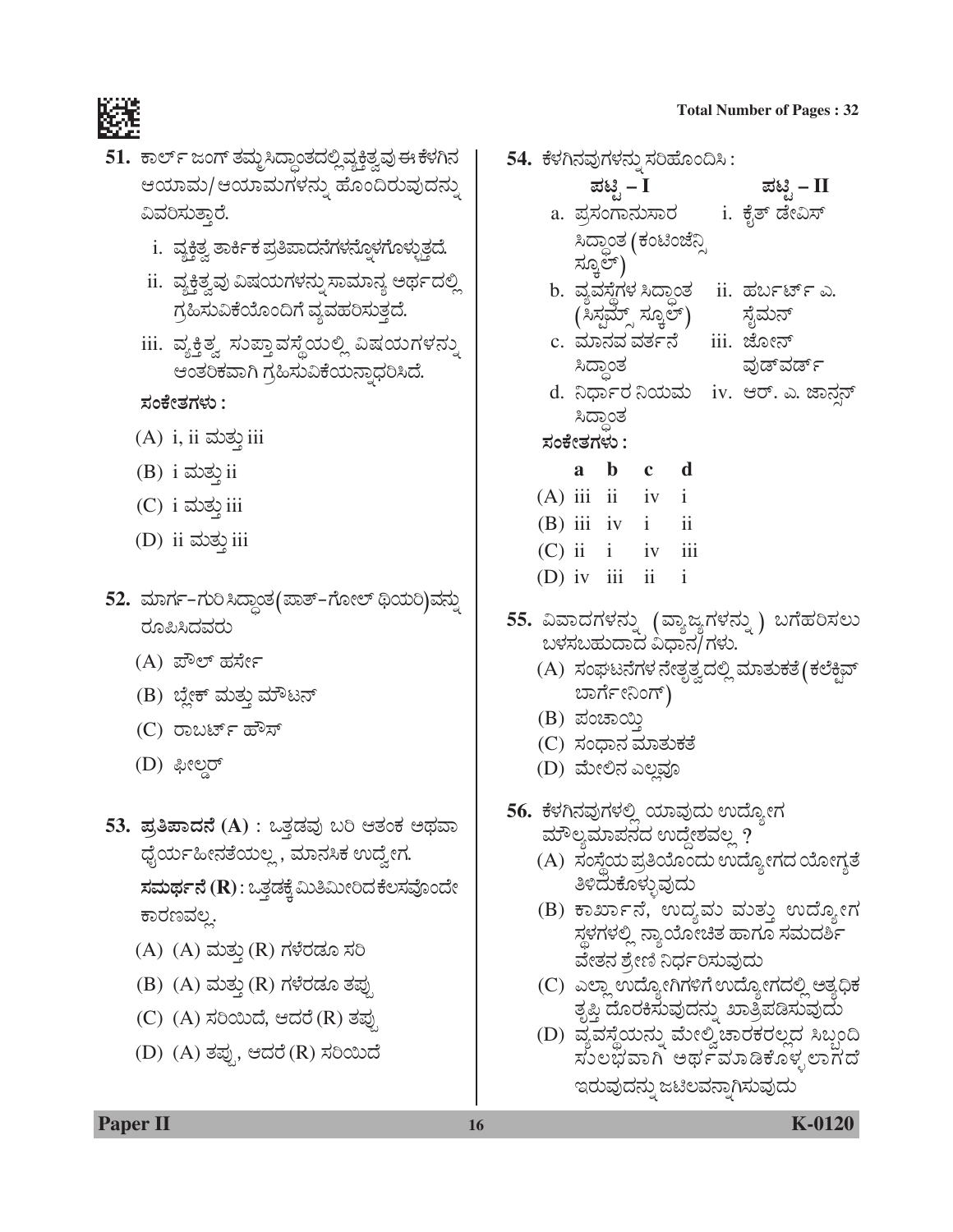

- **51.** Carl Jung in his theory, explains that the personality has the following dimension/s.
	- i. Personality includes logical reasoning.
	- ii. Personality deals with perception of things in general sense.
	- iii. Personality is based on unconscious inner perception of the things.

### **Codes :**

- $(A)$  i, ii and iii
- (B) i and ii
- (C) i and iii
- (D) ii and iii
- **52.** Path-goal theory of leadership was developed by
	- (A) Paul Hersey
	- (B) Blake and Mouton
	- (C) Robert House
	- (D) Fielder
- **53. Assertion (A)** : Stress is not simply anxiety or nervous, tension.

 **Reason (R)** : Stress is not always due to overwork.

### **Codes :**

- (A) Both (A) and (R) are correct
- (B) Both (A) and (R) are incorrect
- (C) (A) is correct, but (R) is incorrect
- (D) (A) is incorrect, but (R) is correct

**54.** Match the following :

| $List-I$                         | $List - II$    |
|----------------------------------|----------------|
| a. Contingency                   | i. Kaith Davis |
| school                           |                |
| b. Systems school ii. Herbert A. |                |
|                                  | Simon          |

- c. Human behavior iii. Joan school Woodward
- d. Decision theory iv. R. A. Johnson school

- **a b c d**  $(A)$  iii ii iv i  $(B)$  iii iv i ii  $(C)$  ii i iv iii (D) iv iii ii i
- **55.** Method/s available for settling disputes
	- (A) Collective bargaining
	- (B) Arbitration
	- (C) Conciliation
	- (D) All the above
- **56.** Which one of the following is not the objective of job evaluation ?
	- (A) To know the worth of each job of the organisation
	- (B) To determine fair and equitable wage structure in the plant, industry and place
	- (C) To ensure utmost job satisfaction to all employees
	- (D) To make the system complex and cannot be easily understood by non-supervisory staff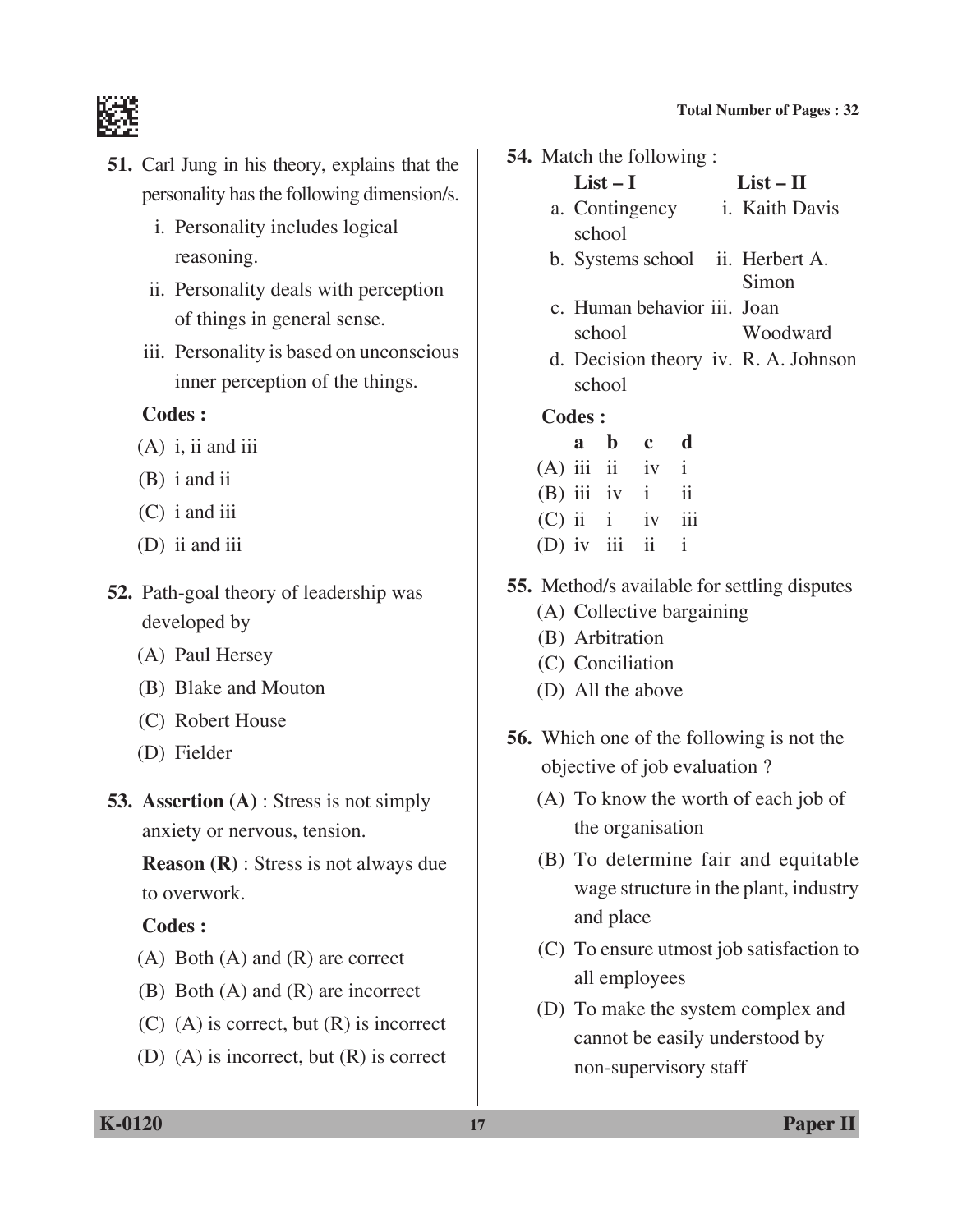

- 57. ಬರ್ನಾರ್ಡ್ ರ ಪ್ರಕಾರ ಸಂಸ್ಥೆಯ ಮೂಲತತ್ವಗಳು ಇವಾಗಿವೆ.
	- <u>i. ಸಂವಹನ</u>
	- ii. ಸೇವೆ ಸಲ್ಲಿಸುವ ಇಚ್ಛೆ
	- iii. ಸಾಮಾನ್ಯ ಉದ್ದೇಶ.

## ಸಂಕೇತಗಳು :

- (A) i, ii ಮತ್ತು iii ಸರಿಯಾಗಿವೆ
- (B) i ಮತ್ತು ii ಸರಿಯಾಗಿವೆ
- (C) ii ಮತ್ತು iii ಸರಿಯಾಗಿವೆ
- (D) i, ii ಮತ್ತು iii ಸರಿಯಲ್ಲ

# 58. 'ಎಸ್ಟಿಟ್ ಡಿ ಕಾರ್ಪ್ಸ್' (ಸಂಸ್ಥಾಭಿಮಾನ) ಇದರರ್ಥ

- (A) ಉದ್ಯೋಗಿಗಳನ್ನು 'ದಯಾಶೀಲತೆ'ಯಿಂದ ನಡೆಸಿಕೊಳ್ಳುವುದು
- (B) ಯೋಜನೆಯ ಎಲ್ಲ ವಿವರಗಳನ್ನು ಪರಿಗಣಿಸಿ ಆಲೋಚಿಸುವುದು ಮತ್ತು ಕಾರ್ಯರೂಪಕ್ಕೆ ತರುವುದು
- (C) ಇದು 'ಸಂಘಟನೆಯಲ್ಲಿ ಬಲವಿದೆ' ತತ್ವ
- (D) ಒಂದು ಗುಂಪಿಗೆ ಒಬ್ಬರು ಮುಖಂಡರು ಮತ್ತೊಂದು ಯೋಜನೆಯಿರಬೇಕು
- 59. ಪ್ರತಿಪಾದನೆ(A) : ಸಮಾಜ ಕಲ್ಯಾಣಕ್ತಾಗಿ ಬುದ್ಧಿವಂತ ಮತ್ತು ವಾಸ್ತವಿಕ ವ್ಯಾಪಾರಿ ಸಂಸ್ಥೆ ಸಿದ್ಧಪಡಿಸಲು ಸಾಮಾಜಿಕ ಹೊಣೆಗಾರಿಕೆ ತೆಗೆದುಕೊಳ್ಳಬಹುದು.

ಸಮರ್ಥನೆ ( $\bf R$ ) : ಸಾಮಾಜಿಕ ಹೊಣೆಗಾರಿಕೆ ಸಾವಕಾಶವಾಗಿ ಪ್ರಗತಿ ಹೊಂದಿದೆ ಮತ್ತು ವ್ಯವಹಾರ ಪ್ರಪಂಚದಲ್ಲಿ ವಿಸ್ತೃತವಾಗಿ ಸ್ವೀಕೃತವಲ್ಲದ ಅಭಿಮತ (ನೋಷನ್)ವಾಗಿದೆ.

## ಸಂಕೇತಗಳು :

- $(A)$   $(A)$  ಮತ್ತು $(R)$  ಗಳು ಸರಿಯಾಗಿವೆ
- (B) (A) ಮತ್ತು (R) ಗಳು ಸರಿಯಲ್ಲ
- (C) (A) ಸರಿಯಾಗಿದೆ, ಆದರೆ (R) ಸರಿಯಲ್ಲ
- (D) (A) ಸರಿಯಾಗಿಲ್ಲ, ಆದರೆ (R) ಸರಿಯಾಗಿದೆ

60. ಕೆಳಗಿನ ನಾಯಕತ್ವ ಶೈಲಿಗಳನ್ನು ಗ್ರಿಡ್ಗಳಲ್ಲಿ ಹೊಂದಿಸಿ.

**Total Number of Pages: 32** 

| ಪಟ್ಟಿ – I            | ಪಟ್ಟಿ – II  |
|----------------------|-------------|
| a. ಬಡನಾಯಕತ್ <u>ತ</u> | i. $1, 9$   |
| b. ಕಂಟ್ರಿ ಕ್ಲಬ್      | ii. 9, 9    |
| c. ಟಾಸ್ಕ್            | iii. $1, 1$ |
| d. ಟೀಮ್              | iv. 9, 1    |
| ಸಂಕೇತಗಳು :           |             |
| $a-b$<br>$\mathbf c$ | d           |

- a b
- $(A)$  ii iv i iii
- $(B)$  iii ii  $\mathbf{i}$  $1V$
- $(C)$  i  $\mathbf{ii}$  $\overline{111}$  $\mathbf{i} \mathbf{v}$
- (D) iv  $i$  $\overline{11}$  $\overline{111}$
- 61. ಸಮಾನಾಂತರ ಆರ್ಥಿಕತೆಯ ಅಸ್ತಿತ್ವ
	- (A) ಉತ್ಪಾದಕ ಹೂಡಿಕೆ ಹೆಚ್ಚುತ್ತಿರುವುದನ್ನು ಖಾತ್ರಿಪಡಿಸುತ್ತದೆ
	- (B) ವರಮಾನ ಮತ್ತು ಸಂಪತ್ತುಗಳ ಉತ್ತಮ ಹಂಚಿಕೆಯನ್ನು ಖಚಿತಪಡಿಸುತ್ತದೆ
	- (C) ವಿತ್ತೀಯ ನೀತಿಗಳನ್ನು ಕಡಿಮೆ ಪರಿಣಾಮಕಾರಿಯನ್ನಾಗಿಸುತ್ತವೆ
	- (D) ಆರ್ಥಿಕತೆಯನ್ನು ಹೆಚ್ಚು ಸ್ಪರ್ಧಾತ್ಮಕಗೊಳಿಸುತ್ತದೆ
- 62. ಪ್ರತಿಪಾದನೆ (A) : ''ಗ್ರಾಮೀಣ ಸಾಲ ಸಮಸ್ಯೆಯು ಪ್ರಧಾನವಾಗಿ ಗ್ರಾಮೀಣ ಸಾಲದಿಂದಲ್ಲ, ಗ್ರಾಮೀಣ ಮನಸ್ಸಿನ ಸಾಲದಿಂದ ಎನ್ಡಬಹುದು''.

**ಸಮರ್ಥನೆ(R)** : ಭಾರತದ ಆರ್ಥಿಕತೆಯು ಗ್ರಾಮೀಣ ಮನಸ್ಥಿತಿಯಿಂದ ಇನ್ನೂ ಹೊರಬರಬೇಕಾಗಿದೆ. ಸಂಕೇತಗಳು :

- (A) (A) ಸರಿ, ಆದರೆ (R) ತಪ್ಪು
- (B) (A) ಮತ್ತು (R) ಗಳೆರಡೂ ಸರಿಯಲ್ಲ
- (C) (A) ಮತ್ತು (R) ಗಳೆರಡೂ ಸರಿ
- (D) (R) ಸರಿ, ಆದರೆ (A) ತಪು

**Paper II** 

#### K-0120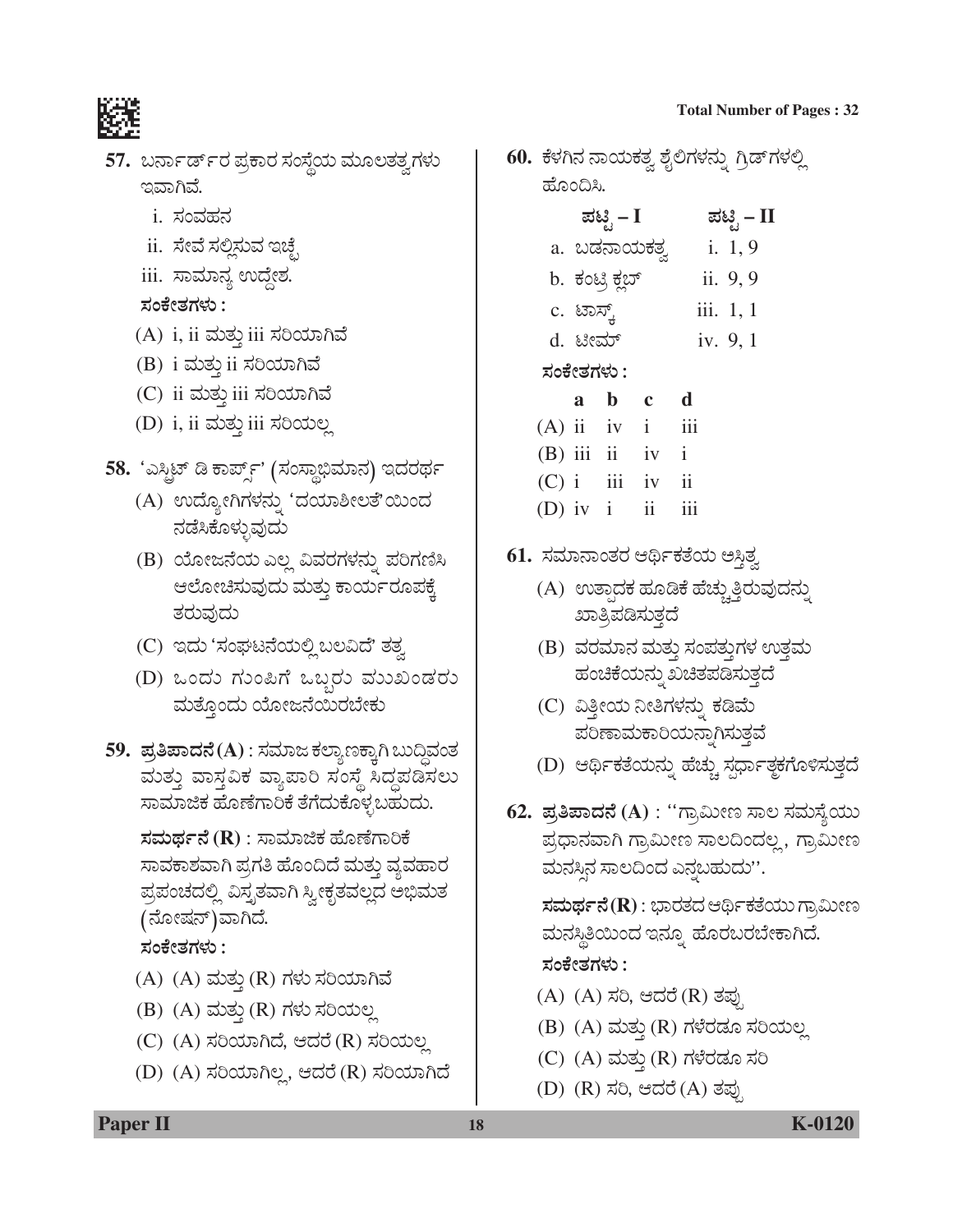

- **57.** According to Bernard, the elements of organisation are
	- i. Communication
	- ii. Willingness to serve
	- iii. Common purpose.

#### **Codes :**

- (A) i, ii and iii are correct
- (B) i and ii are correct
- (C) ii and iii are correct
- (D) i, ii and iii are incorrect
- **58.** 'Esprit de corps' means
	- (A) Treat employees with 'kindness'
	- (B) Thinking out and execution of a plan
	- (C) This is the principle of 'Union is Strength'
	- (D) There should be one head and one plan for a group
- **59. Assertion (A)** : Social responsibility may be taken to mean intelligent and objective concern for the welfare of the society.

 **Reason (R)** : Social responsibility has gradually developed and has become widely not accepted notion in the business world.

#### **Codes :**

- (A) (A) and (R) are correct
- (B) (A) and (R) are incorrect
- (C) (A) is correct, but (R) is incorrect
- (D) (A) is incorrect, but (R) is correct

**60.** Match the following leadership styles on the grid :

## $List-I$   $List-II$

- a. Impoverished i. 1, 9 b. Country club ii. 9, 9
- c. Task iii. 1, 1
- d. Team iv. 9, 1

### **Codes :**

|  | a b c d           |  |
|--|-------------------|--|
|  | $(A)$ ii iv i iii |  |
|  | $(B)$ iii ii iv i |  |
|  | $(C)$ i iii iv ii |  |
|  | (D) iv $i$ ii iii |  |

- **61.** The existence of a parallel economy
	- (A) Ensures increasing productive investment
	- (B) Ensures a better distribution of income and wealth
	- (C) Makes the monetary policies less effective
	- (D) Makes the economy more competitive
- **62. Assertion (A)** : "The problem of rural credit is not primarily one of rural credit, it may be said to be one of rural minded credit".

**Reason (R)** :The Indian economy has yet to come out of rural mentality.

- $(A)$   $(A)$  is correct, but  $(R)$  is incorrect
- (B) Both (A) and (R) are incorrect
- (C) Both (A) and (R) are correct
- (D) (R) is correct, but (A) is incorrect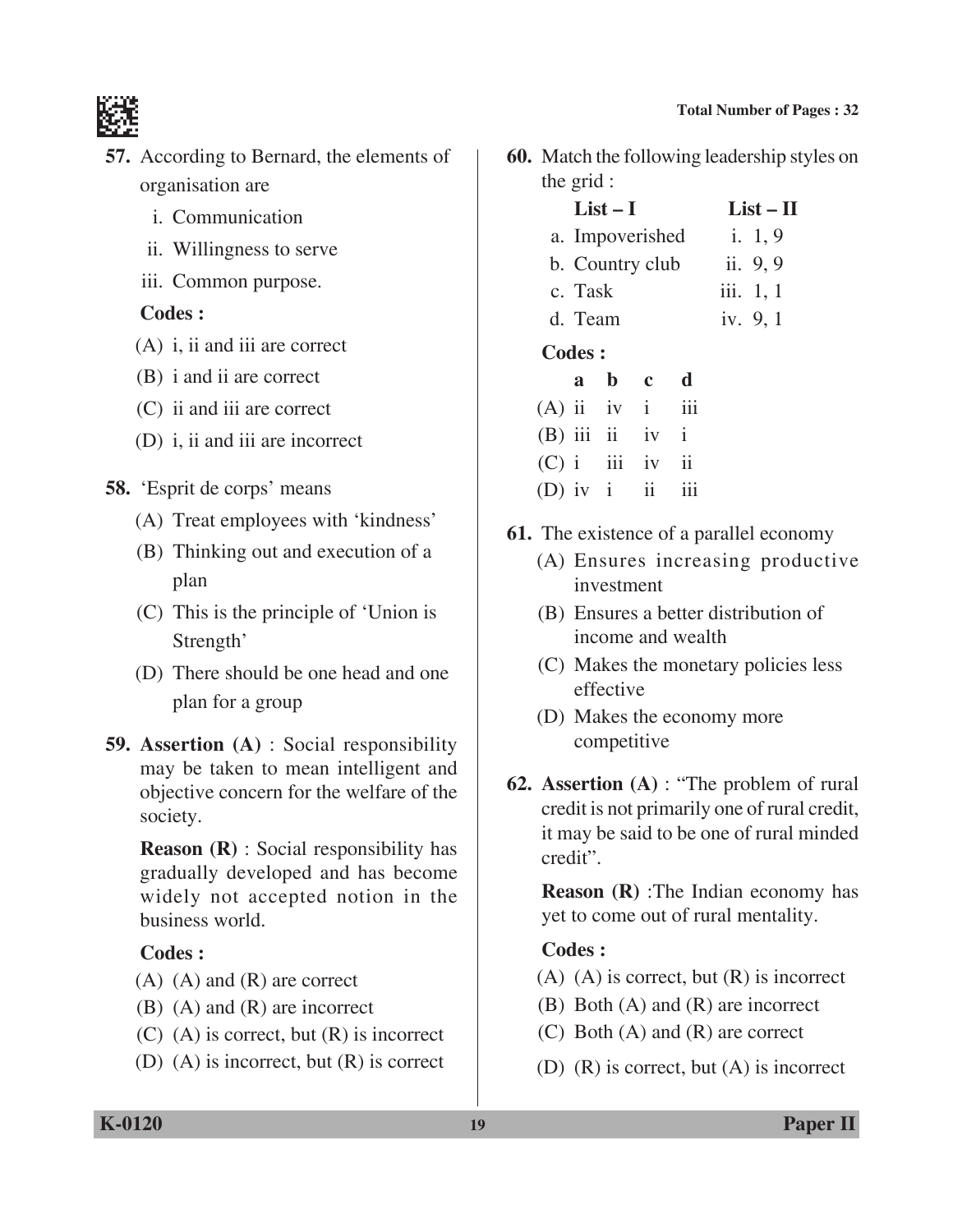

| 63. ಇವನ್ನು ಹೊಂದಿಸಿ :                            |          |
|-------------------------------------------------|----------|
| ಅಂಕಣ A                                          | ಅಂಕಣ B   |
| 1. ಪ್ರಮುಖ 14 ವಾಣಿಜ್ಯ                            | a. 1950  |
| ಬ್ಯಾಂಕ್ ಗಳ ರಾಷ್ಟ್ರೀಕರಣ                          |          |
| 2. ಮತ್ತೂ 6 ವಾಣಿಜ್ಯ ಬ್ಯಾಂಕ್ಗಳ b. 1991            |          |
| ರಾಷ್ಟ್ರೀಕರಣ                                     |          |
| 3. ಭಾರತ ಯೋಜಿತ                                   | c. 1980  |
| ಆರ್ಥಿಕಾಭಿವೃದ್ಧಿಯಲ್ಲಿ                            |          |
| ತೊಡಗಿದ್ದು                                       |          |
| 4. ಭಾರತ ಪಾವತಿ ಶೇಷ ಬಿಕ್ಕಟ್ಟು                     | d. 1969  |
| ಎದುರಿಸಿ ಮೀಸಲು ರಕ್ಷಿಸಿಕೊಳ್ಳಲು                    |          |
| ಚಿನ್ನ ಒತ್ತೆ ಇಟ್ಟದ್ದು                            |          |
| ಸಂಕೇತಗಳು :                                      |          |
| (A) $1 - a$ , $2 - b$ , $3 - c$ , $4 - d$       |          |
| (B) $1-d$ , $2-c$ , $3-a$ , $4-b$               |          |
| (C) $1 - c$ , $2 - d$ , $3 - b$ , $4 - a$       |          |
| (D) $1 - b$ , $2 - a$ , $3 - c$ , $4 - d$       |          |
| 64.  ಅಂಕಣ  – I ರ ಅಂಶಗಳನ್ನು ಅಂಕಣ – II ರೊಂದಿಗೆ    |          |
| ಜೋಡಿಸಿ, ಸರಿಯಾದ ಸಂಕೇತ ಸೂಚಿಸಿ.                    |          |
| ಅಂಕಣ – I<br>ಅಂಕಣ – II                           |          |
| a.  ಬ್ಯಾಂಕ್ಗಳ ನಡುವಣ i.  ಹಣ ಮಾರುಕಟೈ              |          |
| ಕಾಲ್ ಮಾರ್ಕೆಟ್                                   |          |
| b. ವಾಣಿಜ್ಯ ಹುಂಡಿಗಳು ii. ಪ್ರಾಮಿಸರಿ ನೋಟ್          |          |
| c. ವಾಣಿಜ್ಯ ಪೇಪರ್   iii.  ಅಲ್ಲಾವಧಿ               |          |
| ಮಾರ್ಕೆಟ್<br>ಮೆಚ್ಯುರಿಟಿ                          |          |
| d. ಖಜಾನೆ ಬಿಲ್ಗಳು iv. ಸರ್ಕಾರಿ                    |          |
|                                                 | ಪೇಪರ್ಗಳು |
| ಸಂಕೇತಗಳು :                                      |          |
| $\mathbf b$<br>$\mathbf d$<br>a<br>$\mathbf{c}$ |          |
| $(A)$ i $ii$ iv $iii$                           |          |
| $(B)$ iii i ii iv                               |          |
| $(C)$ i $iii$ iv $ii$                           |          |
| (D) iv $iii$ $ii$<br>$\overline{\mathbf{i}}$    |          |

|         |            |                           |                             | 65. ಇವುಗಳಲ್ಲಿ ಯಾವ ಅಪಾಯ/ಗಳು ಬೇಸೆಲ್ – I          |
|---------|------------|---------------------------|-----------------------------|------------------------------------------------|
|         |            |                           | (BASEL-I) ರಲ್ಲಿ ಒಳಗೊಂಡಿದೆ ? |                                                |
|         |            |                           | i. ಸಾಲದ ಅಪಾಯ                |                                                |
|         |            |                           | ii. ಮಾರುಕಟೈಅಪಾಯ             |                                                |
|         |            |                           | iii. ಪ್ರಸಿದ್ಧಿ ಅಪಾಯ         |                                                |
|         |            |                           | iv. ಕಾರ್ಯಕಾರಿ ಅಪಾಯ          |                                                |
|         |            |                           |                             | ಕೆಳಗಿನ ಆಯ್ತೆಗಳಲ್ಲಿ ಸರಿಯಾದುದನ್ನು ತಿಳಿಸಿ.        |
|         |            |                           | (A) i ಮತ್ತು ii ಮಾತ್ರ        |                                                |
|         |            |                           | (B) i ಮತ್ತು iv ಮಾತ್ರ        |                                                |
|         |            |                           | (C) i, iii ಮತ್ತು iv ಮಾತ್ರ   |                                                |
|         |            | (D) ಎಲ್ಲವೂ ಸರಿ            |                             |                                                |
|         | ಜೋಡಿಸಿ.    |                           |                             | 66.  ಕೆಳಗೆ ನೀಡಲಾದ ಪಟ್ಟಿ −I ಮತ್ತು ಪಟ್ಟಿ−II ನ್ನು |
|         |            | ಪಟ್ಟಿ – I                 |                             | ಪಟಿೃ – II                                      |
|         |            |                           |                             | (ಭದ್ರತಾ ಪತ್ರಗಳ)    (ಭದ್ರತಾ ಪತ್ರಗಳ ವಿಧ)         |
|         |            | ಹೆಸರು)                    |                             |                                                |
|         |            |                           |                             | i. ಅರೆ-ಸರಕಾರಿ                                  |
|         |            |                           | a. ಭೂ ಅಭಿವೃದ್ಧಿ             |                                                |
|         |            | ಬ್ಯಾಂಕ್ಗಳ<br>ಬಾಂಡ್ಗಳು     |                             | ಭದ್ರತಾ ಪತ್ರಗಳು                                 |
|         |            |                           |                             |                                                |
|         |            |                           |                             | b. ಖಜಾನೆ ಬಿಲ್ಗಳು   ii.  ಪ್ರಥಮ ಕ್ರಮದ            |
|         |            |                           |                             | ಭದ್ರತಾ ಪತ್ರಗಳು                                 |
|         |            | c. ಸಾರ್ವಜನಿಕ              |                             | iii. ವೈಯ <del>ಕ್ತಿಕ</del> ಭದ್ರತಾ               |
|         |            | ನಿಯಮಿತ                    |                             | ಪತ್ರಗಳು                                        |
|         |            |                           | ಕಂಪೆನಿ ಷೇರುಗಳು              |                                                |
|         | ಸಂಕೇತಗಳು : |                           |                             |                                                |
|         | a          | $\mathbf{b}$ $\mathbf{c}$ |                             |                                                |
|         |            | $(A)$ i ii iii            |                             |                                                |
|         |            | $(B)$ ii $i$ iii          |                             |                                                |
|         |            | $(C)$ iii ii i            |                             |                                                |
| $(D)$ i |            | $\overline{\mathbf{iii}}$ | ii                          |                                                |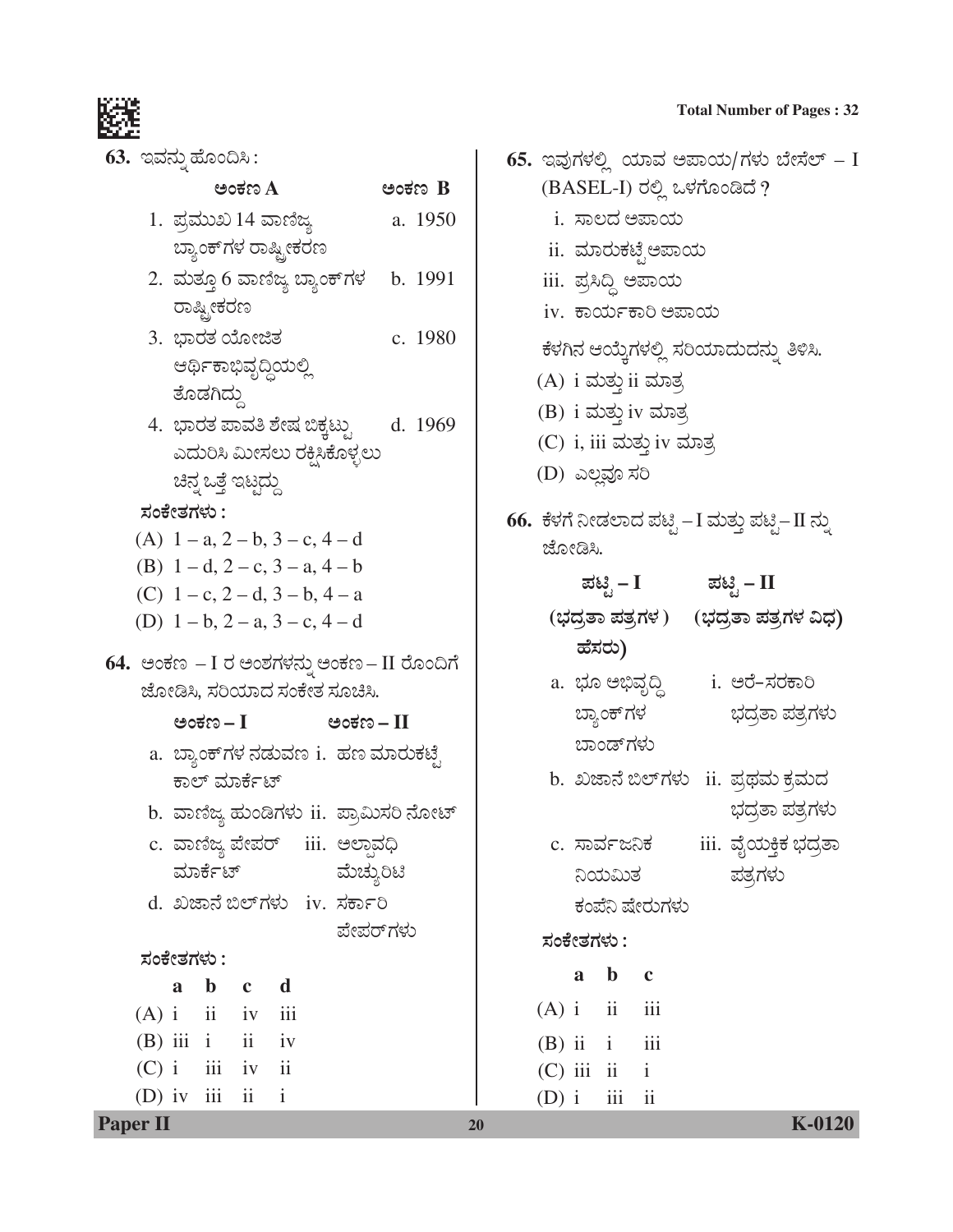

**63.** Match the following

| <b>03.</b> Match the following: |               |                           |                          |                                                                                                                                                                                                                                                         |                                                    |
|---------------------------------|---------------|---------------------------|--------------------------|---------------------------------------------------------------------------------------------------------------------------------------------------------------------------------------------------------------------------------------------------------|----------------------------------------------------|
|                                 |               | <b>Column A</b>           |                          |                                                                                                                                                                                                                                                         | <b>Column B</b>                                    |
|                                 |               |                           |                          | 1. Nationalisation of 14                                                                                                                                                                                                                                | a. 1950                                            |
|                                 |               |                           |                          | major Commercial Banks                                                                                                                                                                                                                                  |                                                    |
|                                 |               |                           |                          | 2. Nationalisation of 6                                                                                                                                                                                                                                 | b. 1991                                            |
|                                 |               |                           |                          | more Commercial Banks                                                                                                                                                                                                                                   |                                                    |
|                                 |               |                           |                          |                                                                                                                                                                                                                                                         | 3. India embarks on planned c. 1980                |
|                                 |               |                           |                          | economic development                                                                                                                                                                                                                                    |                                                    |
|                                 |               |                           |                          |                                                                                                                                                                                                                                                         | 4. India faces balances of d. 1969                 |
|                                 |               |                           |                          | payment crisis pledges                                                                                                                                                                                                                                  |                                                    |
|                                 |               |                           |                          | gold to shore up reserves                                                                                                                                                                                                                               |                                                    |
|                                 | <b>Codes:</b> |                           |                          |                                                                                                                                                                                                                                                         |                                                    |
|                                 |               |                           |                          | (A) $1 - a$ , $2 - b$ , $3 - c$ , $4 - d$                                                                                                                                                                                                               |                                                    |
|                                 |               |                           |                          | (B) $1-d$ , $2-c$ , $3-a$ , $4-b$                                                                                                                                                                                                                       |                                                    |
|                                 |               |                           |                          | (C) $1 - c$ , $2 - d$ , $3 - b$ , $4 - a$                                                                                                                                                                                                               |                                                    |
|                                 |               |                           |                          | (D) $1 - b$ , $2 - a$ , $3 - c$ , $4 - d$                                                                                                                                                                                                               |                                                    |
|                                 | bills         | market                    | the correct code:        | <b>64.</b> Match the items of Column $-$ I with<br>the items in Column – II and suggest<br>$Column - I$<br>b. Commercial ii. Promissory<br>note<br>c. Commercial iii. Short-term<br>paper market maturity<br>d. Treasury bills iv. Government<br>papers | $Column - II$<br>a. Interbank call i. Money market |
|                                 | <b>Codes:</b> |                           |                          |                                                                                                                                                                                                                                                         |                                                    |
|                                 | a             | $\mathbf{b}$ $\mathbf{c}$ |                          | $\mathbf d$                                                                                                                                                                                                                                             |                                                    |
|                                 |               |                           | $(A)$ i ii iv            | $\overline{111}$                                                                                                                                                                                                                                        |                                                    |
|                                 |               |                           | $(B)$ iii i ii iv        |                                                                                                                                                                                                                                                         |                                                    |
|                                 |               |                           | $(C)$ i $iii$ iv $ii$    |                                                                                                                                                                                                                                                         |                                                    |
|                                 |               | (D) iv iii                | $\overline{\mathbf{11}}$ | $\mathbf{i}$                                                                                                                                                                                                                                            |                                                    |
|                                 |               |                           |                          |                                                                                                                                                                                                                                                         |                                                    |

|                     |                              | 65. Which of the following risk is/are                       |
|---------------------|------------------------------|--------------------------------------------------------------|
|                     | covered by $BASEL - I$ ?     |                                                              |
| i. Credit risk      |                              |                                                              |
| ii. Market risk     |                              |                                                              |
|                     | iii. Reputation risk         |                                                              |
|                     | iv. Operational risk         |                                                              |
|                     |                              | Select the correct answer from the                           |
| following options : |                              |                                                              |
| (A) Only i and ii   |                              |                                                              |
| (B) Only i and iv   |                              |                                                              |
|                     | (C) Only i, iii and iv       |                                                              |
| (D) All are correct |                              |                                                              |
|                     |                              | <b>66.</b> Match the following List $- I$ with List $- II$ : |
| $List-I$            |                              | $List - II$                                                  |
|                     |                              |                                                              |
|                     |                              | (Name of securities) (Type of                                |
|                     |                              | securities)                                                  |
|                     |                              | a. Bonds of Land i. Semi-government                          |
| Development         |                              | securities                                                   |
| <b>Banks</b>        |                              |                                                              |
|                     |                              | b. Treasury Bills ii. First order                            |
|                     |                              | securities                                                   |
|                     | c. Shares of a iii. Personal |                                                              |
|                     | Public Ltd. Co. securities   |                                                              |
|                     |                              |                                                              |
| <b>Codes:</b>       |                              |                                                              |
| $\mathbf b$<br>a    | $\mathbf{c}$                 |                                                              |
| $(A)$ i ii          | iii                          |                                                              |
| $(B)$ ii i          | $\overline{111}$             |                                                              |

 $(D)$  i iii ii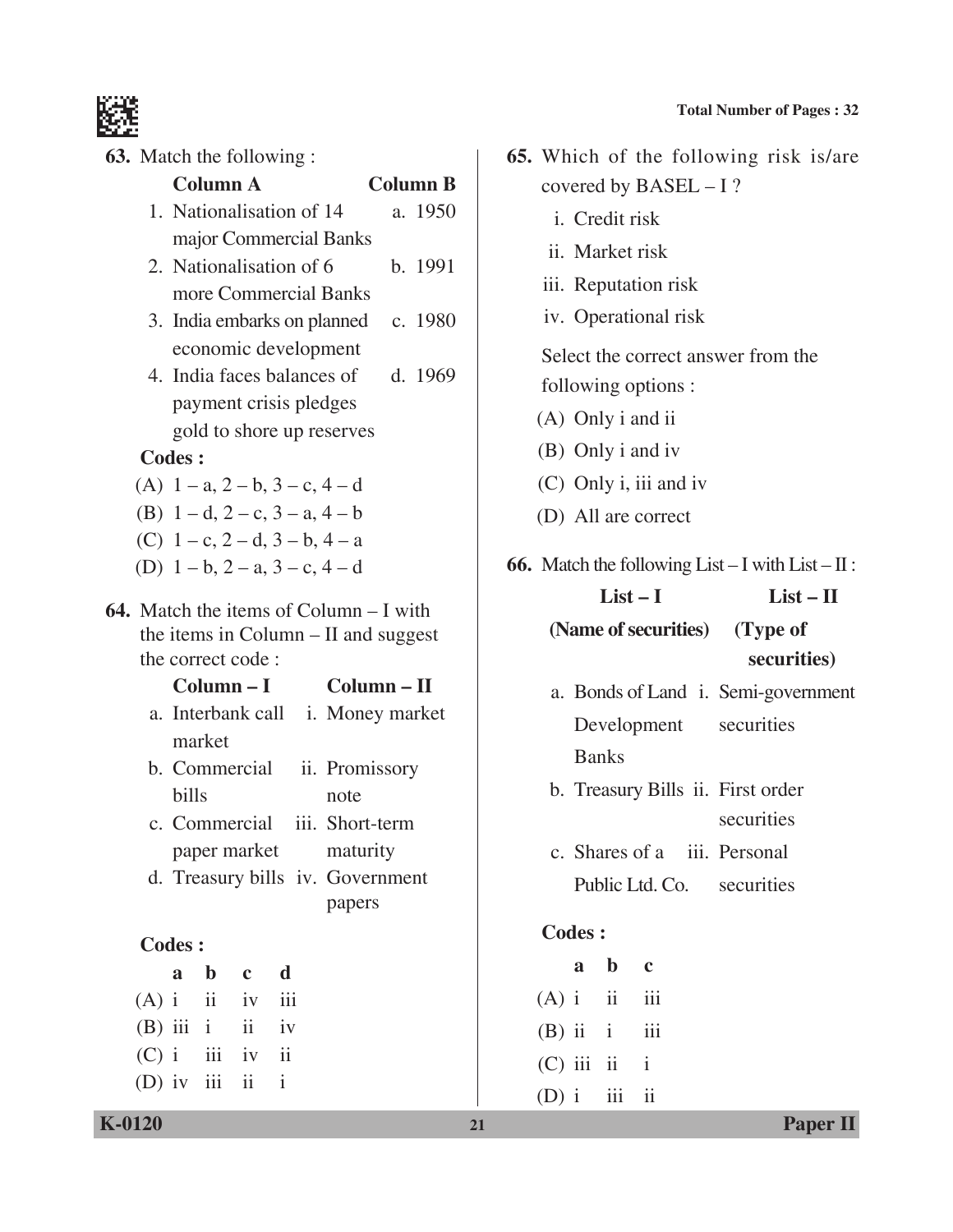

- **67. ಪ್ರತಿಪಾದನೆ** (A) : ಎಕಿಮ್ (ಆಮದು ಮತ್ತು ರಫು ) ನೀತಿಯು ಉದಾರ, ಮಾರುಕಟ್ಟೆ ಆಧಾರಿತ ಮತ್ತು ಜಾಗತಿಕ ವ್ಯಾಪಾರದತ್ತ ಸ್ತೇಹದೃಷ್ಟಿ ಹೊಂದಿದೆ.  $\vec{x}$ ಸಮರ್ಥನೆ(R) : ಆರ್ಥಿಕತೆ ಉದಾರೀಕರಣಗೊಳಿಸುವಲ್ಲಿ ಜಿಎಟಿಟಿ (GATT)ಗಣನೀಯ ಪಾತ್ರ ನಿರ್ವಹಿಸಿದೆ. *ÓÜíPæàñÜWÜÙÜá :*
	- (A) (A) ÊÜáñÜᤠ(R) *WÜÙæÃÜvÜã ¯gÊÝX¨Üáª* , (R) *C¨Üá* (A) *¿á ÓÜÄ¿Þ¨Ü ËÊÜÃÜOæ*
	- (B) (A) ÊÜáñÜá¤ (R) *WÜÙæÃÜvÜã ¯g, B¨ÜÃæ* (R)  $\alpha$ ¤ದು (A) ಯ ಸರಿಯಾದ ವಿವರಣೆಯಲ್ಲ
	- (C) (A) ನಿಜ,ಆದರೆ(R) ಸುಳ್ಳು
	- (D) (A) ಸುಳ್ಳು, ಆದರೆ (R) ನಿಜ
- 68. ಈ ಸಮಿತಿಯ ಶಿಫಾರಸ್ಸಿನನ್ವಯ ಲೀಡ್ ಬ್ಯಾಂಕ್ ವ್ಯವಸ್ಥೆ ಆರಂಭಗೊಂಡಿತು.
	- (A) ರಾಜಾ ಚೆಲ್ಲಯ್ಯ ಸಮಿತಿ
	- (B) ಕೇಳ್ಕರ್ ಸಮಿತಿ
	- (C) ನಾರಿಮನ್ ಸಮಿತಿ
	- (D) ಮಲ್ದೋತ್ರಾ ಸಮಿತಿ
- **69.** 2®æ¿á GBÃ…Ô (ARC) *¿á* 14*®æ¿á ÊÜÃÜ©¿á*  ಪ್ರಕಾರ ಕೆಳಗಿನವುಗಳಲ್ಲಿ ಯಾವುದು/ಯಾವುವು ಭಾರತದ ವಿತ್ತೀಯ ವ್ಯವಸ್ಥೆಯ ಸಾರತತ್ವಗಳಾಗಿವೆ ?
	- a. ಫಲಿತಾಂಶದ ಮೇಲೆ ಗಮನ
	- b. ಆಧುನಿಕ ಹಣಕಾಸು ನಿರ್ವಹಣಾ ಅನುಷ್ಠಾನಗಳನ್ನು ಅಳವಡಿಸಿಕೊಳ್ಳುವುದು
	- c. ವ್ಯಾವಹಾರಿಕ ಬಜೆಟಿಂಗ್
	- d. ಪಾರದರ್ಶಕತೆ ಮತ್ತು ಸರಳತೆ

ಕೆಳಗೆ ನೀಡಲಾದ ಸಂಕೇತಗಳನ್ನು ಉಪಯೋಗಿಸಿ ಸರಿ ಉತ್ತರ ಆರಿಸಿ :

- (A) a, d
- (B) b, c, d
- (C) a, c, d
- (D) a, b, c, d
- <u>70. ಬಂಡವಾಳ ಪರ್ಯಾಪ್ತತೆ ಮಾದರಿಯು</u> ಬ್ಯಾಂಕ್ಗಳಿಗೆ
	- i. ಬ್ಯಾಂಕ್ಗಳ ಬಂಡವಾಳದ ಬುನಾದಿ ಗಟಿಗೊಳಿಸಲು ನೆರವಾಗುತ್ತದೆ.
	- ii. ಇನ್ನಷ್ಟು ಹೆಚ್ಚಿನ ಸಾಲ ಮಂಜೂರು ಮಾಡಲು ಸಹಾಯ ಮಾಡುತ್ತದೆ.

### *ÓÜíPæàñÜWÜÙÜá :*

- (A) i ÊÜáñÜᤠii *WÜÙæÃÜvÜã ÓÜÄ*
- (B) i ÊÜáñÜá¤ ii *WÜÙæÃÜvÜã ÓÜÄ¿ÞXÆÉ*
- (C) i ಸರಿಯಾಗಿದೆ, ಆದರೆ ii ಸರಿಯಾಗಿಲ್ಲ
- (D) ii ಸರಿಯಾಗಿದೆ, ಆದರೆ i ಸರಿಯಾಗಿಲ್ಲ
- <mark>71.</mark> ಸಣ್ಣ ಮಾರುಕಟ್ಟೆಯ ದೊಡ್ಡ ಬಂಡವಾಳದ ಬೆನ್ನು ಹತ್ತುವ ಅಭ್ಯಾಸ
	- (A) ಪಕ್ಷಪಾತವಿಲ್ಲದ ಮಾರ್ಕೆಟಿಂಗ್ (ಅನ್ ಡಿಫರೆನ್ಸಿಯೇಟೆಡ್)
	- (B) ತಾರತಮ್ಯದ ಮಾರ್ಕೆಟಿಂಗ್ ( ಡಿಫರೆನ್ಷಿಯೇಟೆಡ್ )
	- (C) ಕೇಂದ್ರೀಕೃತ ಮಾರ್ಕೆಟಿಂಗ್ (ಕಾನ್ಸಂಟ್ರೇಟೆಡ್)
	- (D) ಟರ್ಬೋ ಮಾರ್ಕೆಟಿಂಗ್
- **72.** ಇವುಗಳನ್ನು ಹೊಂದಿಸಿ.

| ಭಾಗ $-A$ | ಭಾಗ – B |
|----------|---------|
|----------|---------|

| 1. ಜಾಹೀರಾತು | a. ಮುದ್ತಿತ |  |
|-------------|------------|--|
|             |            |  |

ಜಾಹೀರಾತುಗಳು

- 2. ಮಾರಾಟ ಪ್ರೋತ್ತಾಹ b. ಕೂಪನಿಂಗ್
- 3. ವೈಯಕ್ತಿಕ ಮಾರಾಟ c. ಟೆಲಿ ಮಾರ್ಕೆಟಿಂಗ್
- 4. ±ÜÅaÝÃÜ d. ÊÜáá¨ÜÅ|
	- ಮಾಧ್ಯಮ
- *ÓÜíPæàñÜWÜÙÜá :*

| L.        | $\overline{2}$ | 3            |   |
|-----------|----------------|--------------|---|
| $(A)$ a b |                | $\mathbf{C}$ | d |
| (B) c a   |                | $\mathbf{b}$ | d |
| $(C)$ b   | $\mathbf{C}$   | a            | d |
| $(D)$ d   | $\mathbf{C}$   | h            | a |

**Paper II 22 K-0120**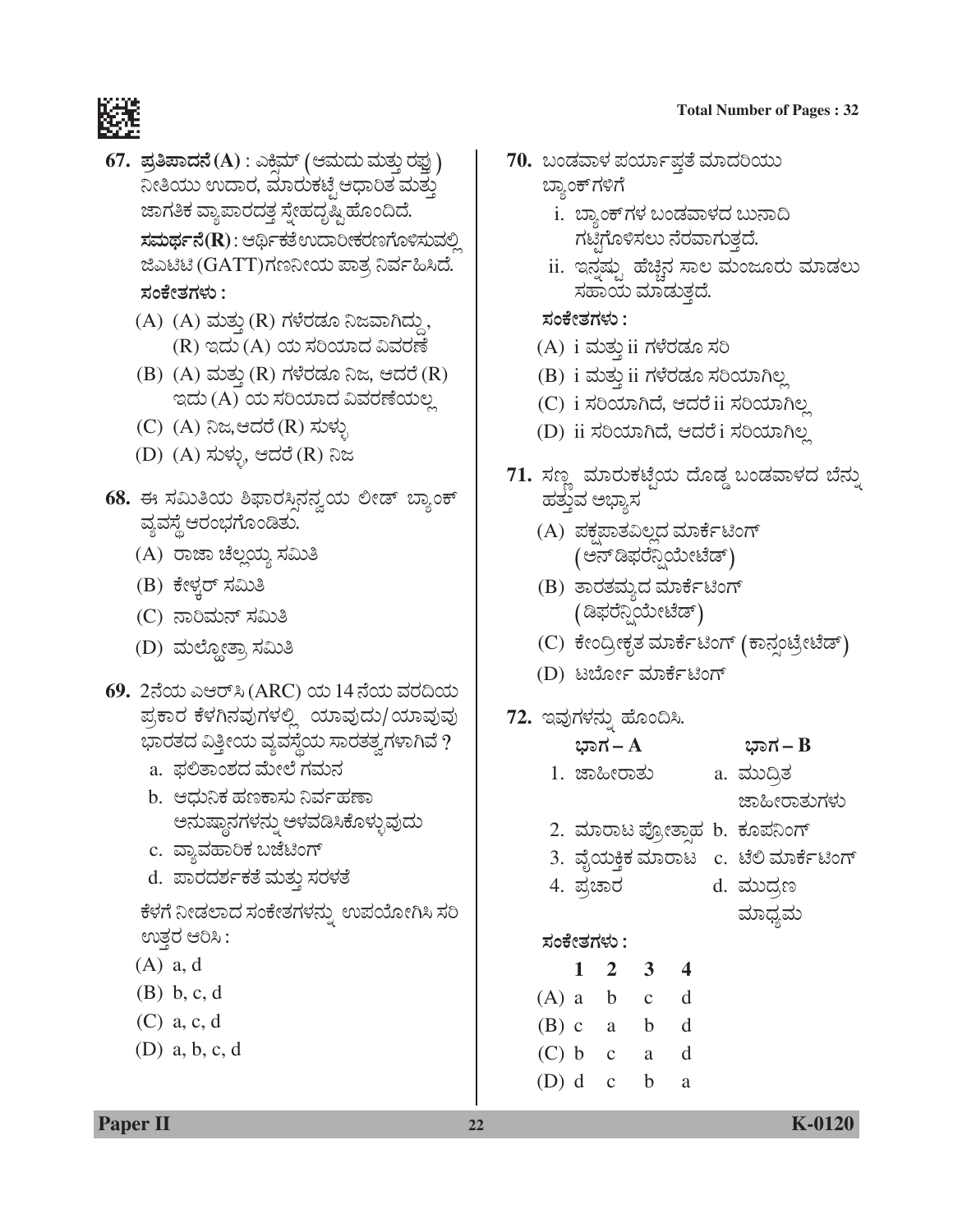

**67. Assertion (A)** : The EXIM policy is liberal, market-oriented and favours global trade.

> **Reason (R)** : GATT has played a significant role in the liberalization of the economy.

## **Codes :**

- (A) Both (A) and (R) are true and  $(R)$ is the correct explanation of (A)
- (B) Both (A) and (R) are true, but (R) is not a correct explanation of (A)
- $(C)$  (A) is true, but  $(R)$  is false
- (D) (A) is false, but (R) is true
- **68.** Lead Bank System was started on the recommendation of
	- (A) Raja Challaiah Committee
	- (B) Kelkar Committee
	- (C) Nariman Committee
	- (D) Malhotra Committee
- 69. According to 14th Report of 2<sup>nd</sup> ARC which of the following is/are the core principle/s of Financial System in India ?
	- a. Focus on results
	- b. Adopting modern financial management practices
	- c. Budgeting to realistic
	- d. Transparency and simplicity

 Select the correct answer by using code given below :

- (A) a, d
- (B) b, c, d
- (C) a, c, d
- (D) a, b, c, d
- **70.** Capital adequacy norm helps the banks :
	- i. For strengthening capital base of banks.
	- ii. For sanctioning more loan.

## **Codes :**

- (A) Both i and ii are correct
- (B) Both i and ii are incorrect
- (C) i is correct, but ii is incorrect
- (D) ii is correct, but i is incorrect
- **71.** The practice of going after a large share of a smaller market is
	- (A) Undifferentiated marketing
	- (B) Differentiated marketing
	- (C) Concentrated marketing
	- (D) Turbo marketing

# **72.** Match the following :

|           |                                       | $Part - A$  |                             |   | $Part - B$                  |
|-----------|---------------------------------------|-------------|-----------------------------|---|-----------------------------|
|           |                                       |             |                             |   | 1. Advertising a. Print Ads |
|           | 2. Sales promotion b. Couponing       |             |                             |   |                             |
|           | 3. Personal selling c. Tele marketing |             |                             |   |                             |
|           | 4. Publicity                          |             |                             |   | d. Print Media              |
| Codes:    |                                       |             |                             |   |                             |
|           |                                       |             | $1 \quad 2 \quad 3 \quad 4$ |   |                             |
|           |                                       | $(A)$ a b c | $\mathbf d$                 |   |                             |
|           |                                       |             | (B) c a b d                 |   |                             |
| (C) b c   |                                       |             | a d                         |   |                             |
| $(D)$ d c |                                       |             | $\mathbf b$                 | a |                             |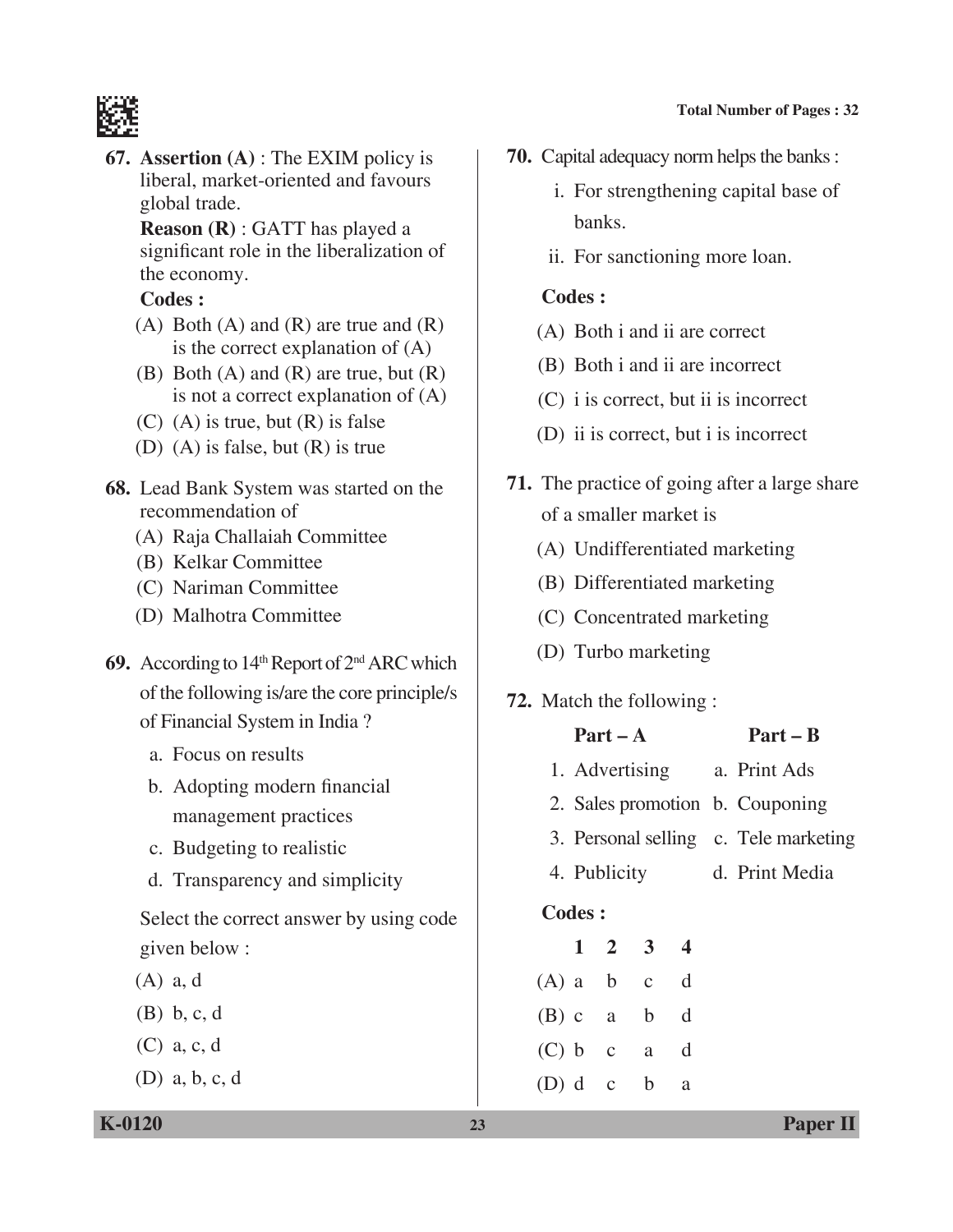- 1. ಸಮಸ್ಯೆ ಗುರುತಿಸುವಿಕೆ
- 2. ಪರ್ಕ್ಯಯದ ಹುಡುಕಾಟ
- 3. ಪರ್ಾಯ ಆಯ್ತೆಗಳ ಮೌಲ್ಯಮಾಪನ
- 4. ಖರೀದಿ ಕ್ರಿಯೆ (ಕ್ರಮ)
- 5. ಖರೀದಿ ನಂತರದ ಕ್ರಮ

ಸಂಕೇತಗಳು :

- $(A) 1 3 2 4 5$
- (B) 1 2 4 3 5
- $(C)$  2 1 3 5 4
- (D) 1 2 3 4 5
- 74. ಪ್ರತಿಪಾದನೆ (A) : ಉತ್ಪನ್ದದ ನಿರ್ವಹಣೆಯು ಗ್ರಾಹಕರಿಗೆ ಯಾವಾಗಲೂ ಹೊಂದುವುದಿಲ್ಲ ವಾದ ಕಾರಣ ಹೆಚ್ಚಿನ ಗ್ರಾಹಕರ ನಿರೀಕ್ಷೆಗಳು ಅತೃಪ್ತಿಗೆ ದಾರಿ ಮಾಡಿ ಕೊಡುತ್ತವೆ.

ಸಮರ್ಥನೆ (R) : ಉತ್ಪನ ನಿರ್ವಹಣೆ ಯಾವಾಗಲೂ ಗ್ರಾಹಕ ನಿರ್ದಿಷ್ಠತೆಯದಾಗಿರುತ್ತದೆ. ಸಂಕೇತಗಳು $\colon$ 

- (A) (A) ಮತ್ತು (R) ಗಳೆರಡೂ ಸರಿ
- (B) (A) ಮತ್ತು (R) ಗಳೆರಡೂ ಸರಿಯಲ್ಲ
- (C) (A) ಸರಿ, ಆದರೆ (R) ತಪ್ಪು
- (D) (R) ಸರಿ, ಆದರೆ (A) ತಪ್ಪು
- 75. ಮಾರುಕಟೈ (ಮಾರ್ಕೆಟಿಂಗ್) ಸ್ಥಿತಿ-ಗತಿಗಳಿಗೆ ಸಂಬಂಧಿಸಿದ ಮಾಹಿತಿ ಕಲೆ ಹಾಕುವ, ಶೋಧಿಸುವ ಮತ್ತು ವಿಶ್ಲೇಷಿಸುವ ಪ್ರಕ್ರಿಯೆಯಿದು.
	- (A) ಮಾರುಕಟ್ಟೆ ಸಂಶೋಧನೆ
	- (B) ಮಾರುಕಟ್ಟೆ ಜ್ಞಾನ
	- (C) ಮಾರುಕಟ್ಟೆಯ ಆಗುಹೋಗುಗಳ ಅಭೀಕ್ಷಣ (ಸ್ಕ್ಯಾನಿಂಗ್)
	- (D) ಸ್ಥಿತಿ-ಗತಿಗಳ ವಿಶ್ಲೇಷಣೆ
- **Total Number of Pages: 32**
- 76. ಪಟ್ಟಿ I ರಲ್ಲಿರುವುದನ್ನು ಪಟ್ಟಿ– II ರಲ್ಲಿರುವ ಅಂಶಗಳಿಗೆ ಹೊಂದಿಸಿ. ಕೆಳೆಗೆ ನೀಡಿದ ಸಂಕೇತಗಳಿಂದ ಸರಿಯಾದ ಜೋಡಣೆ ಆರಿಸಿ : ಪಟ್ಟಿ – II ಪಟ್ಟಿ – I a. ಎವರಿಟ್ ಎಂ. i. ಸೇವಾ ಗುಣಮಟ್ಟ ರೋಜರ್ ಮಾದರಿ b. ಜೆ. ಡಿ. ಪವರ್ ii. ಸೇವೆಗಳಿಗೆ ಮೂರು ವಿಧದ ಮಾರುಕಟೆ c. ಪರಶುರಾಮನ್, iii. ಅಟೋಮೊಬ್ಬೆಲ್ಗಳ ಝೈತ್ಮಲ್ ಮತ್ತು ಗುಣಮಟ್ಟ ದರ ನಿಗದಿ ಬೆರಿ. d. ಗ್ರೊನ್**ರೂಸ್** <u>iv. ನವೀನತೆಯ</u> ವಿಸ್ತಾರ ಸಂಕೇತಗಳು :  $a \quad b \quad c$  $\mathbf d$  $(A)$  iii ii i iv  $(B)$  i ii  $111 \quad \text{iv}$  $(C)$  ii i  $\overline{111}$  $iv$ (D) iv iii  $i$  $\mathbf{ii}$ 77. ಕೆಳಗಿನ ಹೇಳಿಕೆಗಳನ್ನು ಗಮನಿಸಿ, ಕೆಳಗೆ ನೀಡಿದ ಸಂಕೇತಗಳಿಂದ ಸರಿಯಾದ ವಿಕಲವನ್ನು ಆರಿಸಿ. i. ಉತ್ಪನ್ನ ನಿರ್ವಹಣಾ ವ್ಯವಸ್ಥೆ ಬಹಳಷ್ಟು ಸಲ ದುಬಾರಿಯಾಗುತಿದೆ. ii. ಗ್ರಾಹಕರು ತಮ್ಮದೇ ಆದ ಖರೀದಿ ಆದ್ಯತೆಗಳು ಮತ್ತು ಅಭ್ಯಾಸಗಳಿಂದಾಗಿ ಭಿನ್ನವಾದ ಬಳಕೆದಾರರ ಗುಂಪಿಗೆ ಸೇರುತ್ತಾರಾದರೆ, ಮಾರುಕಟ್ಟೆವಿಭಾಗೀಕರಣ ವ್ಯವಸ್ಥೆ ಸೂಕ್ತವಾಗುವುದಿಲ್ಲ. <u>iii. ಜಾಹೀರಾತು ವಿಭಾಗವು ಕಂಪೆನಿಯ ಹಣಕಾಸು</u> ವಿಭಾಗದೊಂದಿಗೆ ನಿಕಟವಾಗಿ ಪರಸ್ಪರ ಸಂಪರ್ಕ ಹೊಂದಿರುತ್ತದೆ. ಸಂಕೇತಗಳು : (A) i ಮತ್ತು ii ಸರಿಯಾಗಿವೆ (B) ii ಮತ್ತು iii ಸರಿಯಾಗಿವೆ
	- (C) i ಮಾತ್ರ ಸರಿಯಾಗಿದೆ
	- (D) ಎಲ್ಲವೂ ಸರಿಯಾಗಿವೆ

**Paper II**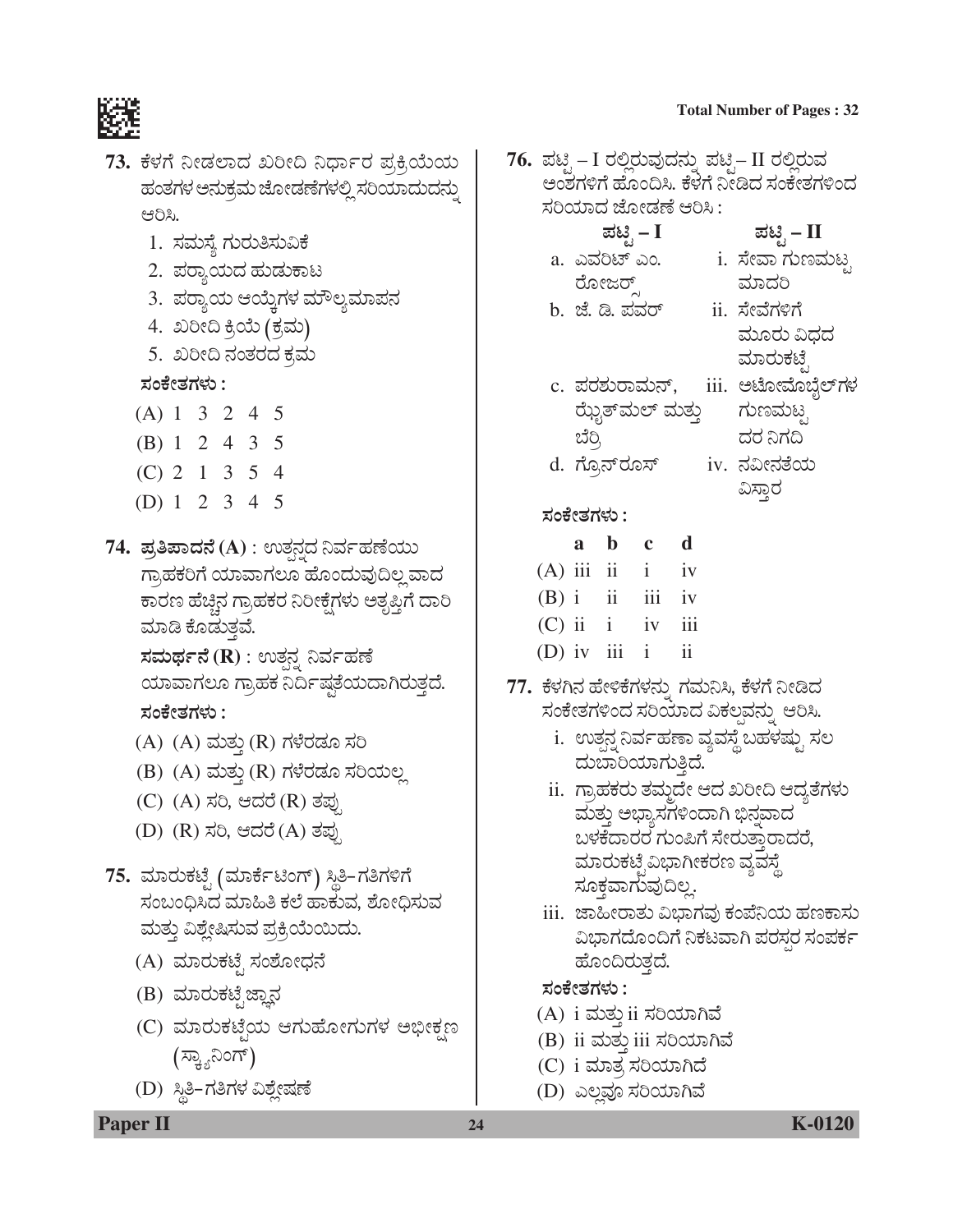

- **73.** Which of the following steps of purchase decision process is in sequence ?
	- 1. Problem recognition
	- 2. Search for alternatives
	- 3. Evaluation of alternatives
	- 4. Purchase action
	- 5. Post purchase action

### **Codes :**

| (A) 1 3 2 4 5 |  |  |  |
|---------------|--|--|--|
| (B) 1 2 4 3 5 |  |  |  |
| (C) 2 1 3 5 4 |  |  |  |
| (D) 1 2 3 4 5 |  |  |  |

**74. Assertion (A)** : High customer expectations lead to dissatisfaction as product performance never matches them.

**Reason (R)** : Product performance is always customer specific.

 **Codes :**

- (A) Both (A) and (R) are correct
- (B) Both (A) and (R) are incorrect
- (C) (A) is correct, but (R) is incorrect
- (D) (R) is correct, but (A) is incorrect
- **75.** The process of gathering, filtering and analyzing information relating to marketing environment is known as
	- (A) Marketing research
	- (B) Marketing intelligence
	- (C) Environmental scanning
	- (D) Environmental analysis

**76.** Match the following List – I with those of List – II and indicate the correct combination from the codes given below :

### **List – I List – II**

- a. Everitt M. Rogers i. Service quality model b. J. D. Power ii. Three types of marketing
- for services c. Parasuraman, iii. Quality Zeithml and rating Berry of automobiles d. Gronroos iv. Diffusion of
	-
	- innovation

### **Codes :**

|  | a b c d             |  |
|--|---------------------|--|
|  | $(A)$ iii ii iv     |  |
|  | $(B)$ i ii iii iv   |  |
|  | $(C)$ ii $i$ iv iii |  |
|  | $(D)$ iv iii i ii   |  |

- **77.** Consider the following statements and find out the correct alternative from the codes given below :
	- i. The product management system often turns out to be costly.
	- ii. When customers belong to different user groups with distinct buying preferences and practices, a market segmentation organization is not suitable.
	- iii. Advertising department has the closest interface with the finance department of the company.

- (A) i and ii are correct
- (B) ii and iii are correct
- (C) Only i is correct
- (D) All are correct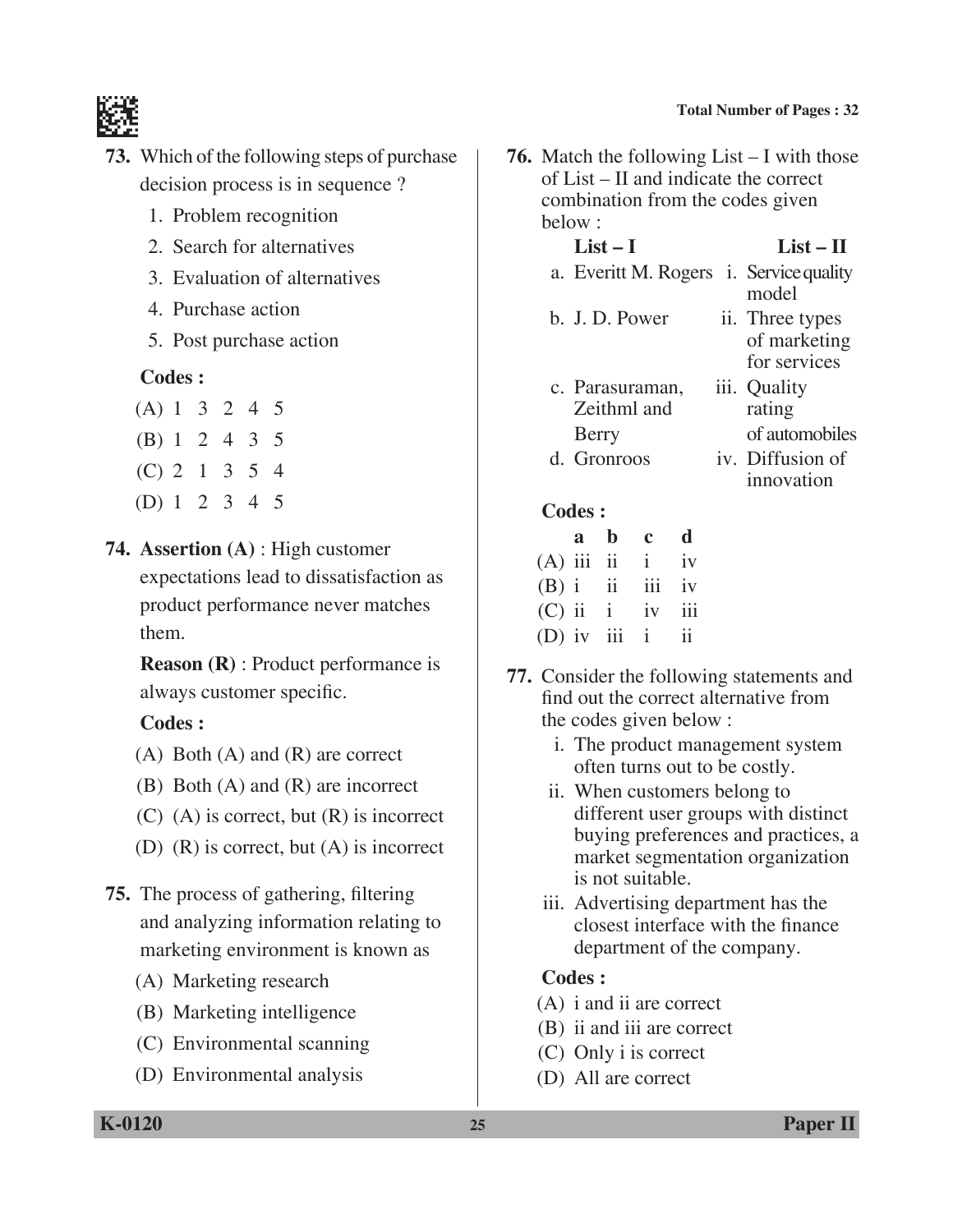

- 78. ಡೆಗ್ಮಾರ್ (DAGMAR) ಪ್ರಸ್ತಾವ ಮಾರುಕಟ್ಟೆಯಲ್ಲಿ ಉಪಯೋಗಿಸಲ್ಪಡುವುದು ಇದರ ಮಾಪನಕ್ರಾಗಿ
	- (A) ಸಾರ್ವಜನಿಕ ಸಂಪರ್ಕಗಳು
	- (B) ಜಾಹೀರಾತು ಫಲಿತಾಂಶಗಳು
	- (C) ಮಾರಾಟ ಗಾತ್ರ
	- (D) ಬಳಕೆದಾರರ ಸಂತೃಪ್ತಿ
- <u>79. ಹೇಳಿಕೆಗಳು :</u>
	- I. ದೊಡ್ಡ ದೊಡ್ಡ ಕಂಪೆನಿಗಳಲ್ಲಿ ಹೆಚ್ಚಿನವು ತಮ್ಮ ಮಾರುಕಟ್ಟೆ ಸಂಶೋಧನಾ ಚಟುವಟಿಕೆಗಳಿಗಾಗಿ ಹೊರಗುತ್ತಿಗೆ ನೀಡುತ್ತವೆ.
	- II. ಲಾಭದಾಯಕರಲ್ಲದ ಗ್ರಾಹಕರು ಪ್ರತಿಸ್ಪರ್ಧಿಯನ್ನು ತ್ಯಜಿಸಿ ಬರುತ್ತಾರಾದರೆ ಅಂದರೆ ಪಕ್ಪಾಂತರ ಮಾಡುತ್ತಾರಾದರೆ ಹಾಗೆ ಮಾಡಲು ಪ್ರೋತ್ಕಾಹಿಸಬೇಕು.

## ಸಂಕೇತಗಳು :

- (A) ಎರಡೂ ಸರಿಯಾಗಿವೆ
- (B) ಎರಡೂ ಸರಿಯಲ್ಲ
- (C) I ಸರಿಯಾಗಿದೆ, ಆದರೆ II ಸರಿಯಲ್ಲ
- (D) II ಸರಿಯಿದೆ, ಆದರೆ I ತಪು
- 80. ಜನಸಂಖ್ಯಾ ವಿಭಾಗೀಕರಣ ಇದನ್ನೊಳಗೊಂಡಿದೆ
	- a. ವಯಸ್ಸುಮತ್ತು ಜೀವನ ಚಕ್ರ
	- b. ವರಮಾನ ಮತ್ತು ಸಾಮಾಜಿಕ ವರ್ಗ
	- c. ಪೀಳಿಗೆ ಹಾಗೂ ಲಿಂಗ
	- d. ಭೌಗೋಳಿಕತೆ ಮತ್ತು ವರಮಾನ

## ಸಂಕೇತಗಳು :

- (A) a, b ಮತ್ತು c ಮಾತ್ರ
- (B) a ಮತ್ತು b ಮಾತ್ರ
- $(C)$   $c$  ಮತ್ತು  $b$  ಮಾತ್ರ
- (D) b, c ಮತ್ತು d ಮಾತ್ರ
- **Total Number of Pages: 32**
- 81. ಅಸಾಧ್ಯ ಕಾರ್ಯವೊಂದನ್ನು ಮಾಡುವುದಾಗಿ ಒಪ್ಪಂದ ಮಾಡಿಕೊಳ್ಳುವುದು
	- (A) ಕಾನೂನುಬಾಹಿರ (ಅಕ್ರಮ)
	- (B) ವಾಗ್ದಾನದಾತನ ಆಯ್ತೆಯ ಮೇರೆಗೆ ಅಮಾನ್ಯಗೊಳ್ಳಬಹುದು
	- (C) ವಾಗ್ಗಾನ ಪಡೆದವರ ಆಯ್ಕೆಯ ಮೇರೆಗೆ ಅಮಾನ್ಯಗೊಳ್ಳಬಹುದು
	- (D) ನಿರರ್ಥಕ
- 82. ತನ್ನದಲ್ಲದ ಸರಕನ್ನು ವಶಕ್ಕೆ ಪಡೆದವರ ಜವಾಬ್ದಾರಿ ಇವರಷ್ಟೇ ಇರುತ್ತದೆ
	- (A) ಮಾಲೀಕ
	- (B) ಅಮಾನತ್ತುದಾರ (ಬೈಲೀ)
	- (C) ಧರ್ಮದರ್ಶಿ (ಟ್ರಸ್ಸೀ)
	- (D) ಗಿರವಿದಾರ (ಪ್ಲೆಡ್ಜೀ)
- 83. ಇವುಗಳನ್ನು ಸರಿಹೊಂದಿಸಿ:

ಪಟಿಸ್– I

# ಪಟಿೃ– II

- a. ಕರಾರು ಅಧಿನಿಯಮದ I. ವಶಕ್ಕೆ ಕೊಡುವಿಕೆ (ಜಮಾನತು) ಪರಿಚ್ಛೇದ 124
- b. ಕರಾರು ಅಧಿನಿಯಮದ II. ಕಾರ್ಯಭಾರಿಯ ಪರಿಚ್ಛೇದ 126 ಅರ್ಹತೆ
- c. ಕರಾರು ಅಧಿನಿಯಮದ III. ಜಾಮೀನಿನ ಪರಿಚ್ಛೇದ 148 ಕರಾರು
- d. ಕರಾರು ಅಧಿನಿಯಮದ IV. ನಷ್ಪಭರ್ತಿ ಪರಿಚ್ಛೇದ 184 ಮಾಡುವ ಕರಾರು

## ಸಂಕೇತಗಳು :

a b c  $\mathbf d$  $(A) III IV I$  $\mathbf{H}$ III IV  $(B)$  II I  $(C)$  IV III I  $\mathbf{I}$  $(D) I \quad II$ - IV - III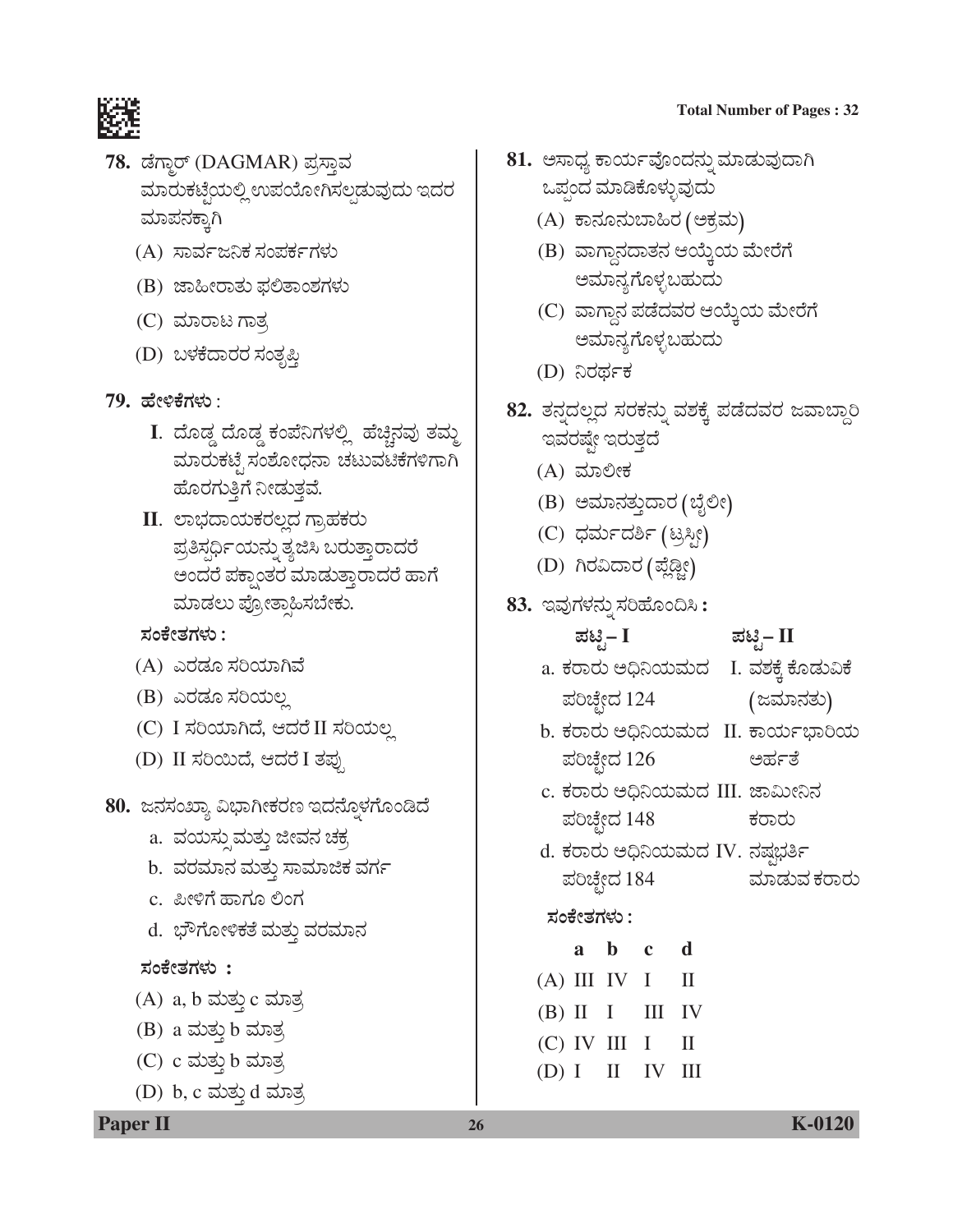

- **78.** DAGMAR approach in marketing is used to measure
	- (A) Public relations
	- (B) Advertising results
	- (C) Selling volume
	- (D) Consumer satisfaction

## **79. Statements** :

- **I**. Most of the big companies outsource their marketing research activities.
- **II**. Unprofitable customers who defect to a competitor should be encouraged to do so.

## **Codes :**

- (A) Both are correct
- (B) Both are incorrect
- (C) I is correct, II is incorrect
- (D) II is correct, I is incorrect
- **80.** Demographic segmentation includes
	- a. Age and life cycle
	- b. Income and social class
	- c. Generation and gender
	- d. Geography and income

## **Codes :**

- (A) a, b and c only
- (B) a and b only
- (C) c and b only
- (D) b, c and d only
- **81.** An agreement to do an impossible act is
	- (A) Illegal
	- (B) Voidable at the option of the promisor
	- (C) Voidable at the option of the promisee
	- (D) Void
- **82.** The responsibility of the finder of goods
	- is the same as of a
	- (A) Owner
	- (B) Bailee
	- (C) Trustee
	- (D) Pledgee
- **83.** Match the following :
	- $List-I$   $List-II$
	- a. Sec. 124 of I. Bailment Contract Act
	- b. Sec. 126 of II. Qualification of Contract Act agent
	- c. Sec. 148 of III. Contract of Contract Act Guarantee
	- d. Sec. 184 of IV. Contract of Contract Act Indemnity

## **Codes :**

 **a b c d**  $(A)$  III IV I II  $(B)$  II I III IV  $(C)$  IV III I II  $(D) I II IV III$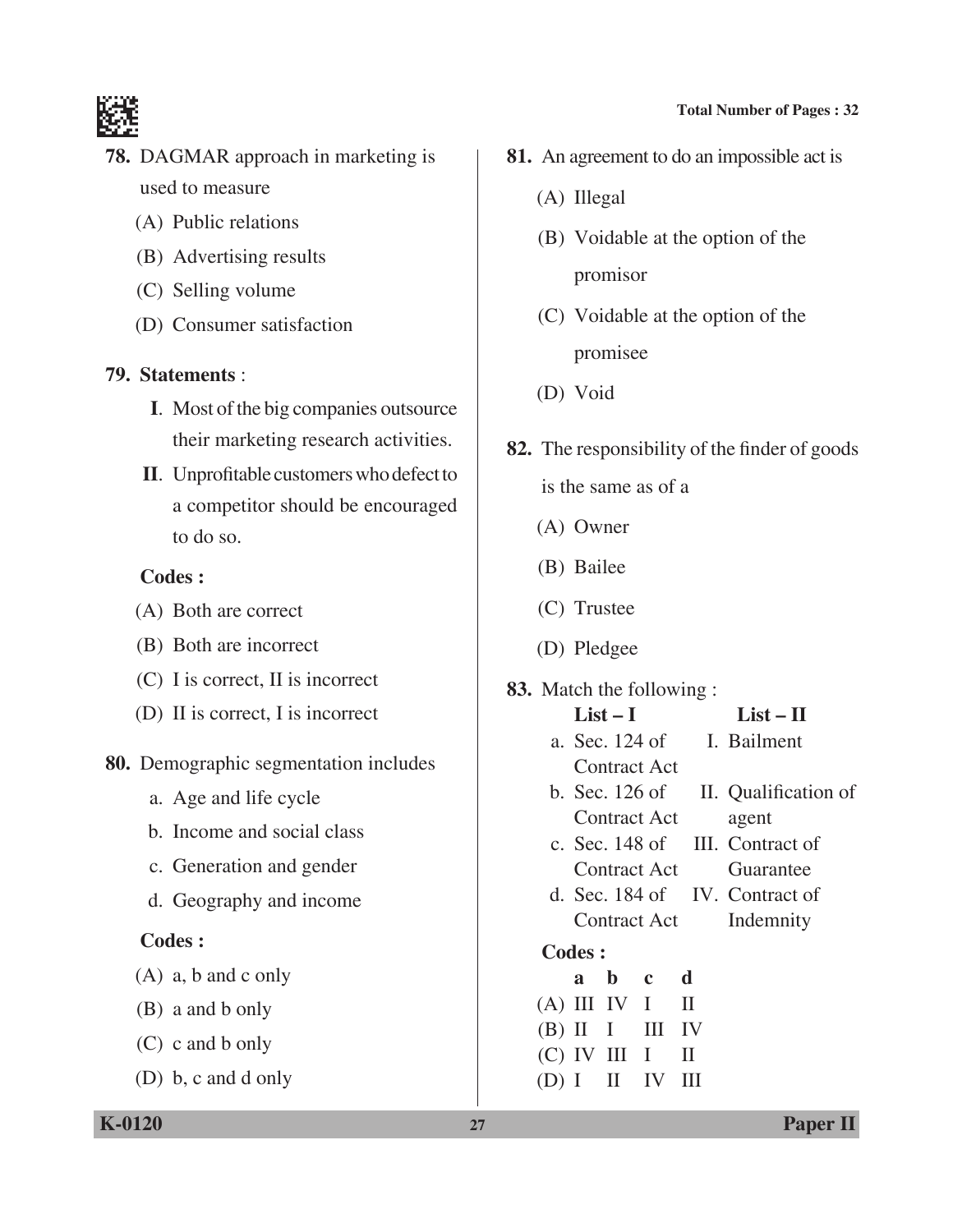#### **Total Number of Pages : 32**



**84. ಪ್ರತಿಪಾದನೆ** : ಅಪ್ರಾಪ್ತ ವಯಸ್ತ ವ್ಯಕ್ತಿ ಪಾಲುಗಾರಿಕೆ ಸಂಸ್ಥೆಯ ಪ್ರಯೋಜನಗಳನ್ನು ಪಡೆಯಲು ಮಾತ್ರ ಅಂಗೀಕಾರಾರ್ಹ.

> **ಸಮರ್ಥನೆ** : ಅಪ್ರಾಪ್ತ ವಯಸ್ಕ ವ್ಯಕ್ತಿ ಪಾಲುಗಾರಿಕೆ<br>ಸಂಸ್ತೆಯೊಂದರ ಪೂರ್ಣಪ್ರಮಾಣದ ಪಾಲುಗಾರನಾಗಲಾರ.

*ÓÜíPæàñÜWÜÙÜá :*

- (A) ಪ್ರತಿಪಾದನೆ ಮತ್ತು ಸಮರ್ಥನೆಗಳೆರಡೂ ಸರಿ
- (B) ಪ್ರತಿಪಾದನೆ ಮತ್ತು ಸಮರ್ಥನೆಗಳೆರಡೂ ತಪ್ಪು
- (C) ಪ್ರತಿಪಾದನೆ ಸರಿಯಾಗಿದೆ, ಆದರೆ ಸಮರ್ಥನೆ *ñܱÜâ³*
- (D) ಪ್ರತಿಪಾದನೆ ತಪ್ಪು,ಆದರೆ ಸಮರ್ಥನೆ ¤ರಿಯಾಗಿದೆ
- 85. ಸ್ಪರ್ಧಾ ಅಧಿನಿಯಮ ಇದರ ತರುವಾಯದ್ದಾಗಿದೆ
	- (A) ಫೆರಾ (FERA)
	- (B) ಎಂಆರ್ಟಿಪಿ (MRTP) ಅಧಿನಿಯಮ
	- (C) *±æäàpÝ* (POTA)
	- (D) ಸರ್ಧಾ ಮಂಡಳಿ ಅಧಿನಿಯಮ
- 86. ಆರ್*ಟಿ*ಐ (RTI) ಕಾಯ್ದೆಯಡಿಯಲ್ಲಿ ಮಾಹಿತಿ ಪಡೆಯುವವರು ಪಾವತಿಸಬೇಕಾದ ಶುಲ್ತ ಎಷ್ಟು?
	- (A)  $\overline{a}$   $\overline{a}$ . 100 (B)  $\overline{a}$   $\overline{a}$ . 1,000
	- $(C)$  do. 50  $(D)$  do. 10
- **87.** ಐಪಿಆರ್(IPR) ನಿಂದ ರಕಿಸಲಾಗುವ ಮಾಹಿತಿ ಮತ್ತು ವಿಚಾರಗಳ ಉಪಯೋಗಗಳು ಈ ಮೌಲ್ಯದ್ದಾಗಿದೆ
	- (A) ಸಾಂಸ್ಥೃತಿಕ ಮೌಲ್ಯ
	- (B) ಸಾಮಾಜಿಕ ಮೌಲ್ತ
	- (C) ವಾಣಿಜ್ಯ ಮೌಲ್ಯ
	- (D) ನೈತಿಕ ಮೌಲ್ಯ
- **88.** ವಿನಿಮಯ ಹುಂಡಿ ಇದನ್ನು ಹೊಂದಿರುತ್ತದೆ
	- (A) ಷರತ್ತುಬದ್ದ ಒಪಂದ
	- (B) ಷರತ್ತುಬದ್ಧ ಆದೇಶ
	- (C) ಬೇಷರತ್ತು ಮುಚ್ಚಳಿಕೆ
	- (D) ಬೇಷರತ್ತು ಆದೇಶ

## 89. ಖಾಸಗಿ ಕಂಪನಿಯೊಂದರ ಕನಿಷ್ಟ ಪಾವತಿಸಿದ ಷೇರು  $\omega$ ಂಡವಾಳ ಇಷಾಗಿರುತ್ತದೆ

- $(A)$  do. 1 ಲಕ್ಷ  $(B)$  do. 10 ಲಕ್ಷ<br>
(C) do. 25 ಲಕ (D) do. 100 ಲಕ
- (C) ರೂ. 25 ಲಕ್ಷ
- 90. ಗ್ರಂಥ ಕರ್ತೃವಿಗೆ ಅವರ ಪುಸ್ತಕದ ಕೃತಿಸ್ವಾಮ್ಯದ ಅವಧಿ (A) 100 ವರ್ಷಗಳು
	- (B) ಲೇಖಕರ ಜೀವಮಾನ ಪೂರ್ತಿ
	- (C) ಲೇಖಕರ ಜೀವಮಾನ ಪೂರ್ತಿಯಲ್ಲದೆ ಹೆಚ್ಚುವರಿ 60 *ÊÜÐÜìWÜÙÜá*
	- (D) ಲೇಖಕರ ಜೀವನ ಪರ್ಯಂತವಲ್ಲದೆ 50 ವರ್ಷಗಳು ಅಧಿಕ
- 91. ಹೇಳಿಕೆ 1 : ಕಾರ್ಪೋರೇಟ್ ತೆರಿಗೆಯ ಉದ್ದೇಶ<br>ಹಾರ್ಪೋರೇಟ್ ಸಂಪತ್ತನ್ನು ಅತ್ಯಧಿಕಗೊಳಿಸುವುದು.

ಹೇಳಿ**ಕೆ 2** : ಕಾರ್ಪೋರೇಟ್ ತೆರಿಗೆ ಪದ್ಧತಿಯ<br>ಅಡಿಯಲಿ ತೆರಿಗೆ ಕಡಿತ. ತೆರಿಗೆ ವಿನಾಯಿತಿ ಮತ್ತು ತೆರಿಗೆ ರಿಯಾಯಿತಿ ಒದಗಿಸುವುದು ತೆರಿಗೆ ತಪ್ಪಿಸಿಕೊಳ್ಳುವುದನ್ನು ಹೆಚ್ಚಿಸುತ್ತದೆ. ಹೇಳಿಕೆಗಳು ನಿಜವೇ, ಸುಳ್ಳೆ ಎಂಬುದನ್ನು ಸೂಚಿಸಿ.

- (A) ಎರಡೂ ಹೇಳಿಕೆಗಳು ನಿಜ
- (B) ಎರಡೂ ಹೇಳಿಕೆಗಳು ಸುಳು
- (C) ಹೇಳಿಕೆ '1' ನಿಜ, ಆದರೆ '2' ಸುಳ್ಳು
- (D) ಹೇಳಿಕೆ '1' ಸುಳ್ಳು, ಆದರೆ '2' ನಿಜ
- 92. ಈ ಒಪ್ಪಂದವು ಅಂತರಾಷ್ಟೀಯ ವ್ಯಾಪಾರದಲ್ಲಿ 'ಜೋಡಿ ತೆರಿಗೆ ಪದ್ಧತಿ' ಯಿಂದಾಗುವೆ ಸಮಸ್ಯೆ<br>ಪರಿಹರಿಸಬಲ್ಲುದು.
	- (A) ದ್ವಿಪಕ್ಷೀಯ ಒಪ್ಪಂದ
	- (B) ಏಕಪಕೀಯ ಒಪಂದ
	- (C) ಸಮೂಹ ರಾಷ್ಟ್ರ ಒಪಂದ
	- (D) ಮಾರುಕಟ್ಟೆ ಒಪ್ಪೆಂದ
- **93.** ತೆರಿಗೆಗೆ ''ಇತರ ಮೂಲಗಳಿಂದ ಆದಾಯ'' ತಲೆಬರಹದಡಿ ಹೊರಿಸಲಾಗದ ಆದಾಯವಿದು
	- (A) ಲಾಭಾಂಶ (ಡಿವಿಡೆಂಡ್)ದಿಂದ ಆದಾಯ
	- (B) ಬಾಡಿಗೆಗೆ ಪಡೆದ ಯಂತ್ಸೋಪಕರಣ ಅಥವಾ ಪೀಠೋಪಕರಣಗಳ ಮೇಲಿನ ಬಾಡಿಗೆ ಆದಾಯ
	- (C) ಲಾಟರಿಯಲ್ಲಿ/ಪದಬಂಧದಲ್ಲಿ ಗೆದ್ದು ಬಂದ ಆದಾಯ
	- (D) ಸಾರ್ವಜನಿಕ ವಲಯದ ಬ್ಯಾಂಕ್ಗಳಲ್ಲಿನ ಸ್ಥಿರ ಠೇವಣಿಗೆ ಪಡೆದ ಬಡ್ಡಿ

**Paper II 28 K-0120**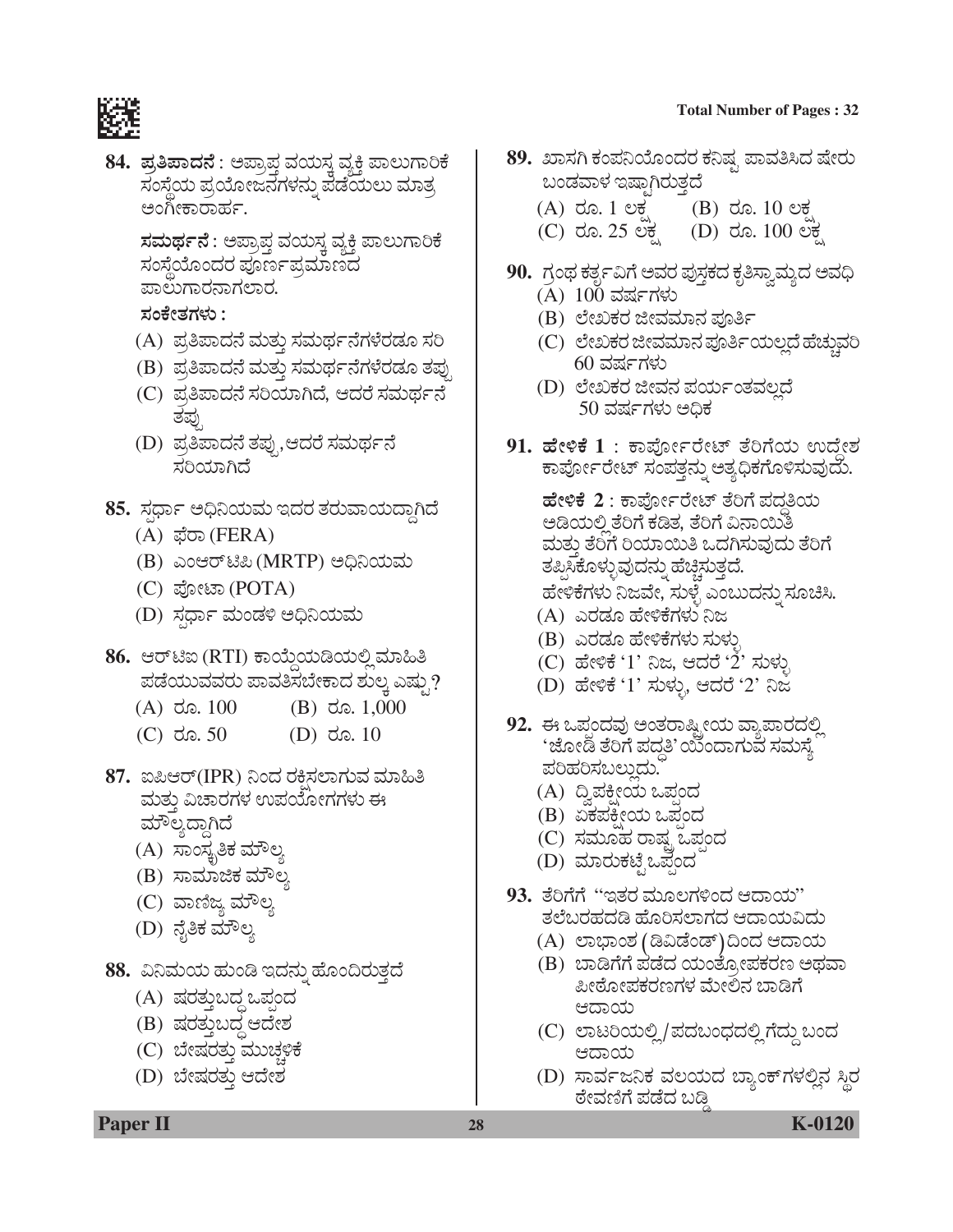

**84. Assertion** : A minor can be admitted only to the benefits of a partnership firm.

> **Reasoning** : A minor cannot be a full-fledged partner in a partnership firm.

## **Codes :**

- (A) Both assertion and reasoning are correct
- (B) Both assertion and reasoning are not correct
- (C) Assertion is correct, but reasoning is not correct
- (D) Assertion is not correct, but reasoning is correct
- **85.** Competition Act is the successor of
	- (A) FERA
	- (B) MRTP Act
	- (C) POTA
	- (D) Competition Council Act
- **86.** What is the fee to be paid by information seeker under RTI Act ?
	- (A) Rs. 100 (B) Rs. 1,000
	- (C) Rs. 50 (D) Rs. 10
- **87.** The use of information and ideas protected by IPR are of
	- (A) Cultural value
	- (B) Social value
	- (C) Commercial value
	- (D) Moral value
- **88.** A bill of exchange contains a/an
	- (A) Conditional undertaking
	- (B) Conditional order
	- (C) Unconditional undertaking
	- (D) Unconditional order

- **89.** Minimum paid up share capital in case of a private company is
	- (A) Rs. 1 lakh (B) Rs. 10 lakh
	- (C) Rs. 25 lakh (D) Rs. 100 lakh
- **90.** What is the term of copyright for an author of a book ?
	- $(A)$  100 years
	- (B) The life of the author
	- (C) The life of the author plus 60 years
	- (D) The life of the author plus 50 years
- **91. Statement 1** : The objective of corporate taxation is to maximize corporate wealth.

 **Statement 2** : Providing tax deductions, tax exemptions and tax rebate under corporate taxation increases tax avoidance.

 Indicate whether the statements are true or false.

- (A) Both the statements are true
- (B) Both the statements are false
- (C) Statement '1' is true, but '2' is false
- (D) Statement '1' is false, but '2' is true
- **92.** The problem of 'Double Taxation' in International Trade can be overcome by
	- (A) Bilateral agreement
	- (B) Unilateral agreement
	- (C) Group country agreement
	- (D) Market agreement
- **93.** Income which is not chargeable to tax under the head "Income from other sources" is
	- (A) Income from dividend
	- (B) Rental income on hired machinery or furniture
	- (C) Income from winning lotteries/ crossword puzzles
	- (D) Interest received on fixed deposits in public sector banks

**K-0120 29 Paper II**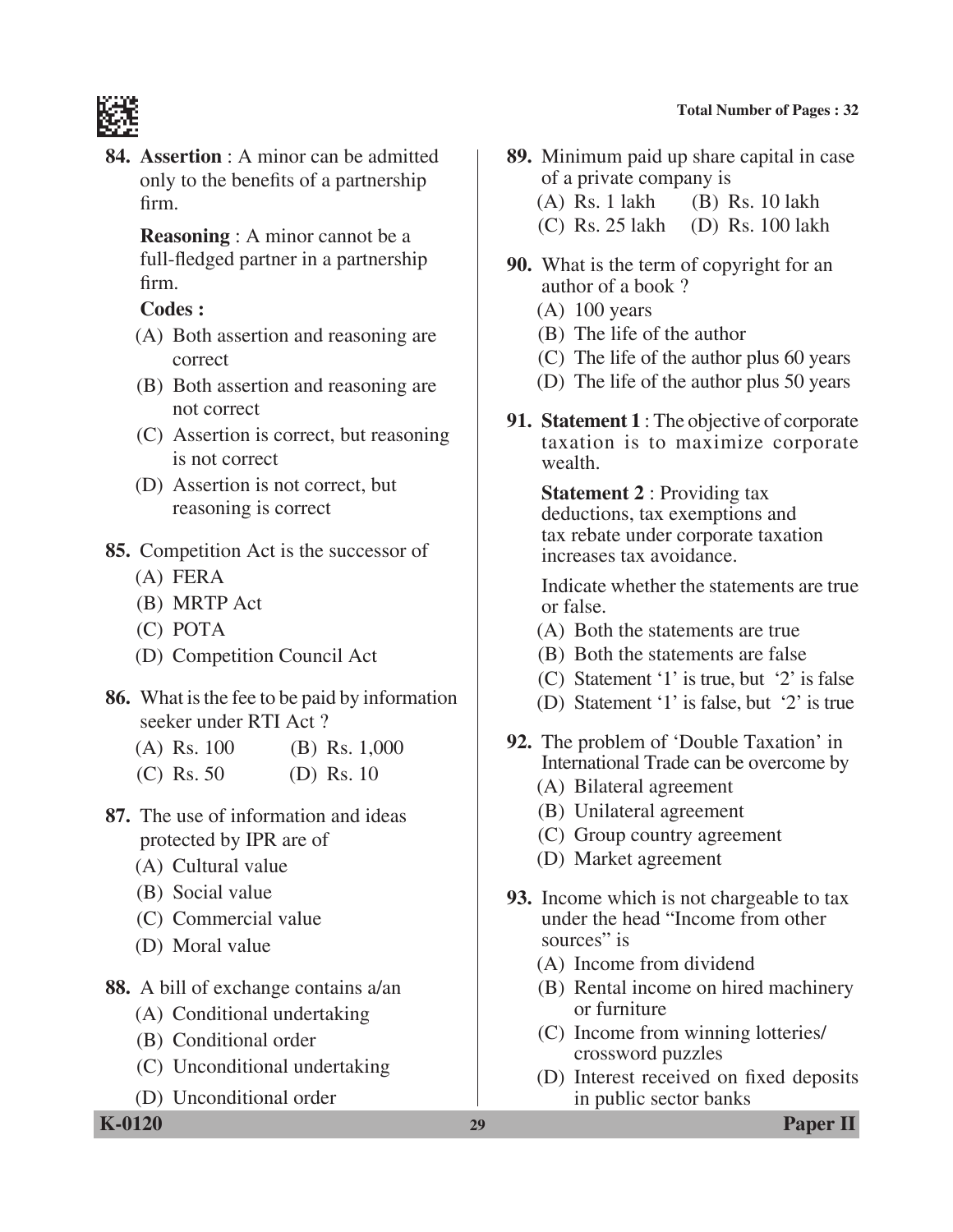

- 94. ವೈಯಕ್ತಿಕ ಆದಾಯ ತೆರಿಗೆ ಇದಕ್ರೊಂದು *ಲುದಾಹರಣೆಯಾಗಿದೆ* 
	- (A) ಪ್ರಮಾಣಾನುಸಾರ ತೆರಿಗೆ
	- (B) ಅವರೋಹಣಾತ್ಮಕ ತೆರಿಗೆ
	- (C) *ÊÜááí¨ÜáÊÜÄÊÜ ñæÄWæ*
	- (D) ಹಿಂದಕ್ಕೆ ಹೋಗುವ ತೆರಿಗೆ
- 95. ಭಾರತದಲ್ಲಿಸಂಚಯಿತಗೊಳ್ಳುವ ಅಥವಾ ಉದ್ಧವವಾಗುವುದೆಂದು ಪರಿಗಣಿಸಲಾಗುವ ಆದಾಯ ಈ ಪ್ರಕರಣದಲ್ಲಿ ತೆರಿಗೆಗೆ ಅರ್ಹವಾಗುತ್ತದೆ
	- (A) ನಿವಾಸಿಯಾಗಿದ್ದರೆ ಮಾತ್ರ
	- (B) ಸಾಮಾನ್ಯ ನಿವಾಸಿ ಮತ್ತು ಎನ್ಓಆರ್*ಗ*ಳಿಬ್ಬರಿಗೂ
	- (C) ಅನಿವಾಸಿ
	- (D) ಸಾಮಾನ್ಯ ನಿವಾಸಿ
- 96. ಕೆಳಗಿನವುಗಳಲ್ಲಿ ಯಾವುದು ಬಂಡವಾಳ ವೆಚ್ಚವಲ್ಲ?
	- (A) ಸರ್ಕಾರಿ ನೌಕರರಿಗೆ ಪಾವತಿಸುವ ವೇತನ
	- (B) ಭಾರತದ ಹೊರಗೆ ಯಂತ್ಸೋಪಕರಣ ಖರೀದಿ
	- (C) ಐಎಂಎಫ್ (IMF) ನಿಂದ ಪಡೆಯಲಾದ ಸಾಲ *ÊÜáÃÜá±ÝÊÜ£*
	- (D) ರಾಷ್ಟ್ರೀಯ ಸಾಲದ ಮೇಲಿನ ಬಡ್ಡಿ ಪಾವತಿ
- **97.** ಭಾರತದ ಹಣಕಾಸು ಆಯೋಗದ ಶಿಫಾರಸ್ತುಗಳಿಗನುಗುಣವಾಗಿ ರಾಜ್ಯ ಸರ್ಕಾರಗಳಿಗೆ ತೆರಿಗೆ ಆದಾಯ ಹಂಚಿಕೆ ಮಾಡಲು, ಯಾವ ತೆರಿಗೆ ಹಂಚಬಹುದಾದ ಮೊತ್ತದಡಿಗೆ ಬರುತ್ತದೆ ?
	- (A) ಎಲ್ಲ ಪರೋಕ್ಷ ತೆರಿಗೆಗಳು ಮಾತ್ರ
	- (B) ಎಲ್ಲ ನೇರ ತೆರಿಗೆಗಳು ಮಾತ್ರ
	- (C) ನೇರ ಮತ್ತು ಪರೋಕ್ಷ ತೆರಿಗೆಗಳೆರಡೂ
	- (D) ವೈಯಕ್ತಿಕ ಆದಾಯತೆರಿಗೆ ಮತ್ತು ಕಾರ್ಪೋರೇಟ್ ಆದಾಯ ತೆರಿಗೆ
- 98. ಆದಾಯ ತೆರಿಗೆ ಕಾಯ್ದೆಯಡಿಯಲ್ಲಿ ಈ ದೃಷ್ಟಿಯಿಂದ ಕರಭಾರ (ಸೆಸ್) ಹೊರಿಸಿಲ್ಲ
	- (A) ಸಮಸ್ಯೆಯಿಂದಾಗಿ ಪಾರಾಗುವ ನಿರ್ದಿಷ್ಟ  $\omega$ ದ್ದೇಶದೊಂದಿಗೆ
	- (B) 5%*XíñÜ ÖæaÝcWܸÝÃܨæí¨Üá*
	- (C) ಅಲ್ಪಾವಧಿ ಸಮಯಕ್ತಾಗಿ ಮಾತ್ರ
	- (D) ಉಳ್ಳವರು ಮತ್ತು ಇರದವರ ನಡುವಿನ ಅಂತರ ಕಡಿಮೆ ಮಾಡಲು

99. ಹೇಳಿಕೆ A : ಪರಿಚ್ಛೇದ 145 ರ ಪ್ರಕಾರ, ಇತರ ಮೂಲಗಳಿಂದಬರುವಆದಾಯದಡಿವಿಧಿಸಬಹುದಾದ ಆದಾಯವನ್ನು ಲೆಕ್ಕಪತ್ರಗಳಲ್ಲಿ ನಗದು ಆಧಾರದ ಮೇಲೆ ಮಾತ್ರ ಲೆಕ್ಕ ಹಾಕತಕ್ಕದ್ದು.

ಹೇಳಿಕೆ B : ಬಾಡಿಗೆಗೆ ಗುತ್ತಿಗೆ ನೀಡಿದ ಯಂತ್ರೋಪಕರಣದಿಂದ ಬರುವ ಆದಾಯ ಇತರ ಮೂಲಗಳ ಆದಾಯದಡಿ ತೆರಿಗೆಗೆ ಅರ್ಹವಾಗಿದೆ.

- (A) ಹೇಳಿಕೆ A ನಿಜ, ಆದರೆ B ಸುಳ್ಳು
- (B) ÖæàÚPæ A *ñܱÜâ³ , B¨ÜÃæ* B *¯g*
- (C) ಎರಡೂ ಹೇಳಿಕೆಗಳು ಸುಳ್ಳು
- (D) ಎರಡೂ ಹೇಳಿಕೆಗಳು ನಿಜ
- <u>100. ಕೆಳಗಿನವುಗಳನ್ನು ಸರಿ ಹೊಂದಿಸಿ :</u>

| ಪಟಿೖ– I       | ಪಟಿೖ– II       |
|---------------|----------------|
| a. ದೀರ್ಘಾವಧಿಯ | i. ಪರಿಚ್ಛೇದ 48 |
| ಬಂಡವಾಳ ಆಸ್ತಿ  |                |

- b. ಬಂಡವಾಳ ಲಾಭ ii. ಪರಿಚ್ಛೇದ 2(29ಎ) ವಿನಾಯಿತಿ
- c. ÖÜ|¨Ü៺ÃÜ iii. ±ÜÄaæfà¨Ü 10 *ÓÜãaÜÂíPÜ¨Ü ÊæaÜc*
- d. ಕೃಷಿ ಭೂಮಿ iv. ಪರಿಚ್ಛೇದ 54ಬಿ ವರ್ಗಾವಣೆಯ ಮೇಲೆ

ಬಂಡವಾಳ ಲಾಭ

## *ÓÜíPæàñÜWÜÙÜá* **:**

- (A)  $a ii, b iii, c i, d iv$
- (B)  $a ii, b iii, c iv, d i$
- (C)  $a iii$ ,  $b ii$ ,  $c iv$ ,  $d i$
- (D)  $a i$ ,  $b iii$ ,  $c iv$ ,  $d ii$

**Paper II 30 K-0120**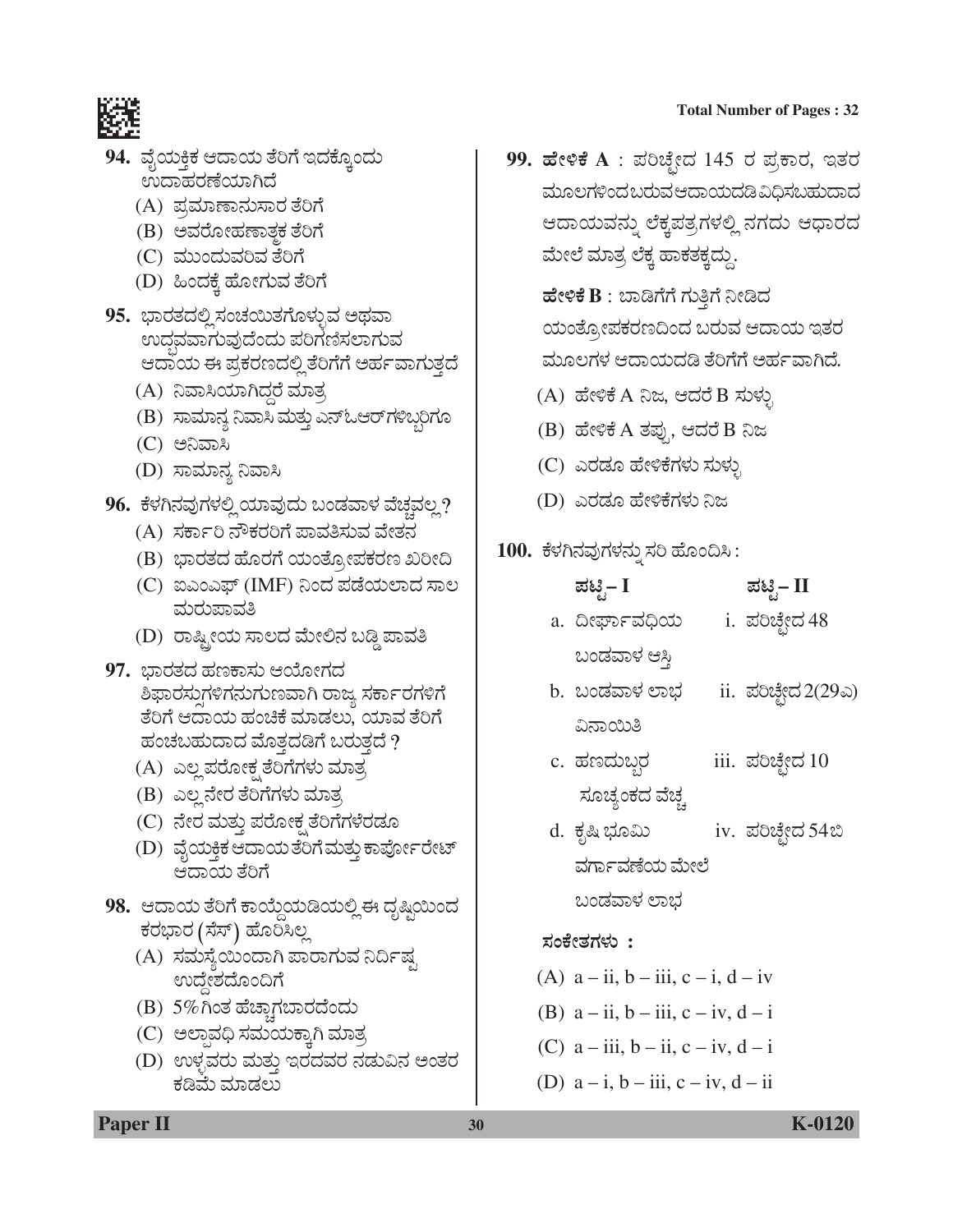

- **94.** Personal Income Tax is the example of
	- (A) Proportional tax
	- (B) De-gressive tax
	- (C) Progressive tax
	- (D) Regressive tax
- **95.** Income deemed to accrue or arise in India is taxable in case of
	- (A) Resident only
	- (B) Both ordinarily resident and NOR
	- (C) Non-resident
	- (D) Ordinarily resident
- **96.** Which of the following is not a capital expenditure ?
	- (A) Salary paid to the Government Employees
	- (B) Purchase of a machine from outside India
	- (C) Repayment of loan taken from the IMF
	- (D) Interest paid on National debt
- **97.** Which taxes come under the divisible pool, to distribute the tax revenue to the state governments as per the recommendations of the Finance Commission of India ?
	- (A) All indirect taxes only
	- (B) All direct taxes only
	- (C) Both direct and indirect taxes
	- (D) Personal income tax and corporate income tax
- **98.** Cess under Income Tax Act is not levied on
	- (A) With specific objective to overcome the problem
	- (B) Should not be more than 5%
	- (C) Is only for a short period of time
	- (D) By reducing the gap between haves and have-nots

**99. Statement A** : According to Section 145, income chargeable under income from other sources shall be computed only on cash basis of accounting.

**Statement B** : Income from machinery let out on hire is taxable under income from other sources.

- (A) Statement A is true, but B is false
- (B) Statement A is false, but B is true
- (C) Both the statements are false
- (D) Both the statements are true
- **100.** Match the following :

| $List-I$        |               | $List - II$          |  |
|-----------------|---------------|----------------------|--|
| a. Long term    |               | i. Section 48        |  |
|                 | capital asset |                      |  |
| b. Capital gain |               | ii. Section $2(29A)$ |  |
|                 | exemption     |                      |  |
|                 |               |                      |  |

- c. Cost of iii. Section 10 inflation index
- d. Capital gain iv. Section 54B on transfer of agricultural land

- (A)  $a ii, b iii, c i, d iv$
- (B)  $a ii, b iii, c iv, d i$
- (C)  $a iii$ ,  $b ii$ ,  $c iv$ ,  $d i$
- (D)  $a i$ ,  $b iii$ ,  $c iv$ ,  $d ii$